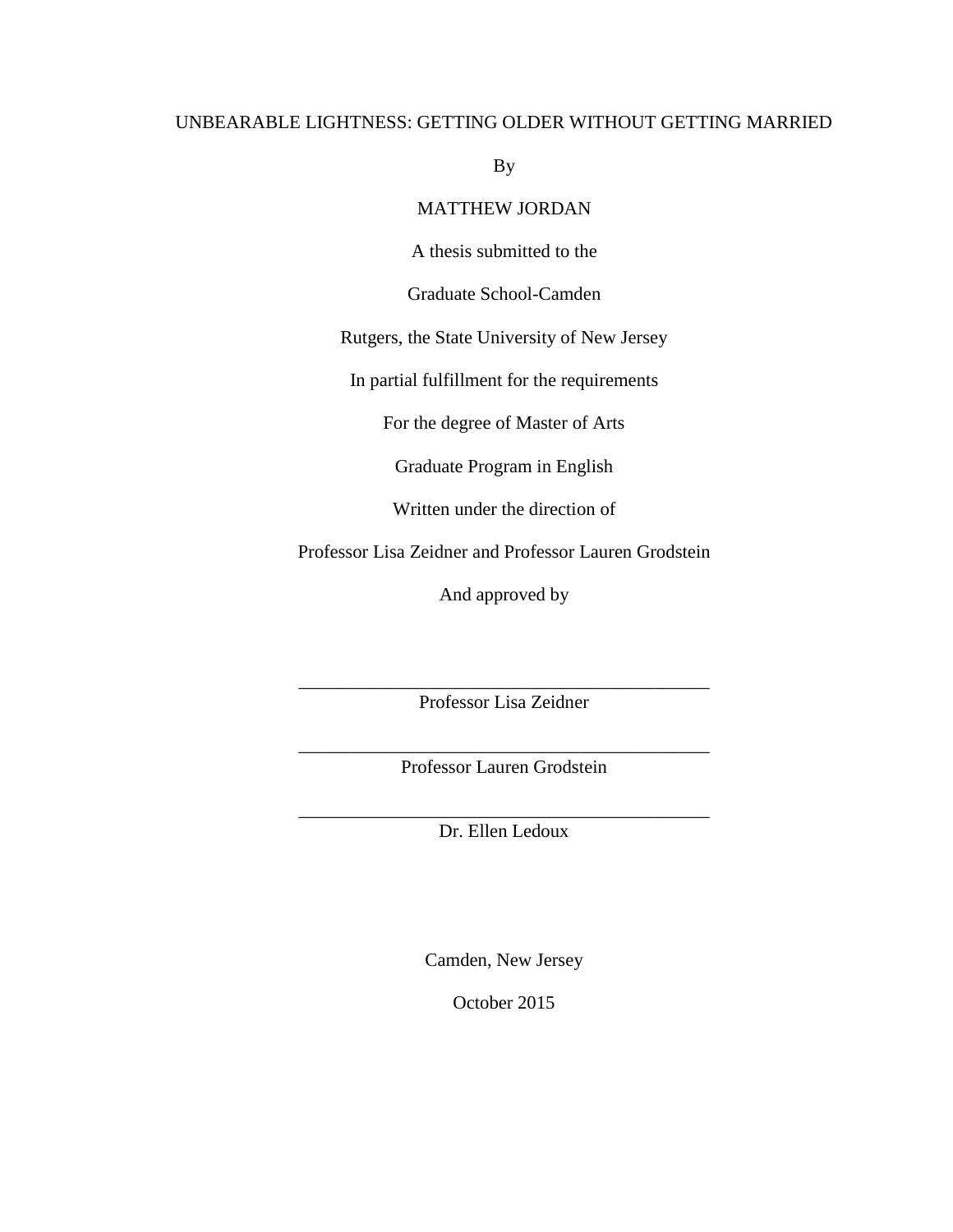#### THESIS ABSTRACT

# Unbearable Lightness: Getting Older without Getting Married by MATTHEW JORDAN

Thesis Director:

Lisa Zeidner

As the title suggests, this thesis explores, in ways both direct and indirect, the life of a single middle aged man. This is not a scenario I would have imagined for myself when I was younger. While I never gave it much thought, I assumed the same future for myself that most of my friends and siblings did: that I would embark on a fulfilling career, fall in love, get married, and start a family. In fiction, movies, and television, these ambitions, however traditional some of them might be, are often the province of the women in those stories, and the possible thwarting of them the primary source of conflict. Oddly, the idea that men might share them is rarely addressed. Using my own experiences as a barometer, I was interested in exploring what becomes of men who have similar longings that go unfulfilled. Demographic trends seem to indicate that more people, both men and women, are living alone than ever before, but their stories, for whatever reason, often go untold. Perhaps they're not considered dramatic enough. In an effort to contradict this trend, this thesis will attempt to chronicle some of the circumstances and events in the life of an unmarried, middle aged man. In both dramatic and comic scenarios, it will attempt to illuminate some of the anxieties and satisfactions that can arise from a man getting older while remaining single.

ii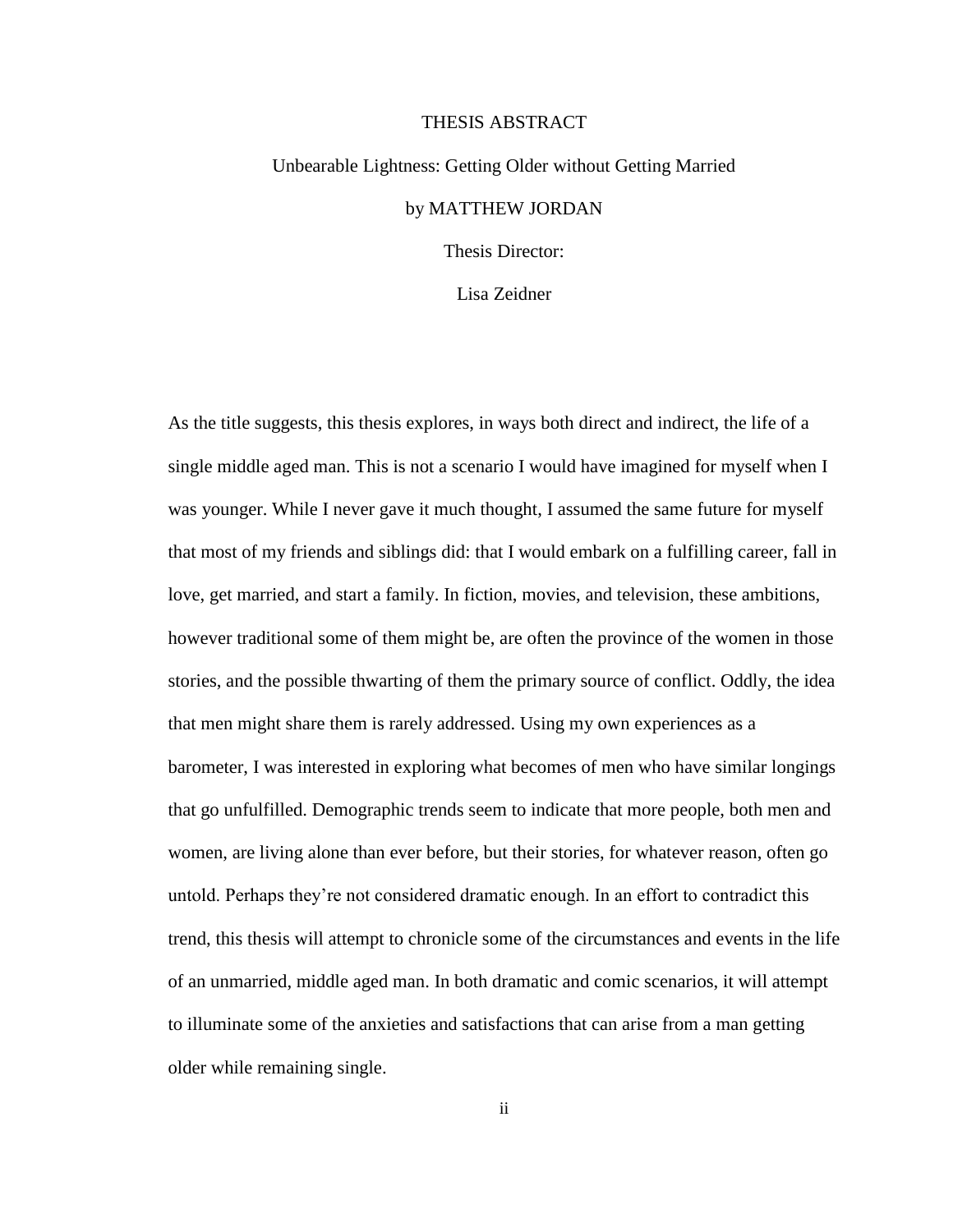# TABLE OF CONTENTS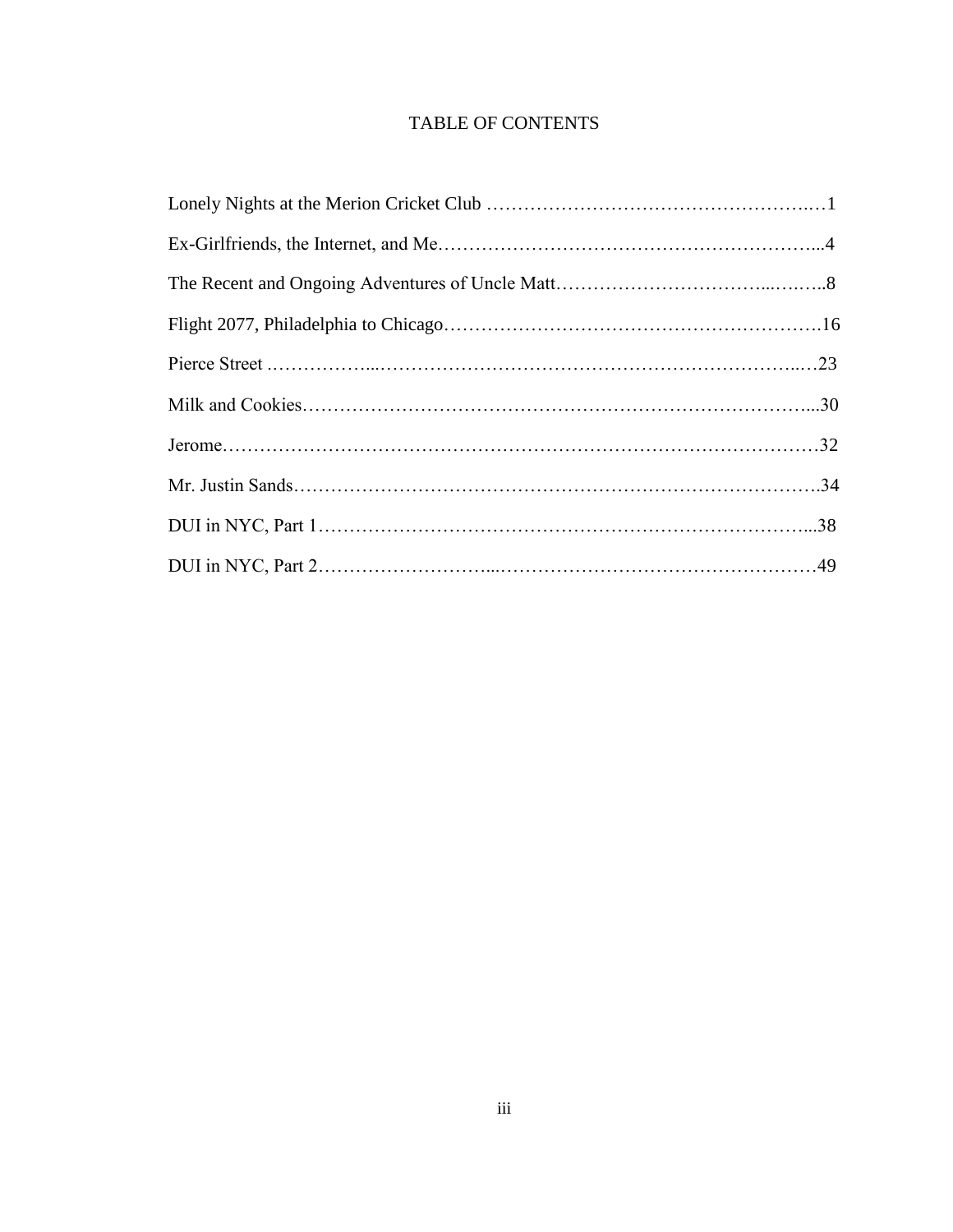#### **Lonely Nights at the Merion Cricket Club**

Last night, I sat on my new sofa and watched Bill Maher interview Matthew Perry on his HBO show *Real Time with Bill Maher*. The topics that Maher and his panel debate are usually political, the agenda unapologetically liberal. But his questions to Matthew Perry were different.

"So you're 41 now, yes?"

"Yes."

"And you've never been married, am I right?"

"No," said Matthew Perry, and suddenly everyone – Maher's panel, the studio audience, Matthew Perry himself – got quiet. As if everyone understood how much is at stake when a talk show host asks an older man about his unmarried status on live television. Looking as if he was aware of this tension, Maher continued.

"So I imagine that you've probably accepted that if it hasn't happened by now, it probably isn't going to happen, right?"

I watched Matthew Perry's face as he absorbed that one, watched him wince, as if Maher, the Lord of Misrule on late night television, had thrown a handful of sand in his eyes, and shake his head. It was gratifying somehow, to see in that spasm that Perry hadn't given up, that he was still fighting, still allowing himself some other vision of what he hoped his life might someday be. Maher was gracious as he tried to explain what he meant.

"It's just that, you know, you get older, you get set in your ways …" Then someone made a crack about bachelors in general, and the conversation turned to Bill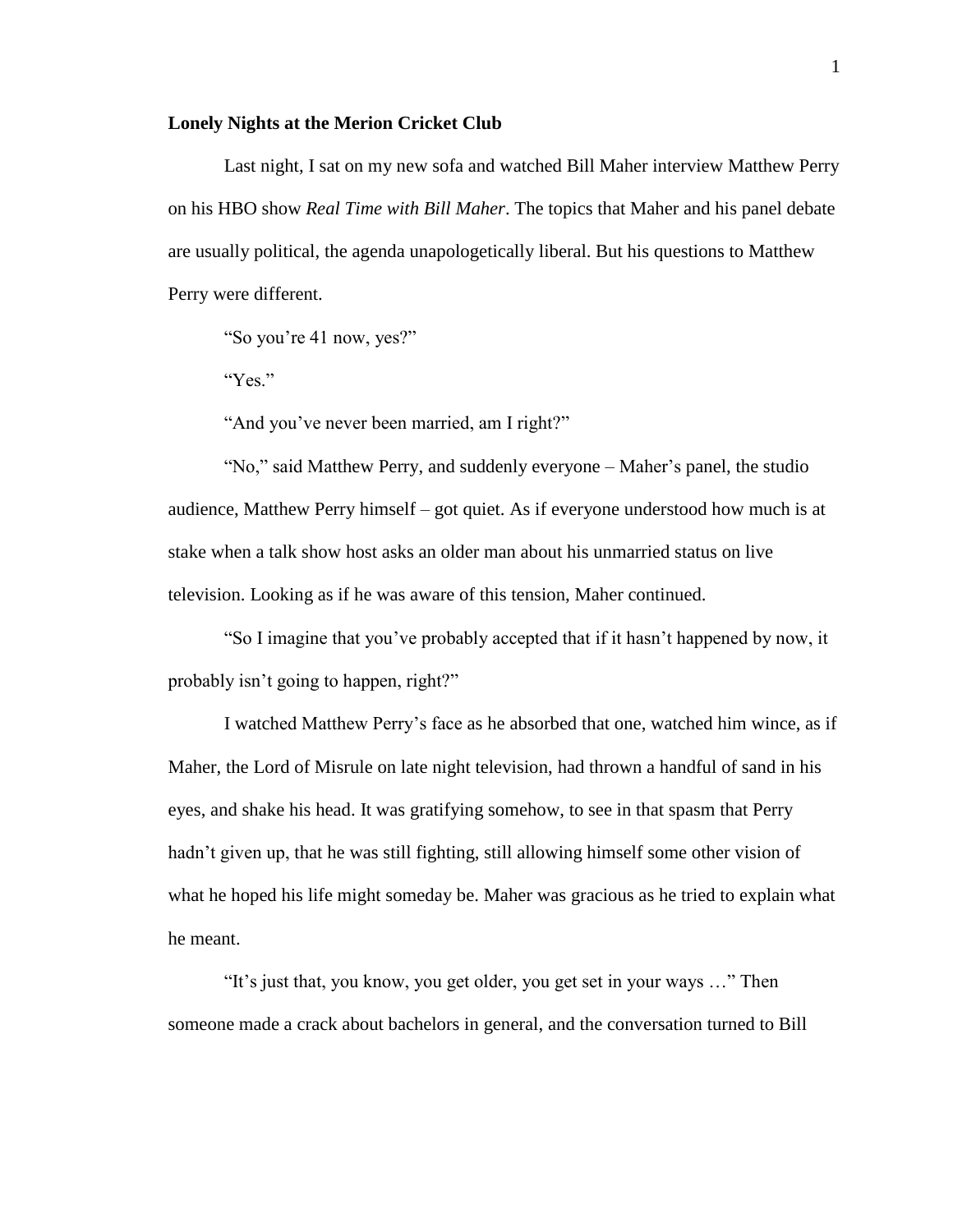O'Reilly's treatment of Barack Obama during the Super Bowl halftime show, and everyone moved on.

I'm 47 and single. This seems to be the defining fact of my life right now, that I'm 47 and single. Even Matthew Perry has six years on me to get his unmarried situation sorted out. I look at women sitting at tables in coffee shops, strolling down the street, standing on line at supermarket checkouts, and ask myself the same boring, inevitable questions: Is she wearing a ring? If not, is she available? And if she is available, would she even be interested? Would she decide that she was in search of something better, that she was too wealthy, too ambitious, too attractive, too young  $-$  too something  $-$  for someone like me? The compulsion to speculate in this way inevitably nauseates: one consequence of being a certain kind of bachelor is how many days and moments include this never-ending search as part of their subtext.

Bachelor. A strange term, I've always thought. The word seems to imply a choice, a choice I don't seem to remember making, despite 47 years of evidence to the contrary. I think of bachelors from literature. I think of Nick Carraway, fretting over his thinning hair, taking dinner alone in Manhattan restaurants, as I sometimes did when I used to live there, walking those alluring streets alone, as I often did, looking longingly through hotel windows at the shadowy figures on the other side, their seemingly more fulfilled lives something he could only imagine.

I think of the Merion Cricket Club, where I played poker once or twice in the posh rooms upstairs. My membership among this particular group, mutual friends of my buddy Spike, who keeps me in the email loop about the game, can best be described as fringe. Like Spike, and unlike me, most of these guys have been members of this club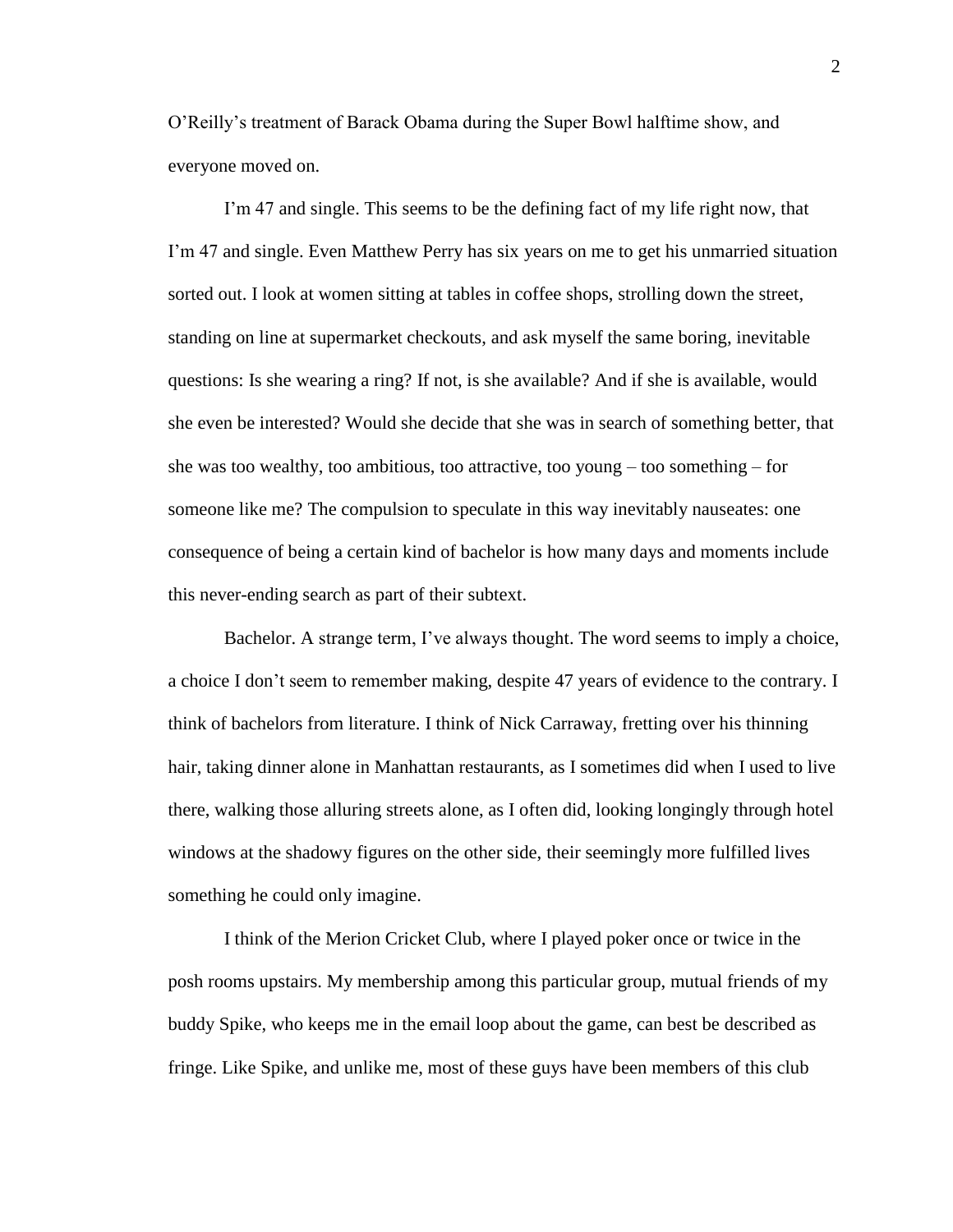since they were kids. And unlike me, most of them still have the means to play cricket and tennis on the well-tended grass courts beneath us. Most of them are also married with children, though a couple stray bachelors thankfully remain.

"Single men used to live in these rooms," says Spike as he deals the next hand.

"Really?" I say, speaking instinctively for once, forgetting my outsider's standing.

"Cards above the table," Spike's friend Chip reminds me, not for the first time.

"Oh right," I say, lifting my cards out of my lap. "Who?"

"Bachelors mostly," Spike replies. "Divorcees. Down and dirty, Gents," he informs the table, laying the last card face down in front of us.

Tossing my crappy pair into the pile, I try to imagine the life of one of these men. I think about him wrapping up another day at the office before coming back to his rented room at the Merion Cricket Club. I see him place his accessories on the bureau: cuff links, loose change, a Rolex watch. Inspecting his reflection in the mirror as he contemplates a night of … what, exactly? Fixing himself a drink before settling into bed, a dog-eared paperback of John Updike waiting for him on the nightstand? Or heading down to the oak bar in the club restaurant, to bend the bartender's ear for an hour or two? Or chat up some unattached female version of himself, who also happens to find herself sitting alone at the bar at the Merion Cricket Club on a hot summer night? Are these silly scenarios just the product of my own bachelor angst, these balding Prufrocks measuring out their lives in dry martinis and coffee spoons? Was it a life that any of them planned, or wanted? And if so, can they give me some advice on how it's done? Because I'm going to need some help with the details if I'm going to navigate successfully the remaining bachelor years that lay before me.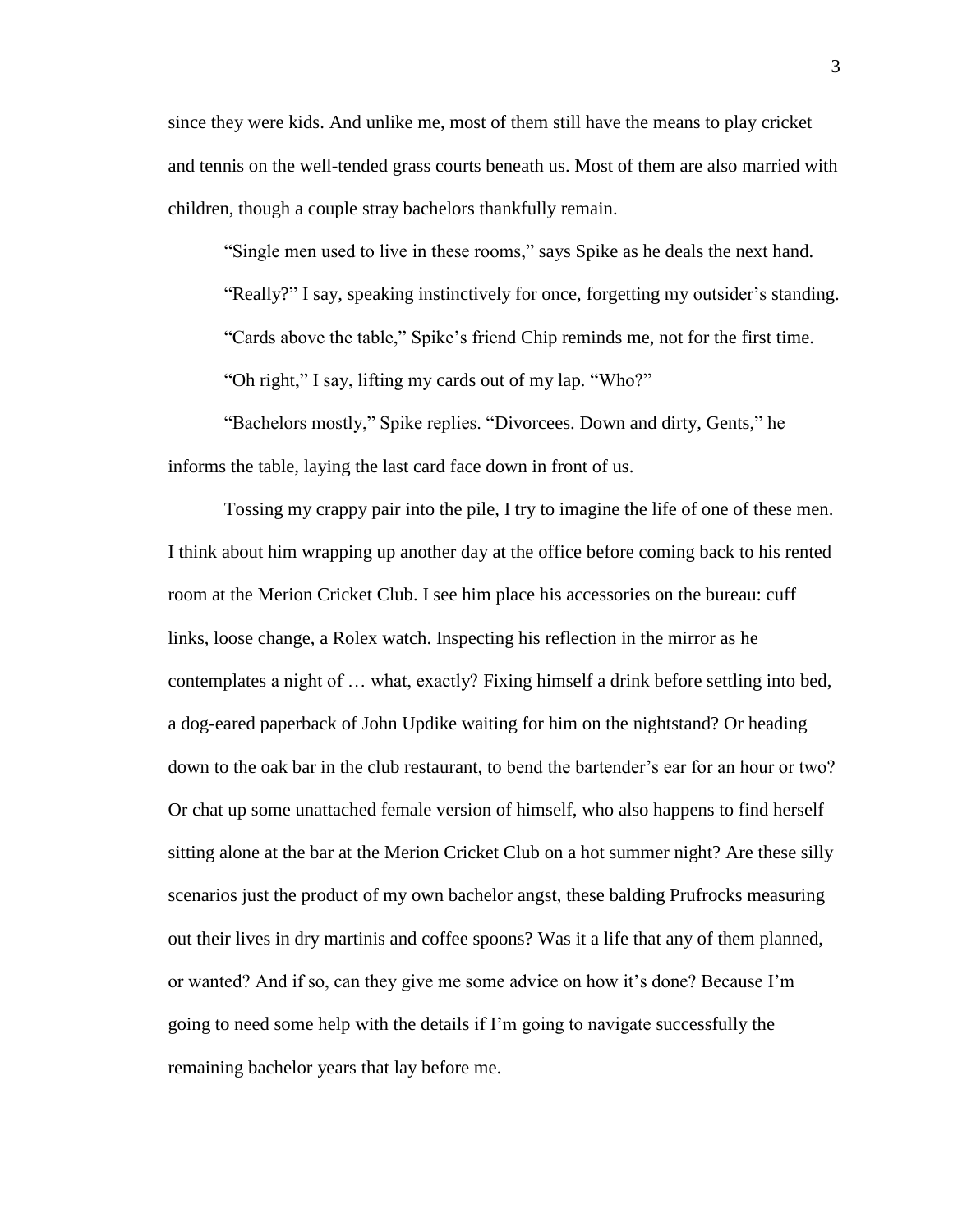#### **Ex-girlfriends, the Internet, and Me**

I've been checking out some old girlfriends lately on Google and Facebook. Every once in a while, I'll find myself typing the names of former flames into Facebook's search bar, or trolling through Google's search results, its links to someone who may or may not be a person I dated once upon a time. I even plowed through my address book (yes, some of us still use those) for keywords the other night, pages A right on up through Z, just in case a former lover had escaped my notice in a previous search.

To anyone who has ever searched the Web for another non-famous person, it's no surprise that the results will be pretty random. Clicking on links that may or may not lead to someone with whom you were once romantically involved will usually produce some pretty odd results. For example, you can usually count on the genealogical link somewhere on the list, the family tree that includes the name of that special someone you've been searching for, except that this special someone appears to have died in 1886. But if your ex has been living any kind of life of her own since she disappeared from yours, some of the hits are bound to be legitimate. You know you've reached another level of spying when you find yourself scrolling through the list of 973 finishers for a 10K race that was run three years ago in a town you've never heard of. Fifty-six minutes and twenty-three seconds? That's almost a nine-minute per mile pace! Not bad. She must still be in pretty good shape.

And while this kind of computer behavior makes me feel not so much guilty as sleazy – my usual m.o. when it comes to personal bad behavior – it's not exactly unusual computer behavior. Or so I've been told. In the rare times when I have confessed that I sometimes use the Internet to spy on my exes, my friends' usual response is to freely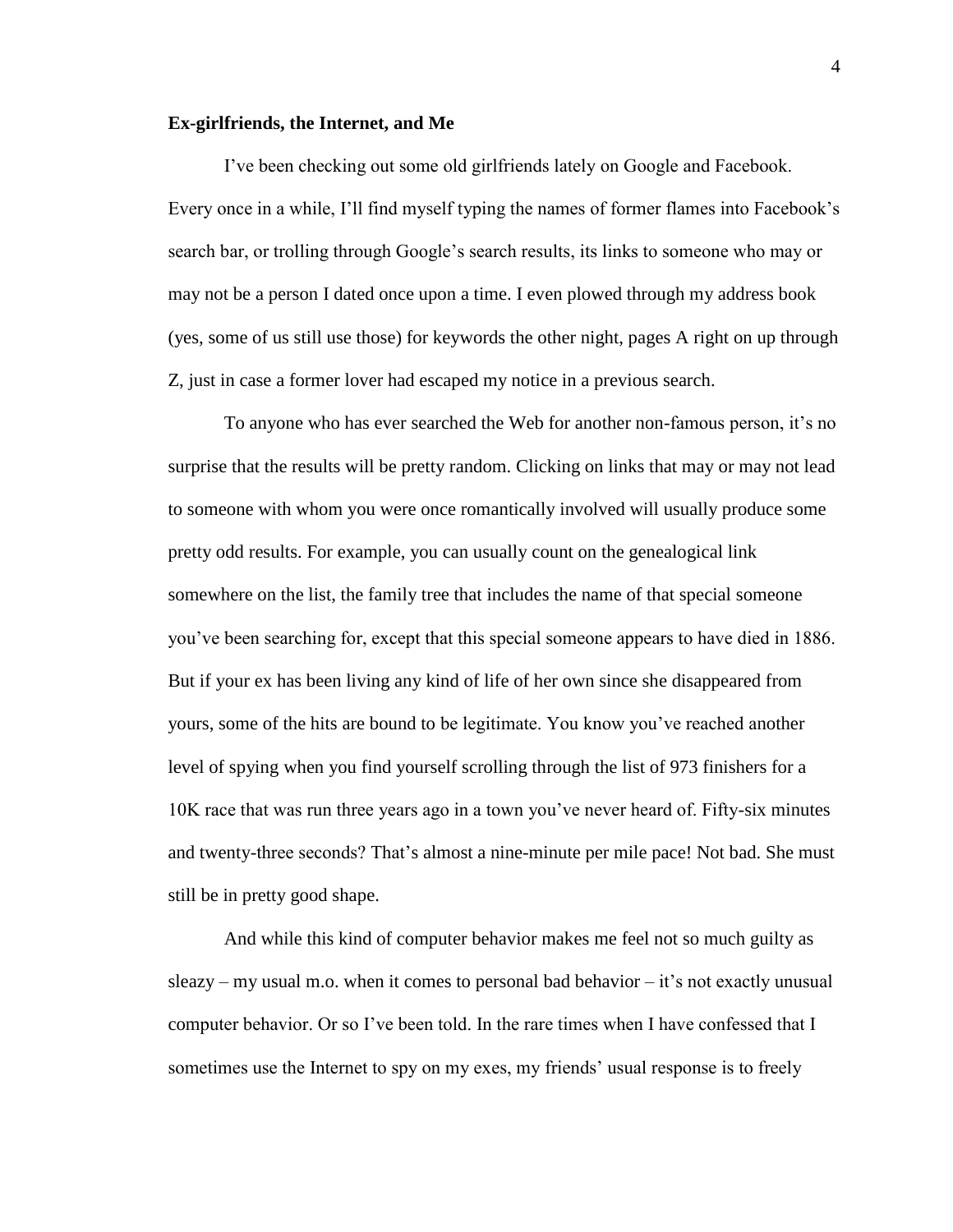admit that they do the same thing with their old flames, and just about anyone else who comes within their general orbit, all the time. Just the other day, I was listening to a story on *NPR*, where Google published a report on the nature of the search topics of their trillion and one users. Our number one search category? Each other.

But just because I can tell myself that everyone's doing it, like some sad California swinger from the Sixties, that doesn't mean that this kind of behavior, of trolling through websites for whatever information I can find about women who don't want to see me anymore, is something that makes me especially proud. At least I can tell myself that it isn't something I do all the time. Only when a certain mood or moment comes over me – a bored day between classes at work, or, more often, a lonely weeknight at home, when I'm too tired and too despondent to find anything more edifying to do, to rouse myself to fulfill some higher calling, like scrub the three-day-old dishes in the sink, or take myself out for an evening jog, or crack open one of the paperbacks gathering dust in my bedroom bookcase, the unread literary classics from my college English courses. Married friends will often let be known – sometimes inadvertently, other times quite stridently – how exhausting living in a house full of spouses and children can be. And I empathize completely, accept without question their grievances over the never-ending demands on their time, the absence of any kind of personal space, things that I know everyone needs. But it can be exhausting living alone, too – the daily responsibility of keeping one's activities, if not meaningful, at least productive; the endless efforts to keep oneself gainfully occupied.

And it's when I can't find the strength to keep that effort going, as I sometimes can't, that I head to the computer to play another round of *Which Ex-girlfriend and I cut*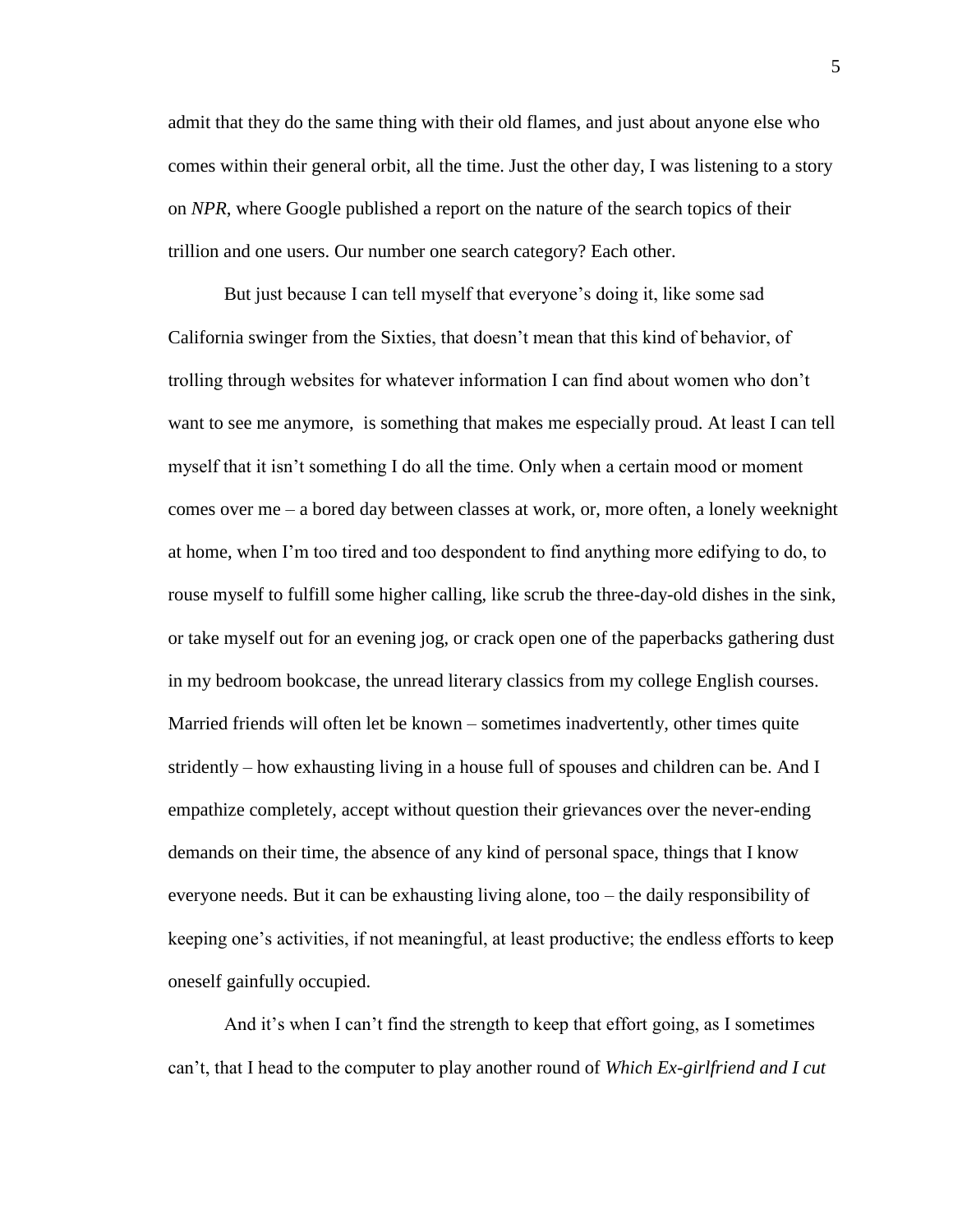*off all contact ages ago, and what new information can I discover about her now?* For the record, it's not a game that I'll play with everyone I've ever dated. For example, the relationships that ended amicably, or at least as well as an intimate relationship possibly can, with a minimal amount of emotional damage, and general feelings of good will on both sides, are the ones that interest me the least. I find that if both of us managed to bow out gracefully, I'm willing to leave that person's fate in the hands of Providence, to wish her Godspeed and trust that the right winds and tides will carry her safely home. Or, to put it another way, to respect her privacy enough to keep my nose out of her personal life, at least as far as stalking her on the Internet is concerned.

No, it's the relationships that ended worst that interest me the most. The ones that detonated unexpectedly, like an IED , leaving both of us bleeding in the dust on the side of the road, dazed and wondering what the hell just happened. Relationships can end like that sometimes, or at least they can in my experience, with a sudden, unforeseen explosion over something unexpected – a realization of some fundamental difference between us, some non-negotiable life circumstance or point of view. Some conflict where lines were crossed, where things were said that couldn't be taken back, where the only solution was an immediate and permanent break, like the crack of a limb falling from a tree, good kindling for a winter's fire. Like a late-night blow-up at a B&B in Taos, New Mexico, where a former girlfriend and I realized the hard way that she had only just begun to recover from the end of her previous marriage. Or the very promising Internet match that ended with a very public shouting match at an outdoor patio bar. Note to self: avoid debates about the culpability of the Catholic church for its recent scandals. As conversational topics for promising young couples go, this one can be especially deadly.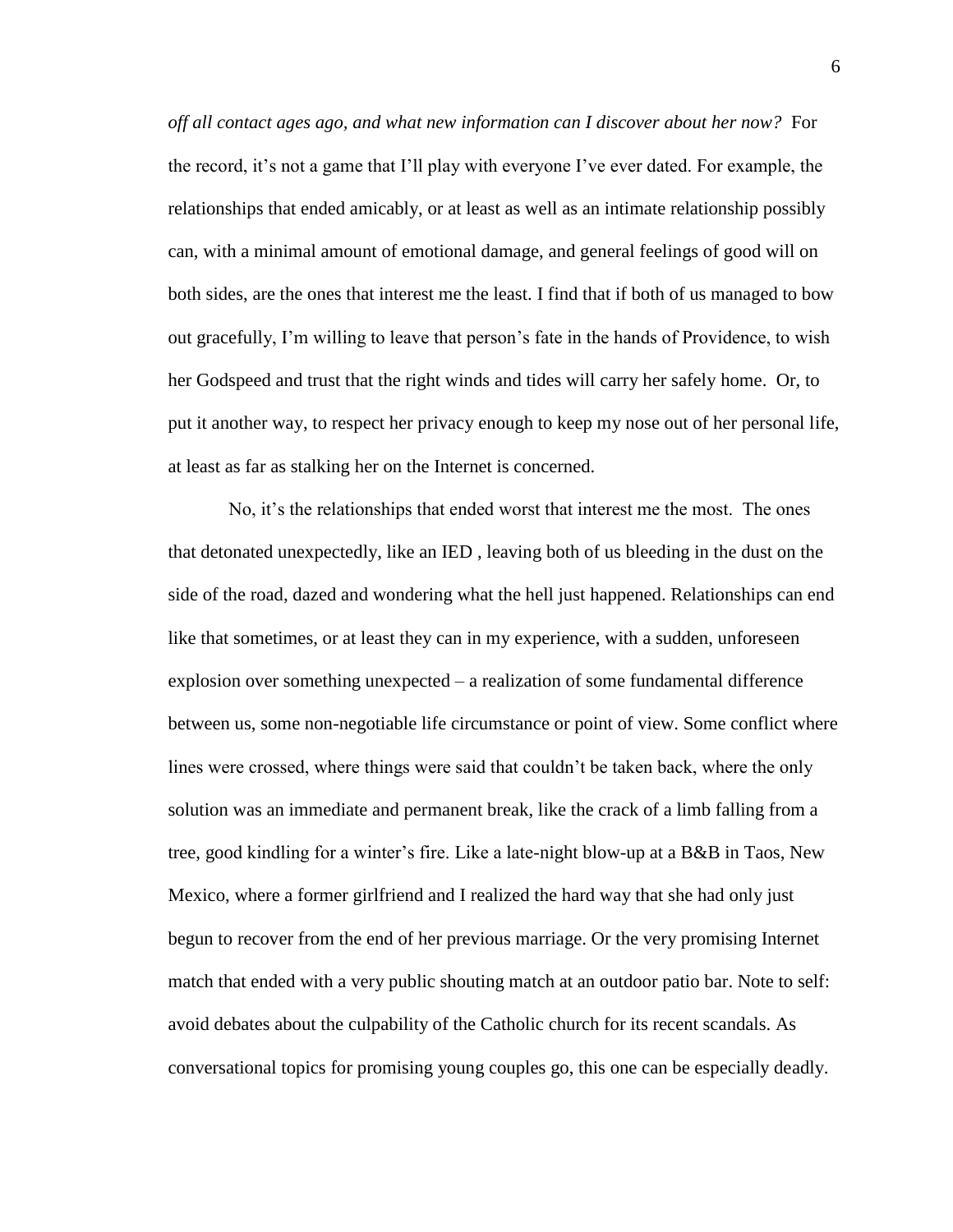These are some of the women I've been checking out on Google and Facebook. And making some surprising, sometimes unsettling, discoveries. Like the fact that many of them have in fact moved on with their lives, have found themselves new jobs and locations and spouses and homes in the intervening years, some of the things that I had once hoped romantically and, in each case, prematurely, they would find with me. At least it seems as if they have, from the admittedly limited information I've been turning up in my online investigations. How else to interpret the profile photo of a smiling mother, bouncing her equally delighted baby boy in her lap, or in another picture kneeling happily next to that same boy and what looks like a husband and another child, this one a daughter, at sunset on a windy beach somewhere? I know that I should feel happy for this woman and her apparent discovery of maternal and matrimonial bliss, but in a selfish and mean-spirited way, I can't. I can only wonder why, in our few months together, she couldn't have found a way to be a little more like the person in her Facebook photos than the relentlessly unhappy person I remember her being around me. Of course, neither of the women revealed by these images – her selective photos, my selective memories – add up to what could be called a fair and accurate portrait. But the thought that I might have had something to do with the difference between them only adds to the ache that I get from reviewing both the memories and the pictures.

And then there was the Google search for another Ex, a relationship that blew apart almost a decade ago. That search led to a very different result – the news that she had moved far away, back to the part of the country where she was born, two years before, after many years of life in our shared city, a place she had always sworn by. The last I'd heard from her was the card that she'd mailed a few days after our final blow-up,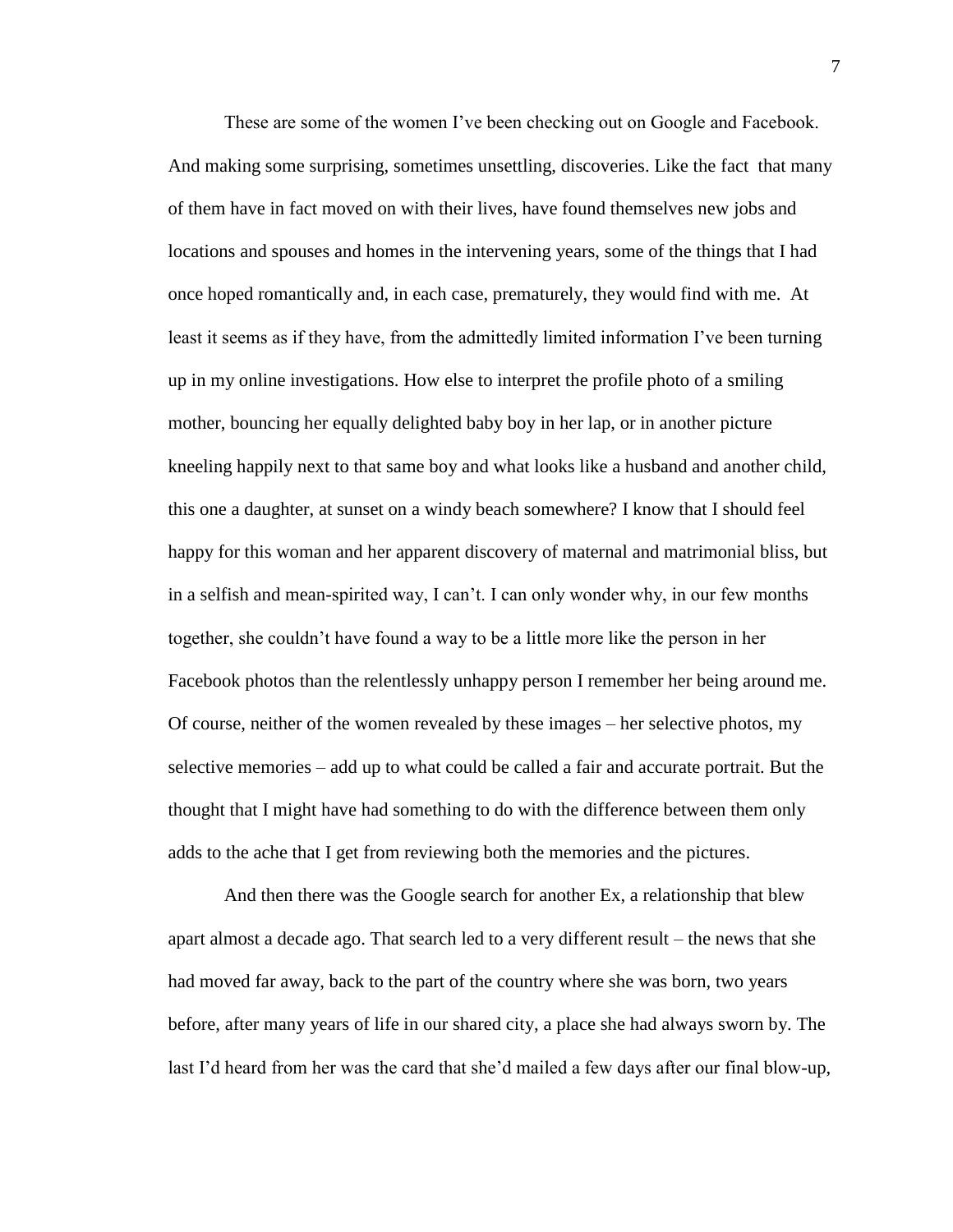on a sidewalk in her neighborhood, not far from her apartment. I read her neat script carefully: her apology and bewilderment over her "mean" behavior on the street that night; her admission of feelings of emptiness and loneliness, feelings that we weren't together long enough for me to recognize or her to reveal; her rejection of my request, in a post-fight email, that we give things another try, a confirmation that we were in fact through. Eight years later, a feeling of sadness passed over me when I saw that she was gone, when I found her name on a list of faculty for some middle school in upstate New York. It's strange to find yourself grieving over the unexpected relocation of someone who sensibly closed the books on the two of you so long ago, to discover that you've lost another part of your past without even knowing it, even if that part was so painful, so not something you would ever wish for your life, neither then, nor now.

#### **The Recent and Ongoing Adventures of Uncle Matt**

Unlike a lot of uncles he knew, Uncle Matt was never really sure of the day he became one. One day he was just Matt, the guy who hung out with his buddies in college, met them for beers after work when they all got jobs, handed them their rings at their weddings. Watching his friends cross that last threshold often made Matt sad, but what could he do? Things were changing.

And they kept on changing. His old pals' wives started having babies. Everywhere Matt looked, it seemed, everywhere he went, he found babies. Babies squirming in their high chairs, banging their trays with their fists and spitting out their colorful, mushy food. Babies standing in their cribs, arms raised, crying to be picked up. Babies here, babies there, babies everywhere!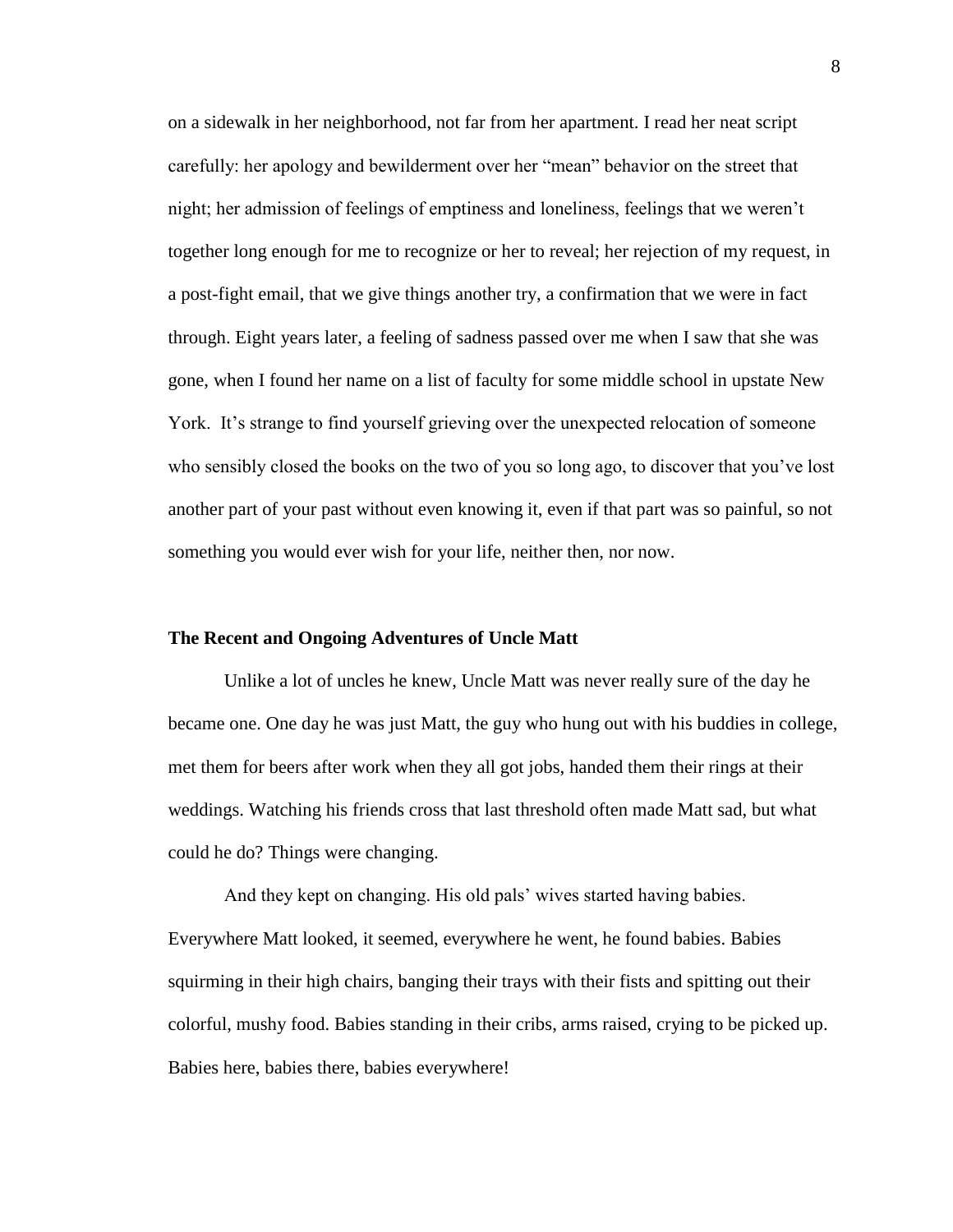And now everyone's names have changed. For one thing, he's not Matt anymore. He's Uncle Matt, to them and all their kids. It doesn't matter, these new mothers and fathers tell their children, whether he's Mommy or Daddy's brother or not. He's Uncle Matt just the same. The uncle who pays them all a visit once in a while, on those evenings when Mommy and Daddy have somehow managed not to pass out from changing diapers all day long, or entertaining the toddlers who wear them. The uncle whose visits always seem to produce such intense feelings in the two, three, and fouryear-olds who he now finds, running around the house and climbing all over the furniture, when he calls on his old friends.

For some of these children Uncle Matt's arrival is a thrill, an event they've been anticipating all week. At least that's what Mommy whispers when she lets him in. Uncle Matt wonders how boring these kids' lives must be, that a visit from him should make them so excited. He's not there to see them, after all. He was friends with Mommy and Daddy long before they came along, so they can just get in line. They don't know that, of course. They think that he came over just so he could play with them, that he gave up a perfectly comfortable evening stretched out on the couch watching basketball, just so he could spend his down time with a four-year-old.

Take the one who happens to be there when Uncle Matt is really visiting Daddy, his best friend from high school. He peeks out from behind Daddy's legs while Daddy and Uncle Matt stand in the kitchen, talking. Uncle Matt's not fooled, though. He knows about this one. He knows that the shy routine is just an act, and won't last long. And indeed it doesn't.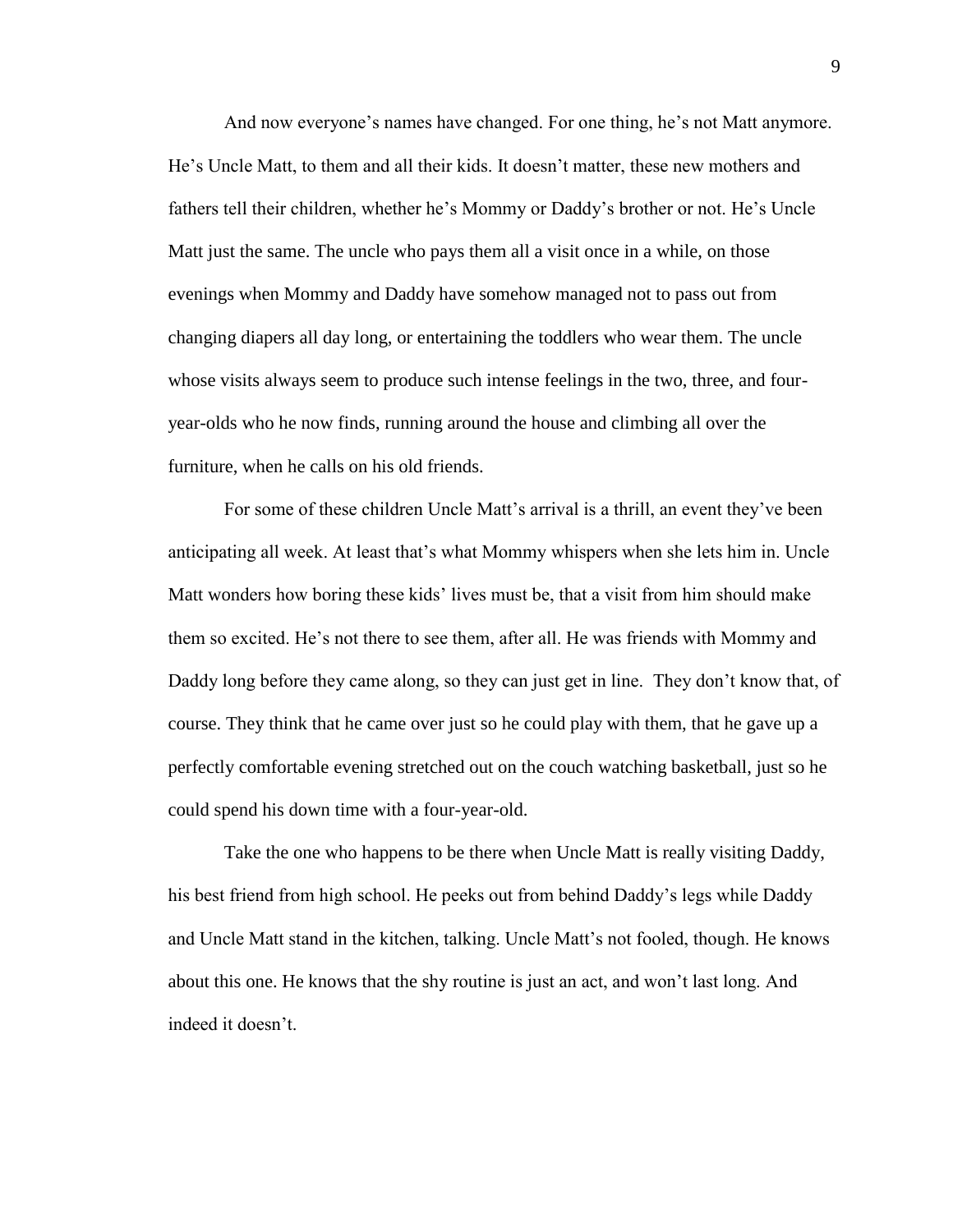"Look, Uncle Matt, look!" the child exclaims during dinner, pointing at what he's just discovered on his plate. "*Corn*!"

"That's right!" Uncle Matt replies, struggling in vain for a wittier reply.

"Be quiet and eat your dinner, Elliot," Daddy says. "Uncle Matt and I are trying to have a conversation."

Elliot won't be quiet, though. He knows that Daddy's a pushover, and that Elliot is The Man in Charge Around Here. After dinner, Mommy, Daddy, and Uncle Matt take their desserts to the living room, in the hopes of good conversation. Elliot has other ideas.

"Look at me, Uncle Matt, look at me!" Uncle Matt looks over to where he's standing, in front of the TV set, but the boy merely smiles back at him.

Uncle Matt turns back to his friends. "So you were saying about Costco?"

"Great place, Matty," Mommy says.

"Awesome," says Daddy. "They sell everything. Even food. And lots of free samples. I take the whole family on Saturdays, and we just fill up." Uncle Matt is nodding vigorously when Elliot yells again.

"Look at me, Uncle Matt, look at me!"

Uncle Matt looks. Elliot throws his arms up in the air. Uncle Matt waits for more, but the show seems to be over. It occurs to Uncle Matt that Elliot's acting a lot like Daddy did when *he* was a boy.

Uncle Matt looks at his watch. 9:00. "Um, when did you say was his bedtime?"

"Soon, soon," Mommy and Daddy assure him. "So, you're still single … tell us about your sex life."

---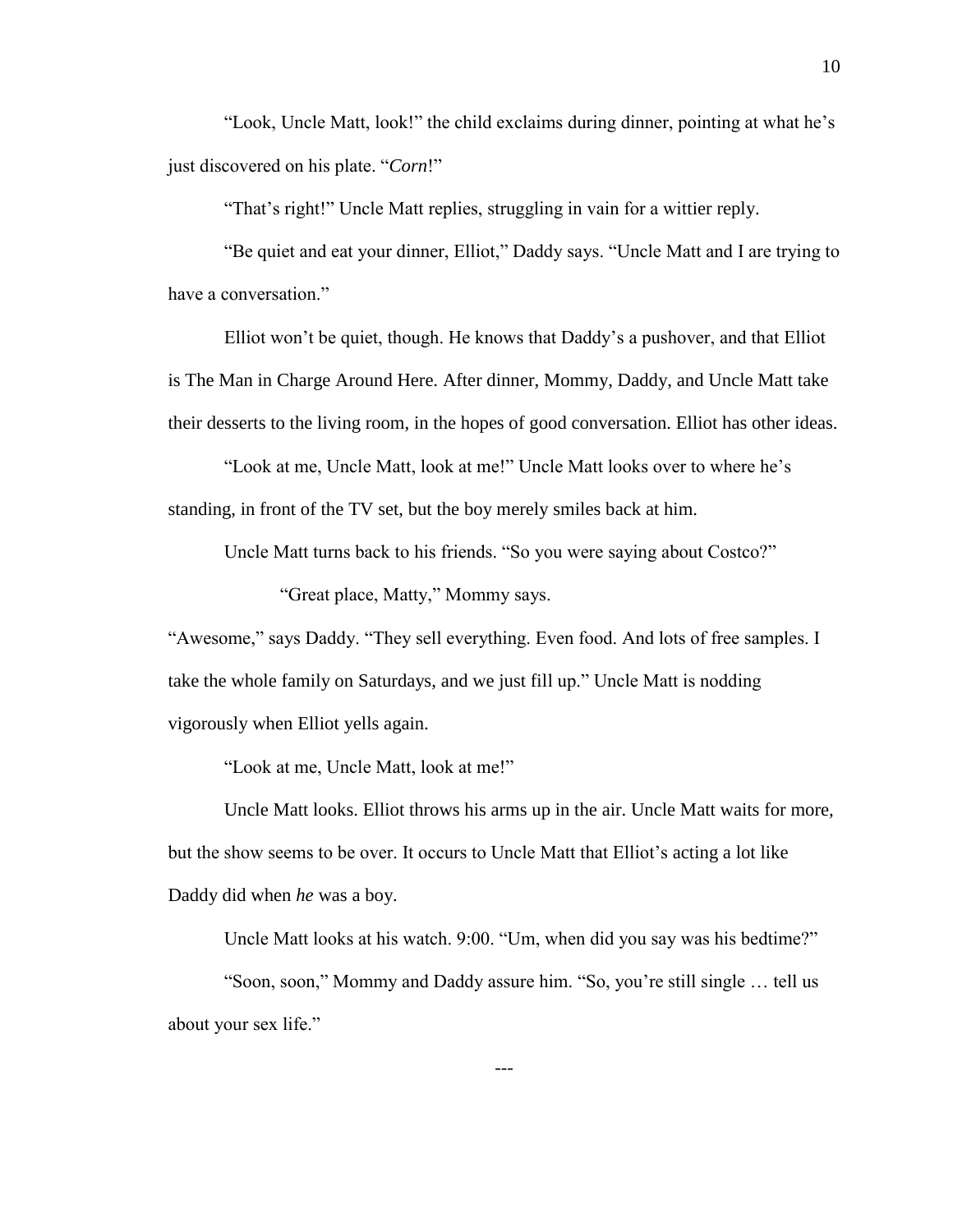For other "nieces" and "nephews," however, Uncle Matt's visit is cause not for celebration, but dread. Take the little girl whose Daddy was Uncle Matt's best friend in college. This one he considers more on the ball. Hands clasped behind her back, she's standing in the foyer, ready to greet him, when he arrives. She's smartly dressed for the occasion: red corduroy dress, white stockings, black patent leather shoes. When Daddy opens the front door, however, little Emily takes one look at her guest, turns around, and dashes out of the room. She's recognized immediately that a man six times her size makes for an inadequate playmate and that, unlike Mommy and Daddy's other friends, he hasn't brought any playmates more her size with him.

Daddy's legs don't even begin to offer her the protection she needs. She hides in her bedroom while he, Mommy, and Daddy eat their hors d'oeurvres and drink their cocktails. She ventures out a half-hour later, and only after Mommy has paid her a visit. Uncle Matt can't make out her muffled words through the bedroom wall, but he can hear Mommy's voice change, from chirpy and appealing to low and threatening.

"Oh, she's just so quiet tonight," her parents say when Emily finally emerges. She positions herself between Mommy and Daddy on the sofa, safely on the other side of the coffee table from Uncle Matt. "She's normally *never* this shy around other people. Why are you so quiet tonight, honey?"

Uncle Matt smiles his stupid fake smile at her. Emily stares back, her eyes wide and unblinking. She's not buying it for a minute. All through dinner she eats fish sticks with her fingers and stares at the man with the fake smile. He ignores her, happy to saw his way through the porterhouse steak Daddy has grilled, and make grownup talk with Mommy and Daddy, uninterrupted.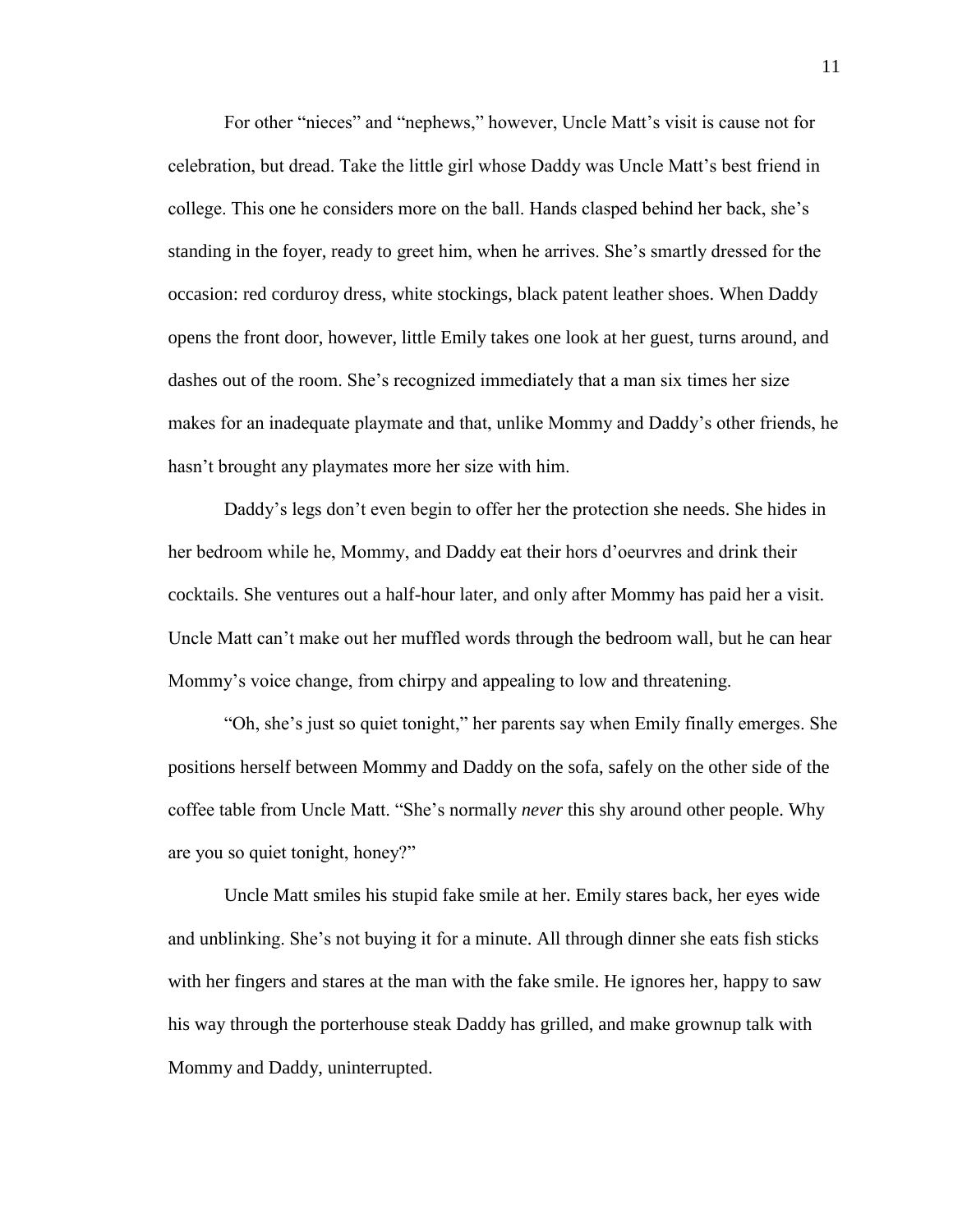Later, after coffee and dessert, Mommy has a great idea. "Hey Sweetie, why don't you take Uncle Matt down to the basement and show him your castle?"

Mommy has changed her for bed between courses. In her blue Easter Bunny sleeper, she leads Uncle Matt down the steps into the dungeon that was once her playroom, her favorite room in the whole house just three hours ago. She turns around and looks up at him wordlessly every three steps or so, to convince herself that this nightmare is really happening, that the most frightening man she's ever met is invading the safest space she's ever known.

"Don't even try to make her feel better," Uncle Matt thinks once they've reached the bottom. "The only way she'll ever start to trust you is if you ignore her completely."

This logic, or the determination with which he follows it, seems to work. The assortment of toys her parents have provided her begins to weave its collective spell. She picks up a Barbie-ish doll in a wedding gown and begins speaking gibberish to it. Uncle Matt finds a Thomas the Tank Engine train set that he likes. It's a poor substitute for the electric trains he played with when he was a boy, but he makes do. She wanders from toy to toy, speaking what sounds to him like utter nonsense, even for a two-year-old. Uncle Matt begins to wonder vaguely if she's right in the head. Mostly, though, he's relieved that she doesn't seem to think that he might transform into a monster at any moment, and with a giant roar rush toward her with his hands over his head.

As he rolls the wooden train around its track, he realizes that Emily is standing next to him, looking at him. She is making words that he can't understand, but she is pointing at an inflatable blue castle in the corner of the basement. Shyly she leads him over to it. Fully inflated, it rises up just above his waist, and over her head. The castle has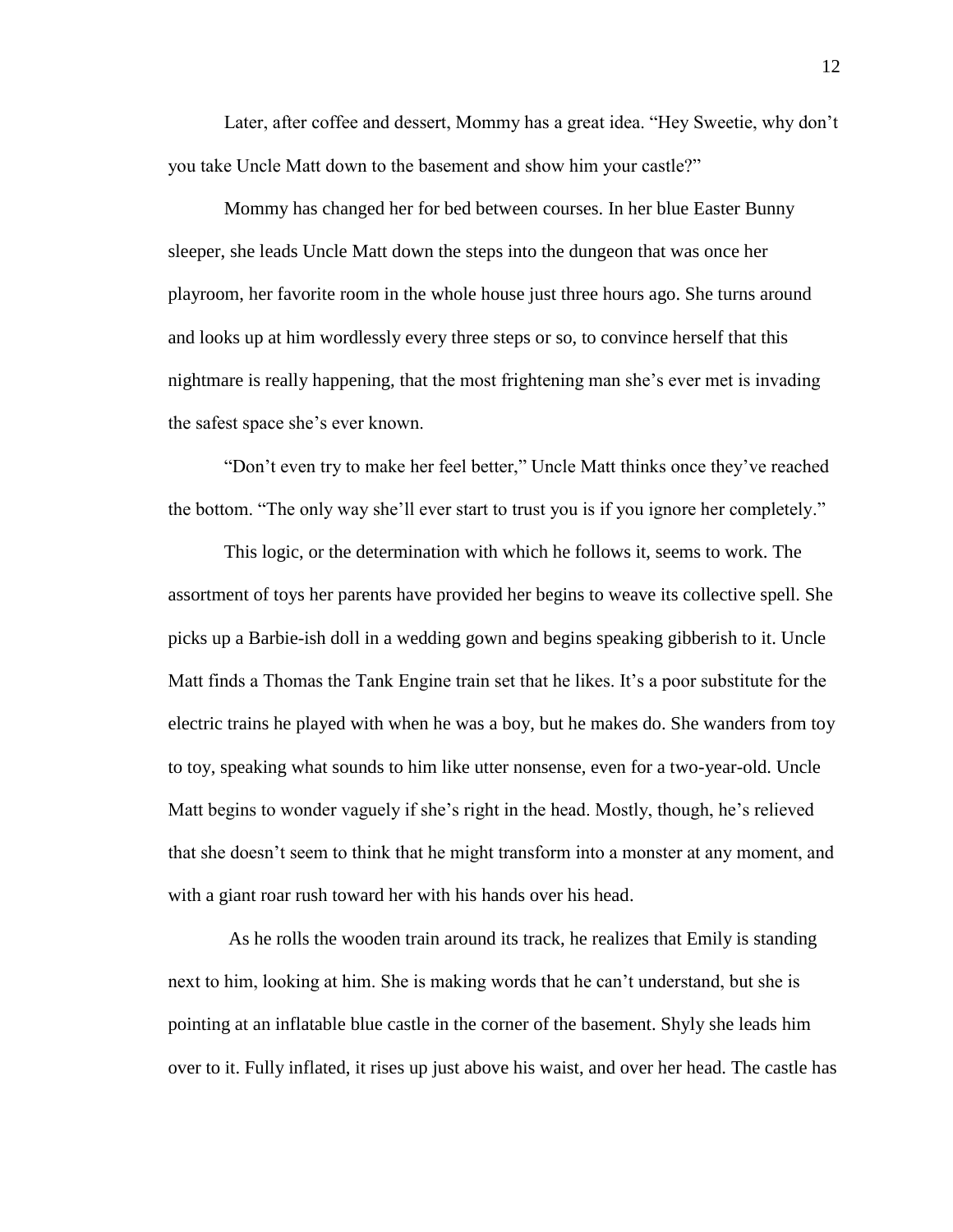holes on each side that she can crawl into, and one at the top. She crawls in and wades among the multi-colored plastic balls that cover the castle floor, delighted. She wriggles in and out of the play fort, trying different entrances, babbling joyfully, before pointing at the castle's blue battlements.

"Do you want to go in through the top?" Uncle Matt asks her.

*Yes* doesn't seem to be part of her working vocabulary, but clearly she wants to go. Uncle Matt picks her up by the waist and deposits her through the hole in the roof into the chamber below. Squeals of delight echo inside the inflated fortress. Encouraged, he grabs her ankles as she crawls back out, picks her up off the floor, and lowers her headfirst into her suddenly favorite toy. Her squeals are even louder this time. The castle walls shake. Plastic balls fly out of the holes in every direction. Three more sessions of "Headfirst Down the Hole, Crawl Out the Side Laughing Hysterically" take place. After the third one, she scrambles out and scampers over to Wedding Day Barbie, with whom she sits down in a miniature rocking chair to share her adventure.

Having suddenly lost his playmate, Uncle Matt finds himself forced to play alone. He sees that the holes in the castle walls might be large enough for him to crawl at least part of the way inside. He lies on his back and wriggles in as far as he can go, and is pleased to find that he can squeeze in all the way up to his waist. If Emily were to look up from her conversation with Wedding Day Barbie, all she would see would be two grownup legs in khaki pants sticking out of one of the castle holes.

Inside, the space is larger than he expects, a shadowy blue cocoon that muffles the baby talk he can still hear in the basement beyond. Uncle Matt never understood how those ridiculous plastic ball palaces at Chuck E Cheese and McDonald's, or the one at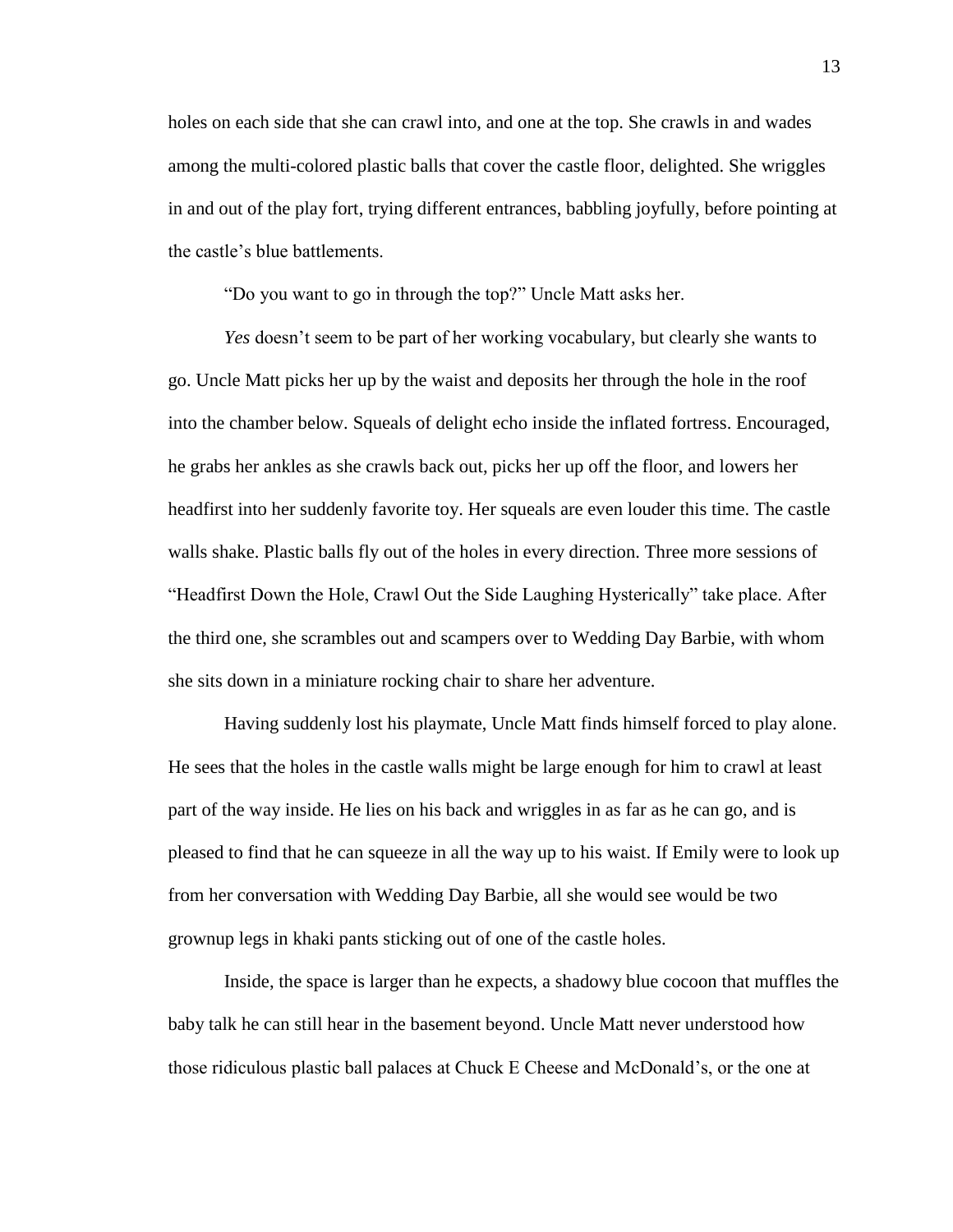Sesame Place, could appeal to little kids, but he recognizes immediately why this compartment would appeal to her. It's a sanctuary, a private little place of her own where she can crawl in and hide, or play with Wedding Day Barbie, or any of her real-life friends, or do whatever she wanted. Sort of like a snow fort.

He'll have to get one of these for his apartment, Uncle Matt thinks. He picks up one of the plastic balls on the castle floor and juggles it while he considers what room would best accommodate it. Not the kitchen. Not enough room. Maybe the living room? He could crawl in whenever any of his guests started to bore him. But where to put it? Not enough space in that room, either. Maybe the bedroom. He could put it over next to the bed, and crawl in whenever he had a nightmare. A sanctuary within a sanctuary. Definitely the bedroom. As he muses over these logistics, he invents a little trick. With his right arm extending out of a castle wall, he finds that he can toss a ball in through the hole in the roof and catch it with his left hand.

Five minutes of blissful ball tossing pass before he realizes that something is wrong. The basement is silent. The conversation Emily was having with Wedding Day Barbie ended, he realizes, some time ago. Through the hole on his left he sees her. She is clutching Wedding Day Barbie to her chest and staring at him in horror. Her lips are a perfect O. From the look on her face, he realizes that he's broken some immutable law of child psychology. He sees that he has invaded her world in some monstrous way, violated a place the child holds sacred. Even worse, he sees that he's grasped this principle seconds too late.

Her scream, when it arrives, does so at full volume, and is properly amplified for him by the acoustics of the castle chamber.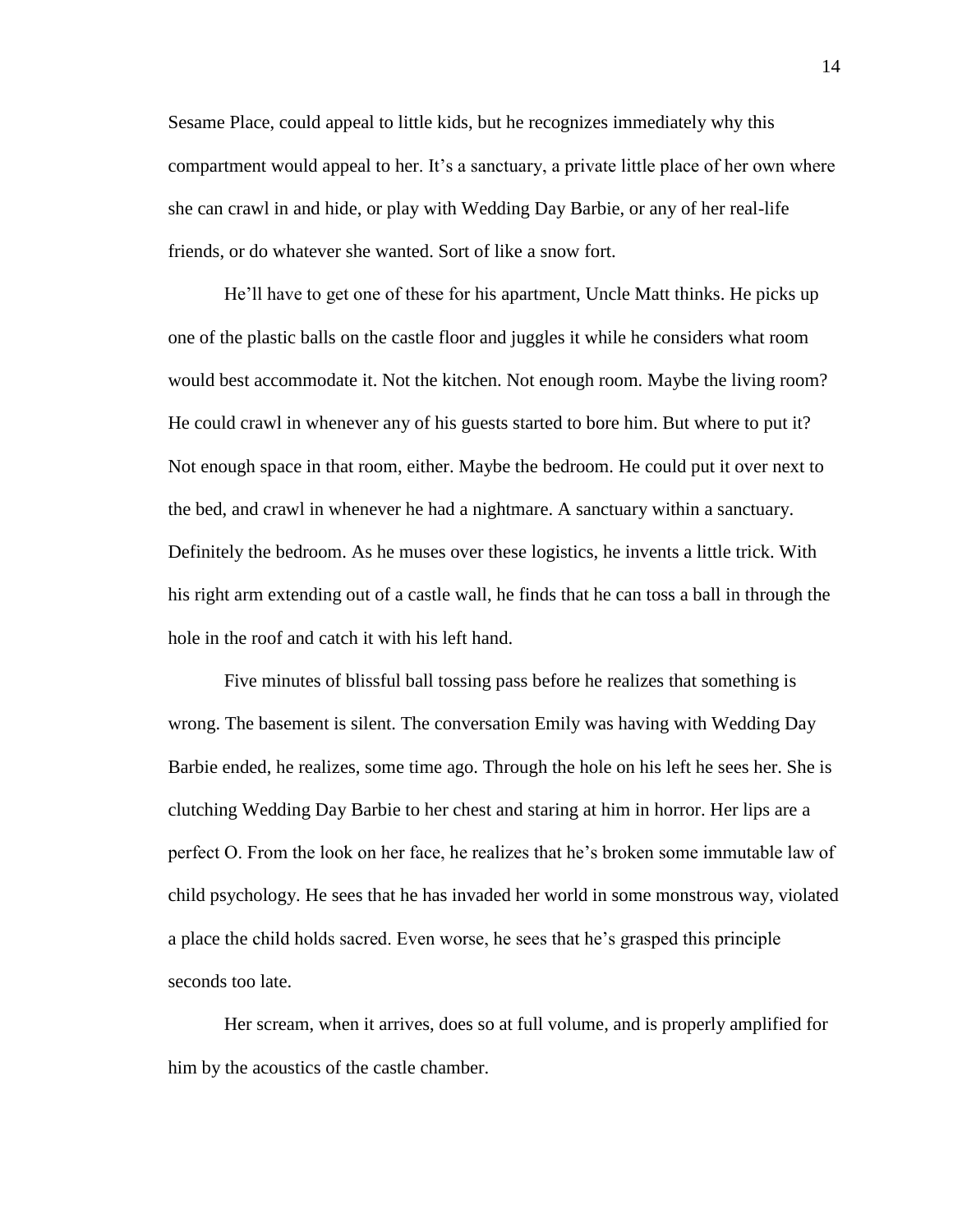"Wait!" he implores to the Easter Bunny that is clambering up the basement steps as fast as its little legs can take it. "Emily? Honey?"

In her distress, she can't manage to turn the knob of the basement door, so she bangs on it and screams until her mother comes and opens it. With great effort, Uncle Matt extricates himself from the castle and follows her upstairs. Mommy is standing in the kitchen, holding her daughter in her arms. Emily's head is buried in her mother's shoulder, and her back is to Uncle Matt, but neither of these positions are enough to stifle the howls that reverberate throughout the house. Mommy's look is an interesting combination of curiosity and accusation, to which Uncle Matt professes complete bafflement.

"I don't know, Cath. We were playing with her castle and she just … I guess she just got scared being down there with someone she didn't know very well. I don't know what happened," he ends weakly.

"Here," says Daddy, slipping a snifter of brandy into Uncle Matt's hand. "You look like you could use one of these."

Out on the back deck, Uncle Matt sips the after-dinner drink and smokes the cigar Daddy has proferred more quickly than usual. While Daddy reminisces about the good old days, Uncle Matt calculates to himself how soon he can leave without appearing rude. It's time to call it a day. Adventures like these just wear him right out.

The muffled wails coming from inside the house seem to be dying down. Back inside, he bids farewell to Mommy. Emily is sitting on the couch with Wedding Day Barbie, staring again. Her mother insists that she kiss Uncle Matt goodbye, a demand that no one else likes, especially Uncle Matt. Even he recognizes the lack of wisdom in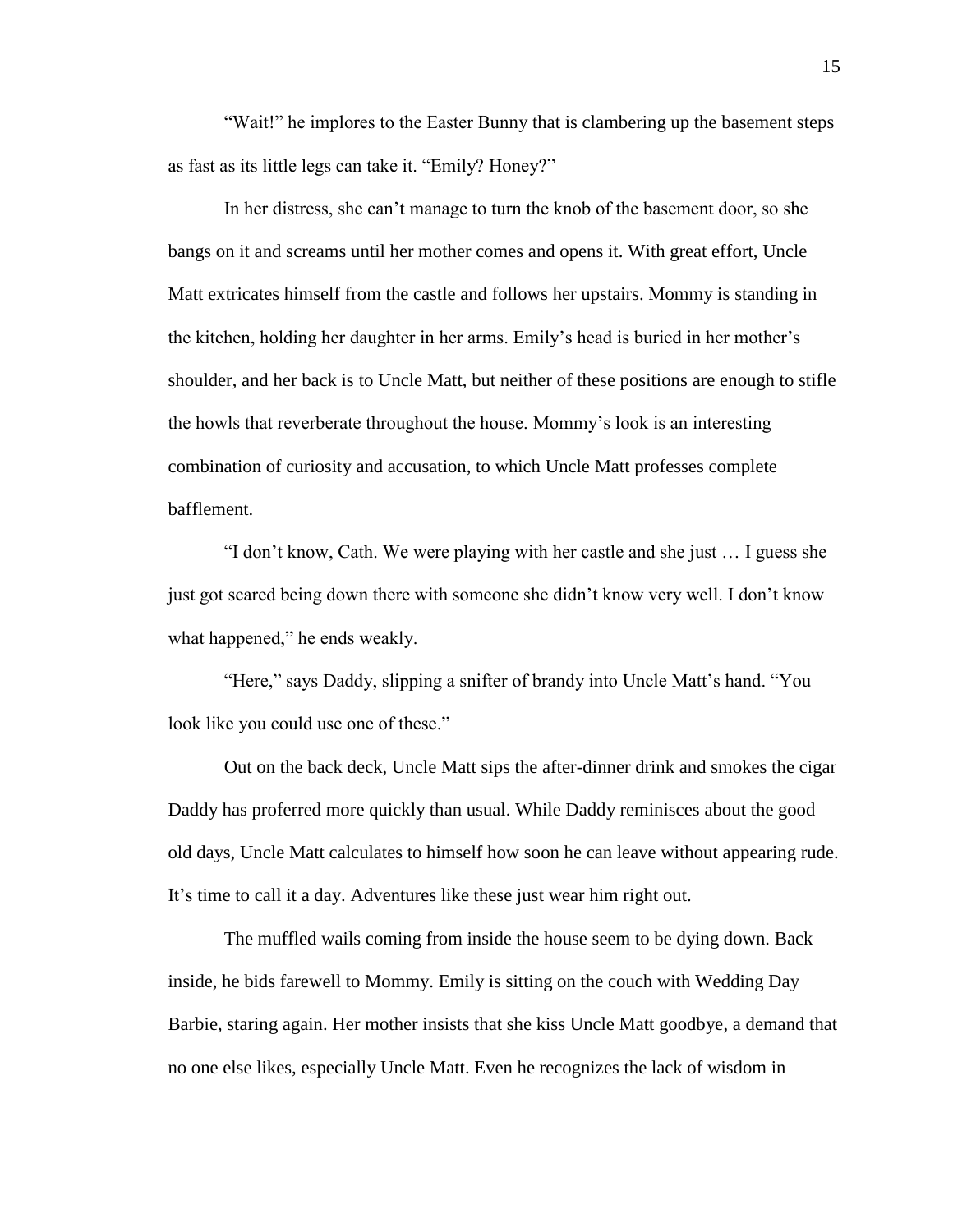forcing a two-year-old to defy feelings so primal. She won't take part in the ritual on her own, so Mommy carries her. Uncle Matt can see the conflict in the little girl's face; she's beginning to think that he might not be so bad, but lots of other feelings are working against that possibility. She squints her eyes shut, scrunches her face, and presses her lips against his cheek. It's not the most deeply felt kiss Uncle Matt has ever received, but he understands. Such forced displays of affection offend him, too.

Daddy follows Uncle Matt out to his car. "Give us a call again soon," he says, his arm around Uncle Matt's shoulder. Uncle Matt promises that he will. But when he hits the ignition, Daddy folds his arms and leans against the rolled-down car window. He looks as though he's about to say something profound, something that will perfectly capture the changes that have taken hold of their lives, and send them both on their way with fresh perspective. All that comes out, however, is a chuckle that sounds more like a choke.

"That didn't go so well I guess," Daddy says, his face red, not just from brandy. "Let's give it another try soon though, ok?"

With a smile and a nod to his friend, Uncle Matt reverses his car, backs out of the driveway, and heads down the road that leads out of their development and back toward his unmarried, childless life, convinced that he must be the worst uncle the world has ever known.

#### **Flight 2077, Philadelphia to Chicago**

I don't see her coming as I sit with sand-filled eyes, reluctantly open to manage my way through the early morning flight, reading the sports section. She ignores my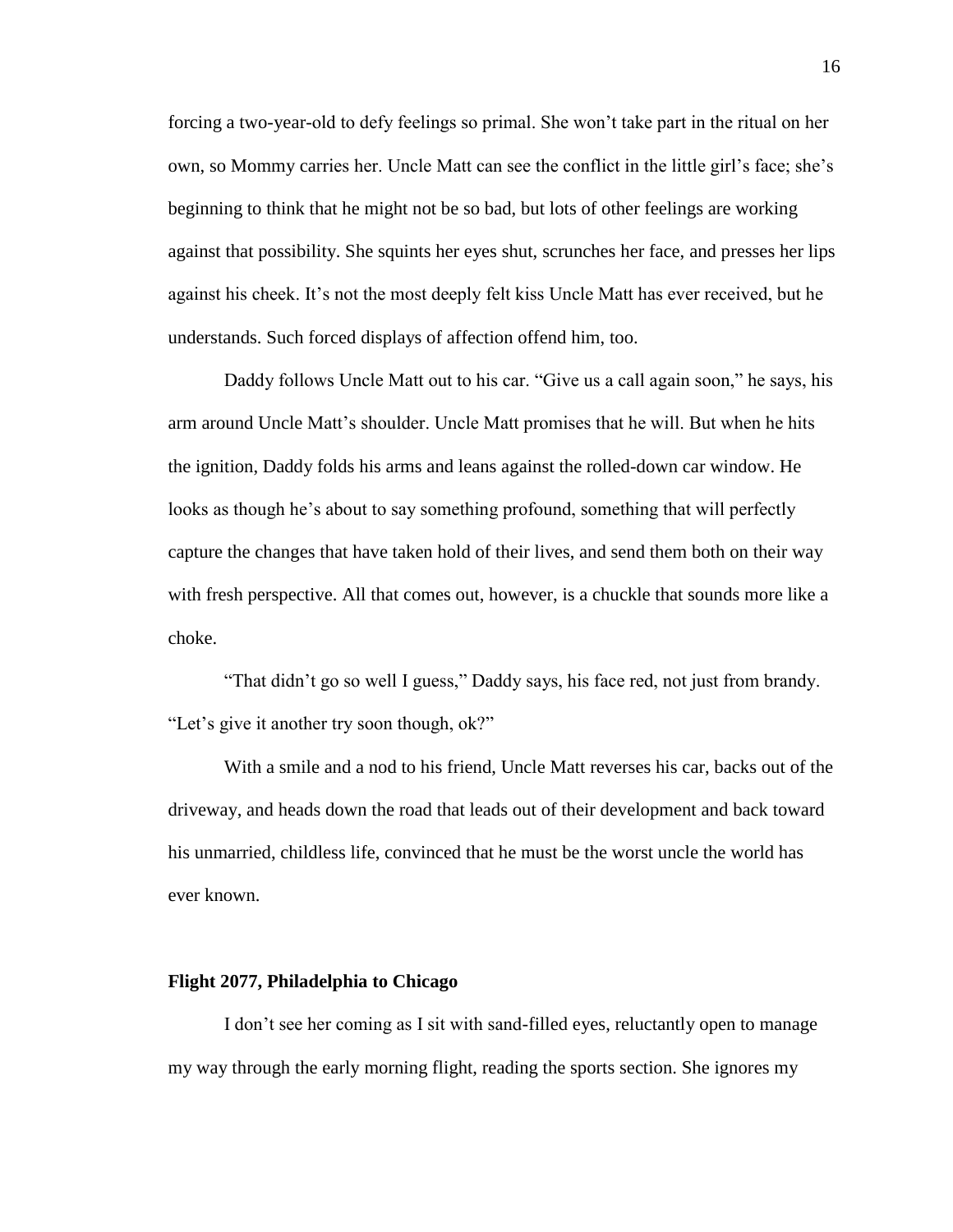instinctive apology, squirms past before I can stand up from my seat on the aisle. Her arms wrapped around the bundled blanket, she eases into hers next to the window. Then I see the line of passengers pressing up from behind and decide to forgive her for a move that I would have considered rude in other circumstances. Exceptions can be made, I guess, for a young woman flying alone, with a baby that can't be more than a few weeks old, whose husband waits for them perhaps in the city she's flying toward.

She settles in quickly, efficiently, silently, placing her carry-on bag in the empty seat between us. She's pretty, in a middle class, suburban sort of way – a thin, blonde, tan, somewhat bland sort of attractiveness. Her bright orange blouse and khaki shorts highlight her body's angles gracefully. But what I notice most is how young she is: 22, 23 at the most, and having made choices in her life that I've only just begun thinking about.

Turning away, she tugs at the hem of her turquoise shirt and presses her baby, whose head is lost in the bundle, to her chest. I obey the rules of breast-feeding decorum and look away, up the aisle toward the travelers seated in front of me. Their anonymous heads all face forward, as they begin a mostly silent wait to reach their destinations; in my limited experience, air travel seems to be the most anxious mode of transportation.

We're preparing for takeoff. Our pilot's voice comes over the PA system, telling us about our route, giving us information about wind speed and direction, our estimated time of arrival. It seems like every pilot I've ever flown with assumes this deliberately casual tone; it must be something they're taught in pilot school. Our flight attendants check that our seat belts are fastened, point out the emergency exits, show us how to use the oxygen masks, and then file past us to take their seats at the back of the plane. It's all out of their hands now. The engines rev higher as we taxi toward the head of the runway.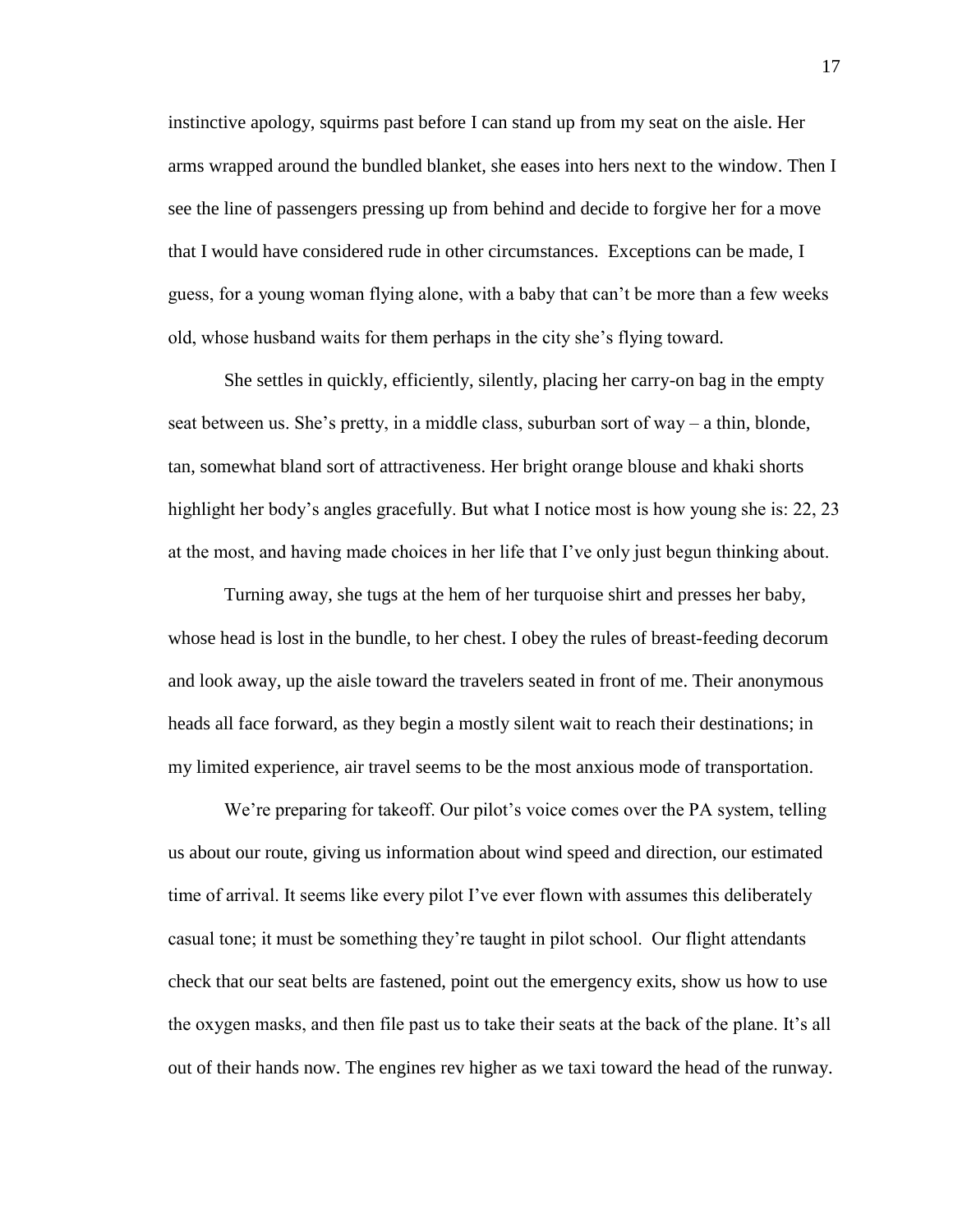Across the aisle from me, a retiree in beige pants and matching orthopedic shoes whips out a paperback copy of *The Perfect Storm*. He looks eager to immerse himself in the vicarious thrill of a natural disaster, the kind of experience the rest of us are hoping to avoid.

Disasters. Like that one in a movie my sister and I once rented. The one with the kids flying over some remote mountain range in South America. Soccer players and their girlfriends, if I remember right, a travel team on its way home from an important game on the other side of the mountains. They are flying in and above the clouds. The mood on the plane is cheerful. The kids move around the cabin at will, playing cards, flirting with one another. Someone in the back strums on a guitar. Occasionally one of the adults sitting up front stands and yells at them to stop smoking and get back in their seats, orders they obey until he sits down again. They are enjoying the privilege of being young, of having the talent and good fortune to travel abroad, if they like, and play the other young men and women of South America.

Then something goes wrong – the engine fails, the controls misread, something. The cabin is seized by a series of invisible jolts. "Whoo!" the kids scream, delighted by the roller-coaster effect of the first few. After a few more, everyone is sitting down and no one is making any sound. In the cockpit, a red light flashes its inevitable warning. Panic-stricken, the pilots try to pull the handles of the controls toward them in a last-ditch effort to climb out of the clouds and avoid whatever looms in front of them. Their efforts all for naught: the plane drops below the clouds and there it is, the top crag of a snowcapped mountain, easily too close now to be avoided.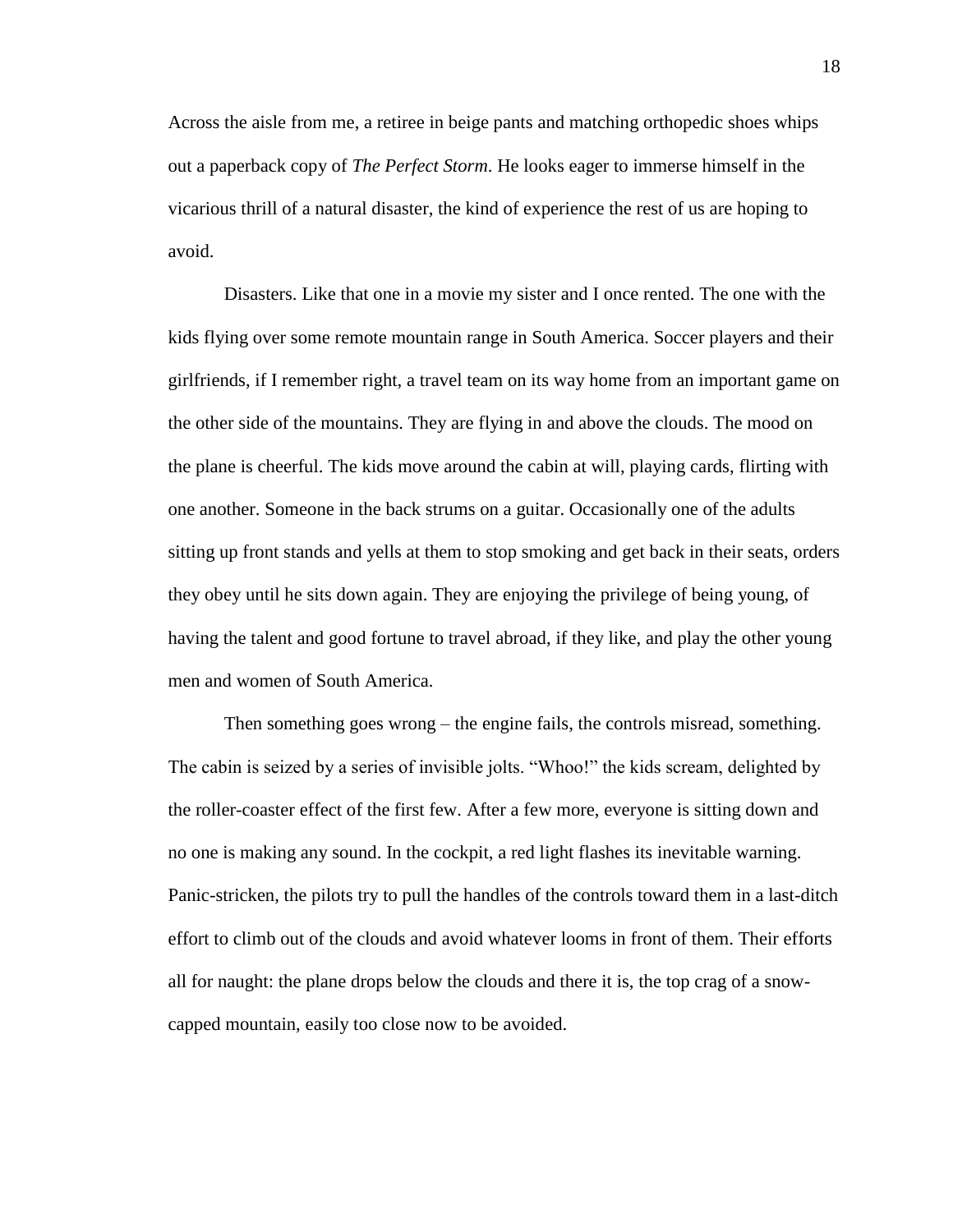The plane strikes the mountain's peak toward the back of the tail, which snaps off along with one of the wings, sending the ever-unlucky rear passengers plunging into space. A second peak just beyond the first removes the other wing. The collisions remind me of the model rockets I used to build and launch when I was a kid, their balsa wood frames no match for the trees or ground into which they inevitably smashed.

In what's left of the plane's cabin, the only sound is the wind rushing past as the nose of the plane falls forward through space. The remaining passengers grip their armrests and clench their mouths in fear, in prayer, in response to the air pressure that pushes against them and threatens to crush them. Occasionally the back rows of seats, the ones closest to the plane's lost tail, succumb to whatever physical laws are at work and snap off. The screams of the kids seated in them are the first human sounds we hear as they, with seat belts still securely fastened, somersault backward into the void. From our lounge chairs in my parents' den, my sister and I watch the scene, our mouths open, horrified by just how effective those special effects are.

Finally the nose of the plane makes contact with the earth. It plows into a snowcovered mountainside, hurdling forward like a toboggan for another hundred yards before slamming into a frozen snow bank. The seats dislodge from the impact. The passengers scream in unison as they are catapulted forward, their sliding seats folding into one another, like a train of grocery carts in a supermarket. A woman screams as her legs are crushed by the frame beneath her.

At last the plane's forward motion is stopped. A stunned silence falls on what remains of the cabin. Then someone coughs, others begin moaning and screaming, and the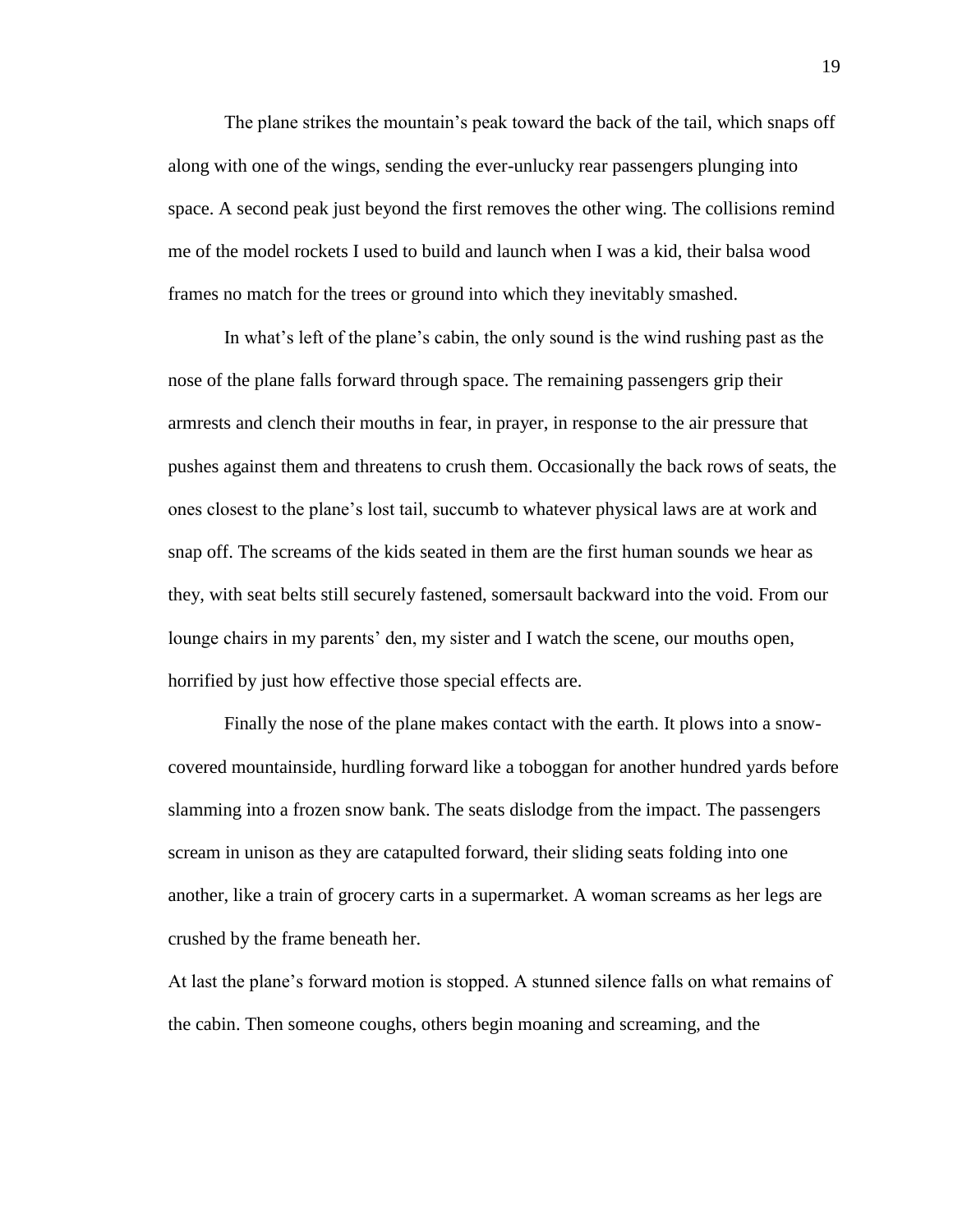passengers in the back seats, the ones who have not been sandwiched, begin pulling the others out of the wreck, the first of many acts in the group's effort to survive.

---

Safely in the air, I investigate the contents of my Bistro Bag, the carry-on breakfast American Airlines provided its passengers as they boarded. Happily, I arrange my food on the tray I've unsnapped from the seat in front of me. It's only 7:00 in the morning, but after a 4:30 alarm and the subsequent rush to the airport, I'm starving. The girl sitting next to me has finished breast-feeding her baby and fallen asleep. Her mouth hangs open, she is almost snoring, as she cradles the child in her arms. Even unconscious, the mother holds the sleeping bundle tightly against her chest. I watch, unobserved, wondering if there's any truth to the story I once heard, that two hearts beat together when they beat next to one another.

And find myself filled with a growing sense of something I can't identify. The pressure of it increases, at a point just behind my eye sockets. Not so much an awareness of something within me, but an absence. A lack. I can't stop staring at this young mother and her baby. Finally the feeling registers: *This is not something I ever really had, or knew.* 

This is not exactly a revelation to me. Various crises in my adult life have sent me in search of help, in the form of therapy, over the years. Loneliness in distant cities. Painful breakups. And each time, we sift through the evidence, my therapist and I. Not of the present causes of my dilemmas, although that's where we always start, but of the past. Two detectives looking for leads on a cold case, one long since closed and probably best forgotten.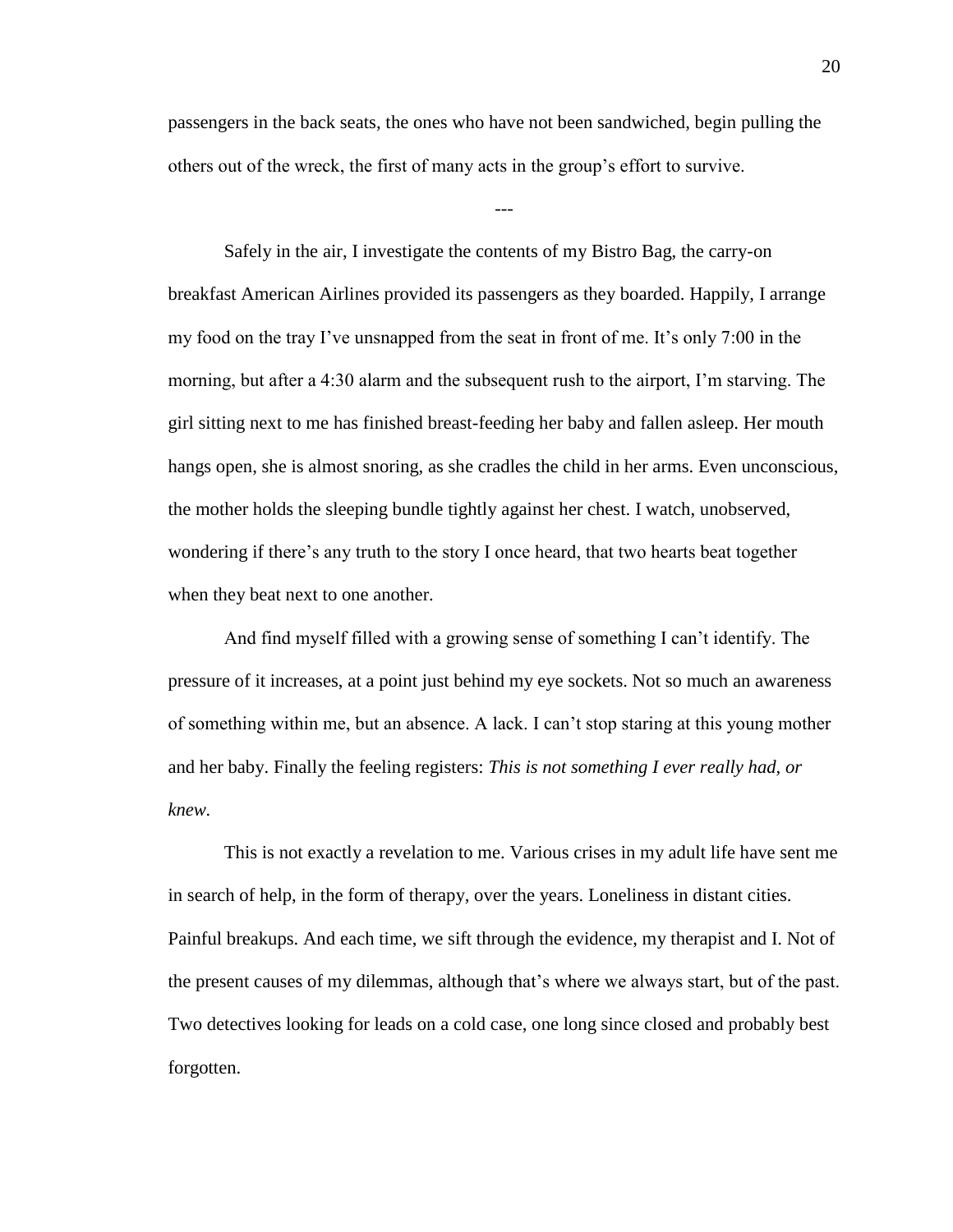Several clues reveal themselves. Photos provide some documentation. Polaroid black-and-whites of a two-year-old standing in his crib, his hands on the railing, staring at the camera with a face that spelled trouble for anyone willing to mess with him. Seeing those, my mother would press her hands against her cheeks. "Oh Matthew, that's *just* how you would look. Like you had a tiger by the tail or something! God, you were a funny baby." And others, taken years later. Color snapshots of a fourteen-year-old, lost in the crowd. His hair is disheveled, his clothes carelessly chosen. Not a boy who spent much time in front of a mirror. He avoids the camera's eye, his fragile smile directed down and away, toward the ground. Happy to let his older siblings hog the spotlight.

We go over the rest of the evidence, my memories, together. My therapist points out other events from the structure-less story I spin every Monday afternoon. She holds them up like artifacts that were always in plain view, had I only bothered to scan the ground and look for them.

"Well, just look at what happened," she tells me. "Five children. The first one born with cerebral palsy. Then twins. Then you. Then one more. And in the middle of all that, a mother who suffered from manic depression. Doesn't it make sense that maybe you got lost in the shuffle sometimes?"

I squirm in the plush cushions of my therapist's chair, offended. "I don't know. I don't know! God, I *hate* doing this!"

#### "Why?"

"I don't know, because. My mother was what -- 22 when Julie was born? God knows she and my father weren't perfect, but they did the best they could."

"So?"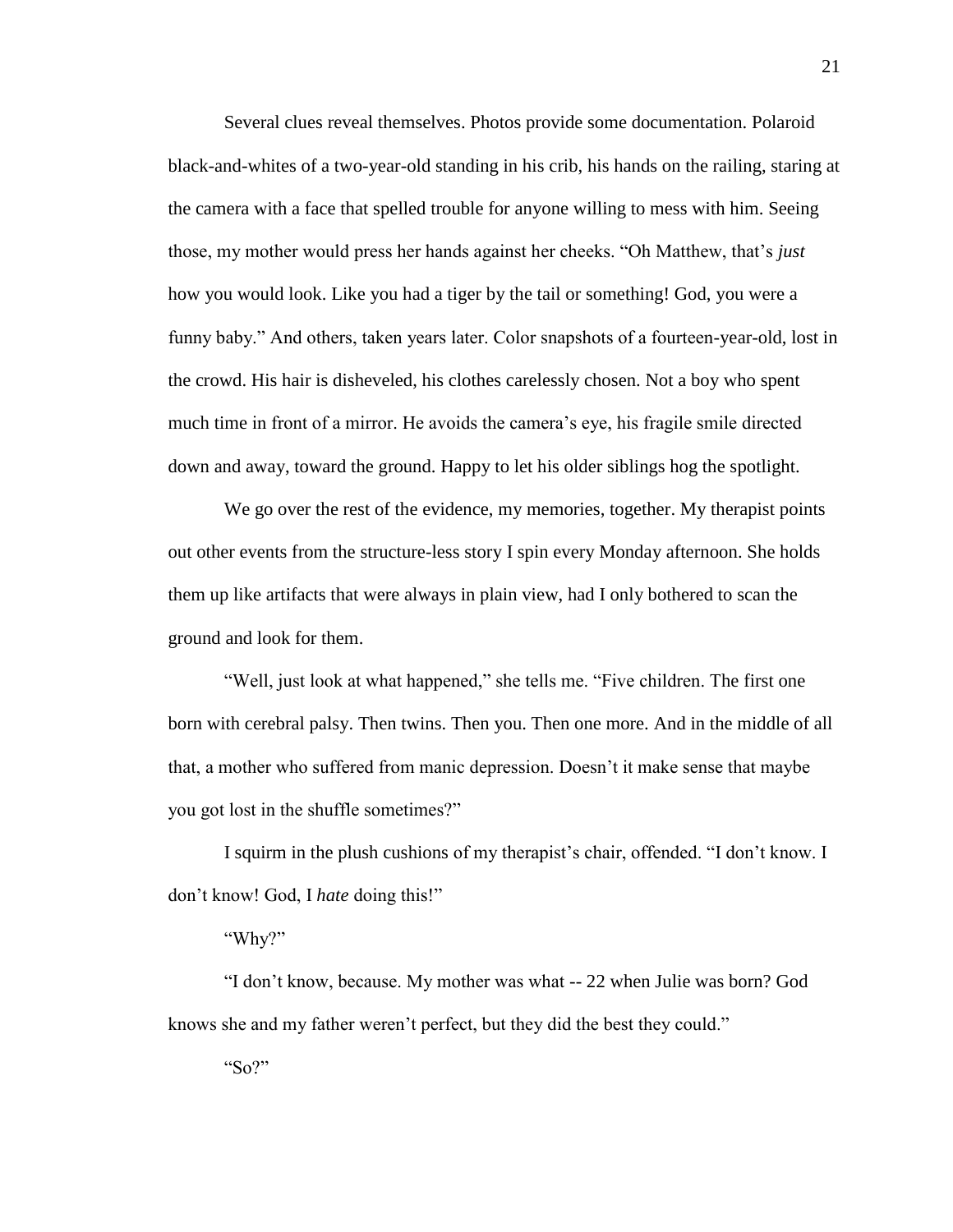"So I don't want to sit here twenty, thirty years later and blame them for this stuff! Point my finger and say, 'Oh yeah, well, you didn't give me the love I needed when I was two or ten or whatever, you didn't do this, you didn't do that  $-$ "

She raises her palms, traffic-cop style. "Hold on. This isn't about that. This isn't about *blame*. This is just about you being more aware of what might have been going on back then. At a time when you *couldn't* have understood what it was all about. So maybe you can understand it better now and use that knowledge for whatever it's worth."

I slump back in my seat, sulking. What good does knowing about the past do anybody? It can't change what happened. I stay with it, though, and with my therapist's help make progress for a while, reconstructing the past. Eventually, however, I get bored with the process, sifting through the evidence, revisiting the same crime scenes, over and over. I end our sessions after a couple of months, citing inadequate insurance.

Away from my therapist, however, these stories are not something I choose to forget. My brother, sisters, and I often unpack them when we find ourselves together, away from our parents. Our own versions of "what happened." What surprises me is how hilarious they are, their humor based as it is on the absurdity of events all too real. They leave us doubled over in movie theater parking lots, gasping for breath. Strangers pass by and smile, the way people will when they see others laughing, even though they're not in on the joke.

And why shouldn't we laugh? After all, everything turned out okay, didn't it? That seems to be the underpinning for each of our narratives, it seems to me. We're all adults now, and relatively happy. We love our parents, and we know they love us. We all survived.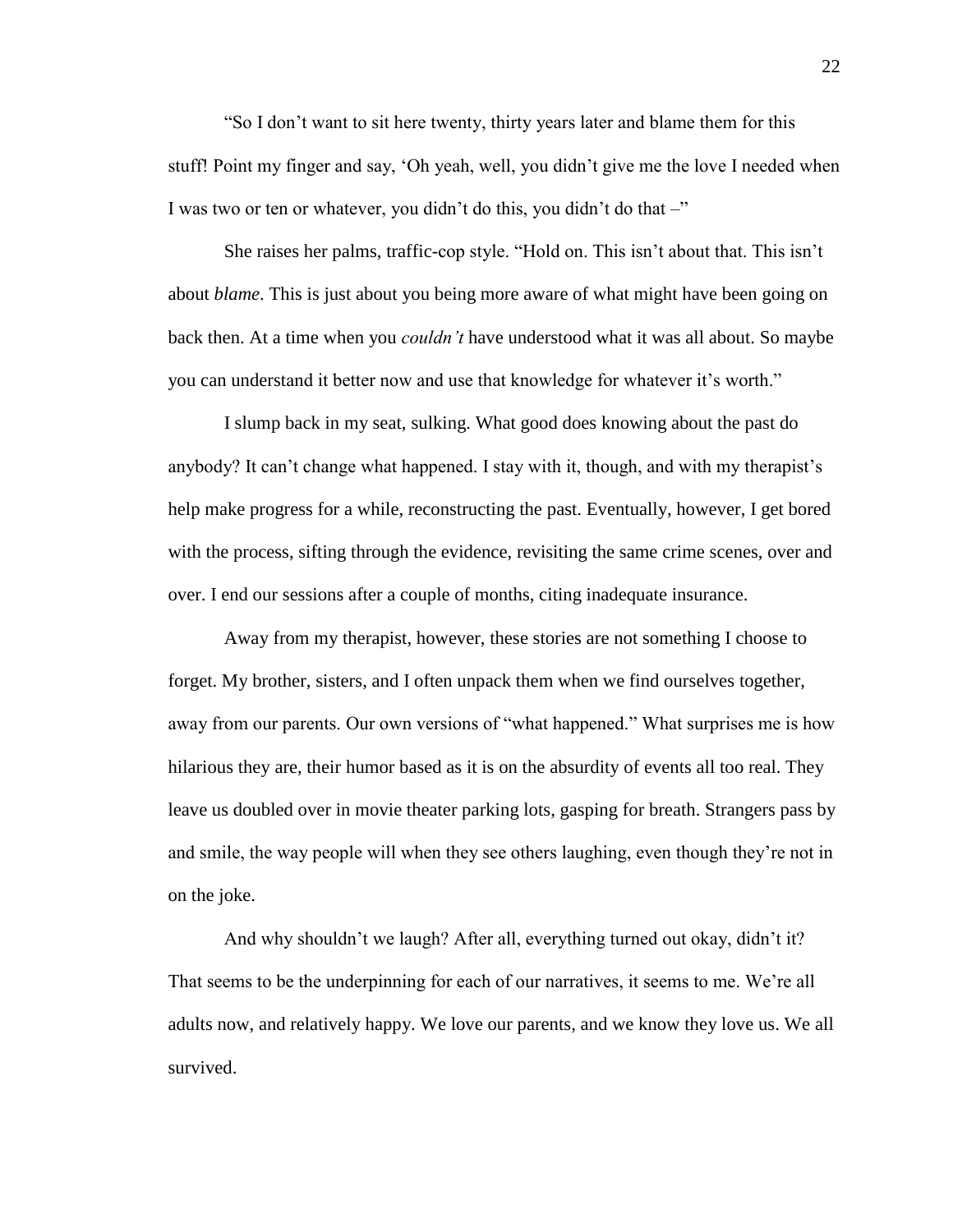On board Flight 2077, a tone sounds, reminding us to buckle our seat belts. Obediently the passengers comply. Our pilot's sugary voice comes over the speakers. "We're experiencing some slight chop," he informs us. "Nothing too bad. We should be through it soon."

---

The flight attendants push the beverage cart up the aisle and begin serving the passengers in the rows ahead of me. They work their way toward the back of the plane, smiling graciously as they pass out the Pepsis and white zinfandels. Their efforts to take care of us strike me as futile somehow. Poignant, but somehow pathetic. Our plane trembles occasionally as we fly through the unexpected turbulence. The young girl sitting next to me has woken up. Lost in thought, she stares out the window and into the cloud bank that prevents any clear view of the ground below. Her baby is still asleep, quiet in her arms.

Soon we will be in Chicago. We'll wait for the tone before unbuckling our seat belts. Safe in the terminal, we'll rush to meet our connections, the flights beyond this one that will take us somewhere, anywhere at all.

#### **Pierce Street**

I first see the cat on my way out to the Super Fresh to pick up Portobello mushrooms. He's lying on the other side of our one-way street, a single lane narrow enough to be an alley, a place where he never would have lain normally, smart stray that he was. I didn't look for long, only enough to confirm that his body had been crushed, though not which part, to acknowledge the red pool spreading slowly beneath him, the flies already buzzing inside the mouth that the car wheel had forced open.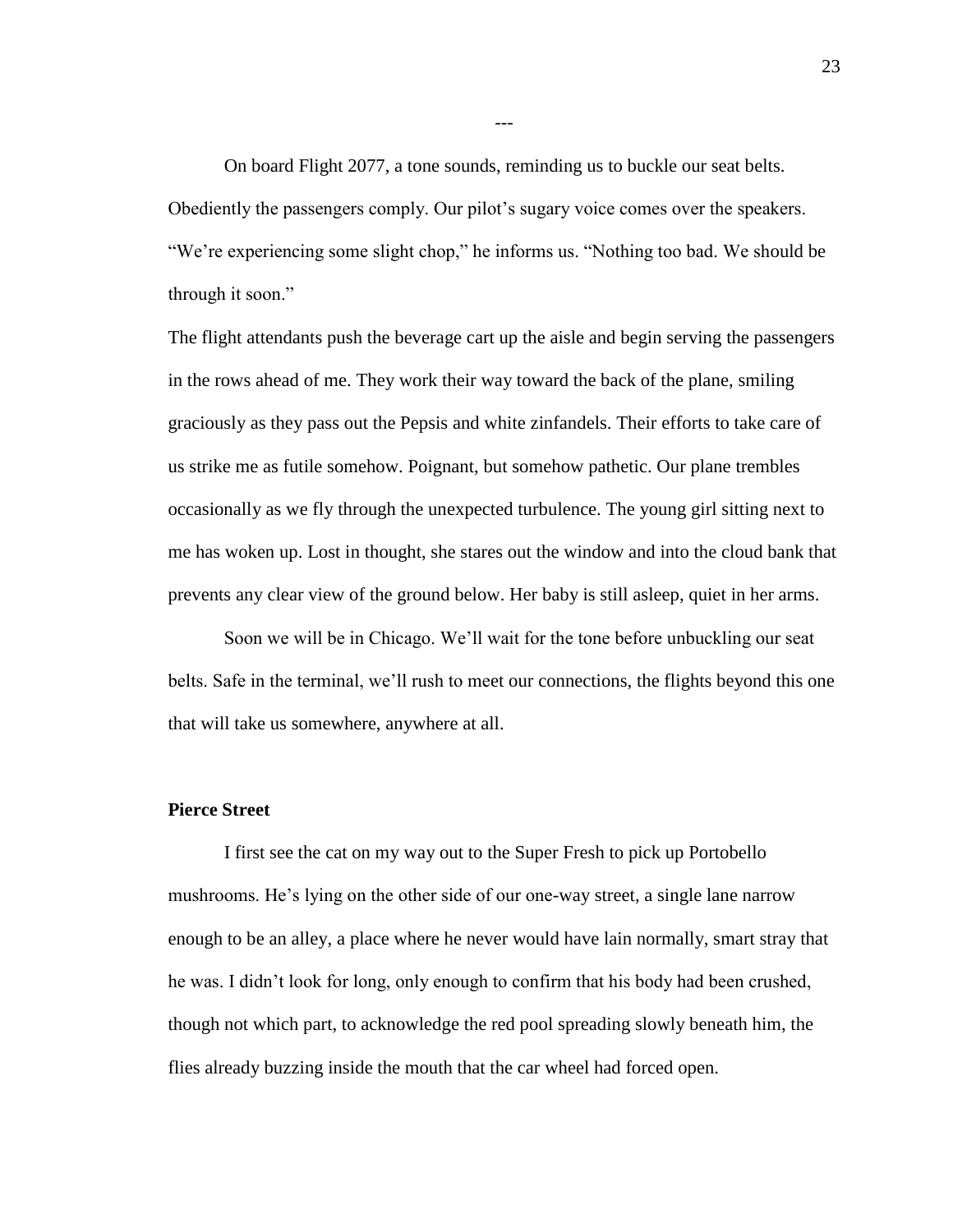Pierce Street is deserted. There's no one around to fill me in on what happened, no one but me and this dead cat. It's a hazy summer night in South Philadelphia. Air conditioning units whir from first and second floor windows. There isn't much to decide, really. I'm strapped for time, with a friend due to arrive for dinner and my new backyard grill not even fired. I keep moving, toward my Nissan, which beeps cheerfully when I aim the keyless remote toward it.

I squeeze my car around the cat, turn the corner and wave to the two old ladies sitting on beach chairs in the next alley. They smile and wave back. We've been on better terms lately. Our relationship, which even now consists solely of smiling and waving, has evolved slowly. At first they were content to stare as I drove past them on my way out for the evening. I forced the issue, though, making eye contact and waving when I was in a good mood and staring straight ahead when I wasn't. The inconsistent approach didn't exactly loosen them up, but now we have the routine down: I nod and smile, they smile and wave.

This brief interaction doesn't help my mood, though. I make my way through a grid of streets in the gray summer night, pondering the reality of my neighborhood, a place where cats are hit by cars that keep driving. Where a friend of mine called after leaving my housewarming party, insisting that I move immediately, having just witnessed a gang of kids beating up another kid over on Washington Avenue as she drove out of my neighborhood. And where the people next door, a family that I knew would be trouble not long after I moved in, once put a bullet through the center of my front picture window.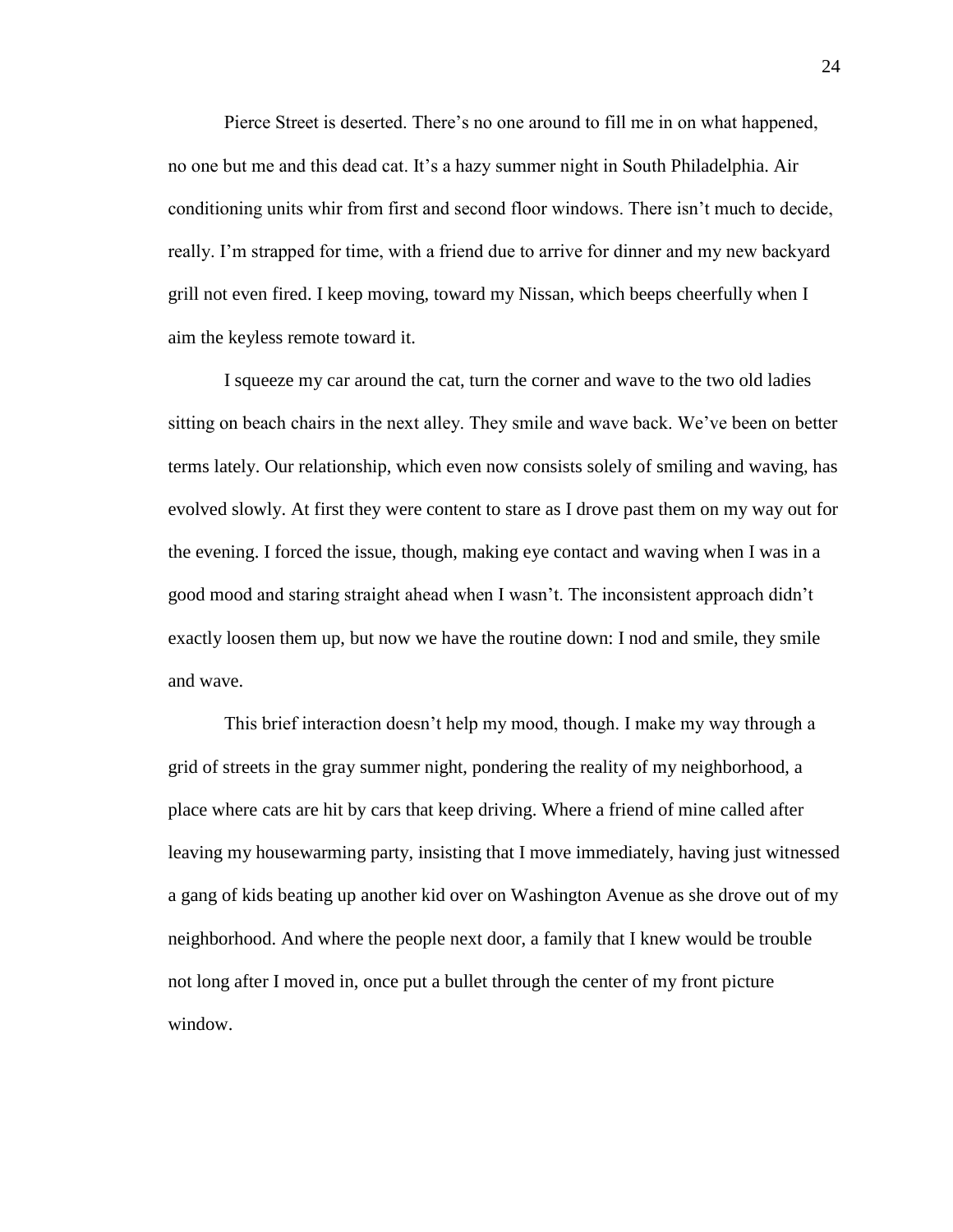I had gone out for the night, down to my parents' house south of the city, in the now-suburban countryside where I grew up. It was dusk when I returned to find police tape separating my row house and the one next to it from the small crowd that had gathered. A group of women and children, some of whom I vaguely recognized, pointed me toward the cop who stood nearby guarding the crime scene.

He wasn't able to provide any kind of explanation, although I heard the story plenty of times in the weeks to come from Norman, the boy who knows everything there is to know about what goes on around Pierce Street. His face would light up and his glasses flash as he recreated the scene, the domestic dispute that erupted in the house next to mine and spilled out into the street. How the old lady's son went after the guy nobody had ever seen before, how everybody scattered -- adults, kids, everybody, including Norman -- when the old lady gave the gun to her dear boy so he could start shooting. He didn't get the guy, Norman said, not trying to hide his disappointment. But I should have seen how the cops came running, he said, speaking breathlessly again. They must have been right up the street to get here so fast after everybody started using their cell phones to call 911!

At first the cop wouldn't let me past the tape, but he changed his mind after a few minutes, with a warning not to touch anything until the detectives showed up. As I unlocked my front door, I took a closer look at the window. The hole the bullet had made was small and perfect, except for single cracks on each side that extended from the hole to the frame, like blood vessels in the eye of someone who is tired or stoned.

Inside, I turned on the light next to my sofa. Everything in the living room looked as I had left it, except for the tiny shards of glass on the stereo and carpet, and the hole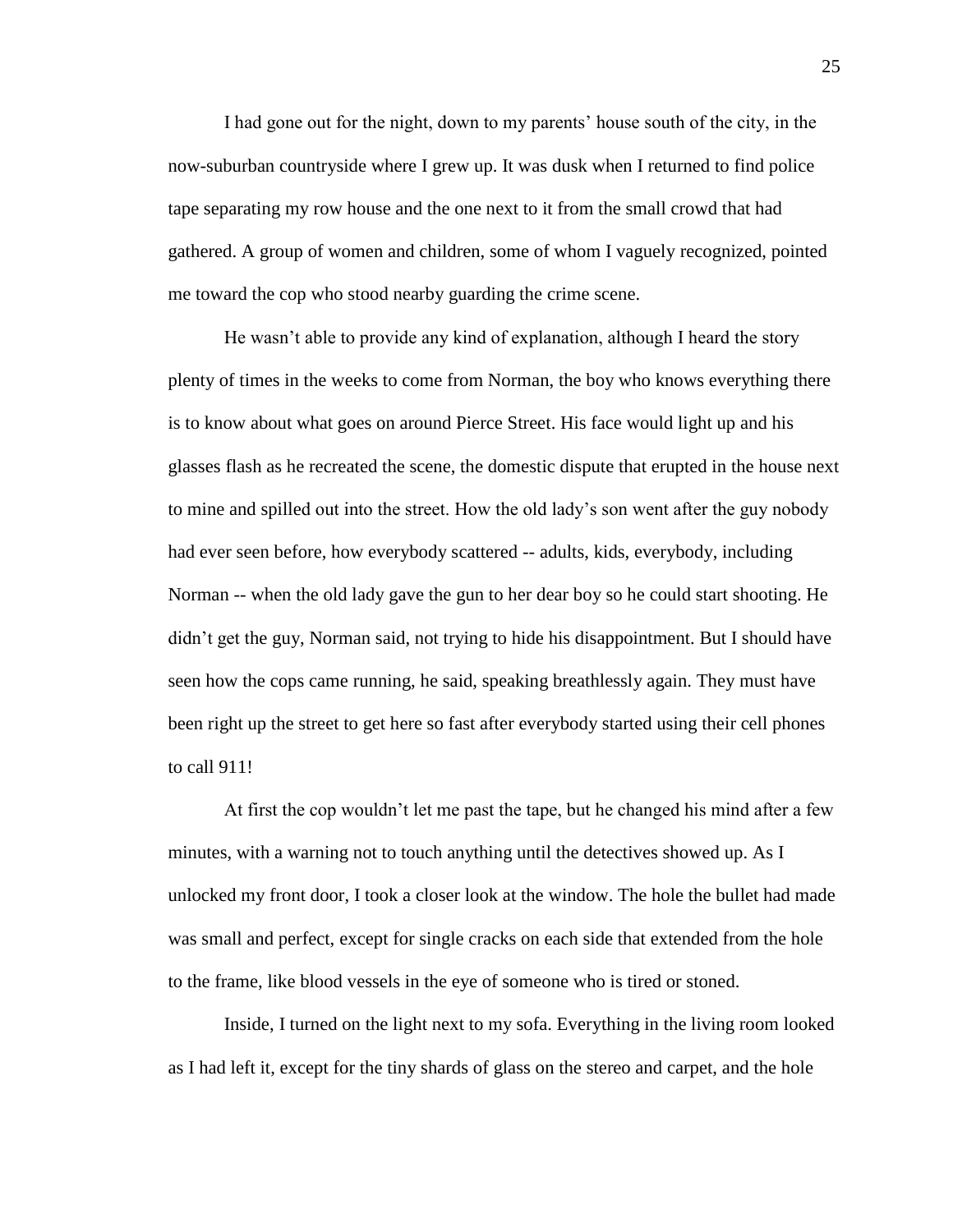the streaking bullet had made in my ceiling. I looked at the one in the window and the one in the ceiling and made a quick calculation: even if I had been standing right in front of the window, watching the fireworks, I wouldn't have gotten hit. A broom that wasn't mine was lying out on the patio, a stray projectile from the earlier rounds of the fight next door. Later, I sat on the sofa watching the NBA Finals, as a detective stood on one of my kitchen table chairs and poked a thin metal rod with a circular catch into my ceiling.

"Who's up?" he asked.

"Lakers by ten. Third quarter."

"Looks like their year again, huh?"

"Yeah," I said. "Too bad." He nodded, concentrating on extracting the bullet. "Having any luck?"

"Nope," he said, grunting as he stepped down from the chair. "That's okay. We'll have enough to nail him without it. Better call your landlord. Give him this when you see him," he said, handing me his card.

\*\*\*

The cat is still lying there when I get home. The street still seems deserted, but then I see Bobbie peering out her screen door and shaking her head. She looks distressed. I don't know her well but I like her. Her face, perpetually tanned, is weathered enough to suggest someone in her late forties. Childless, she and her husband live in the house directly across from mine. Every night she spends ten minutes with the hose watering the plants on the sidewalk, a lit cigarette dangling from her upper lip. Her garden is a dazzling array of color and shape, all in ceramic pots, and the only sign of natural life on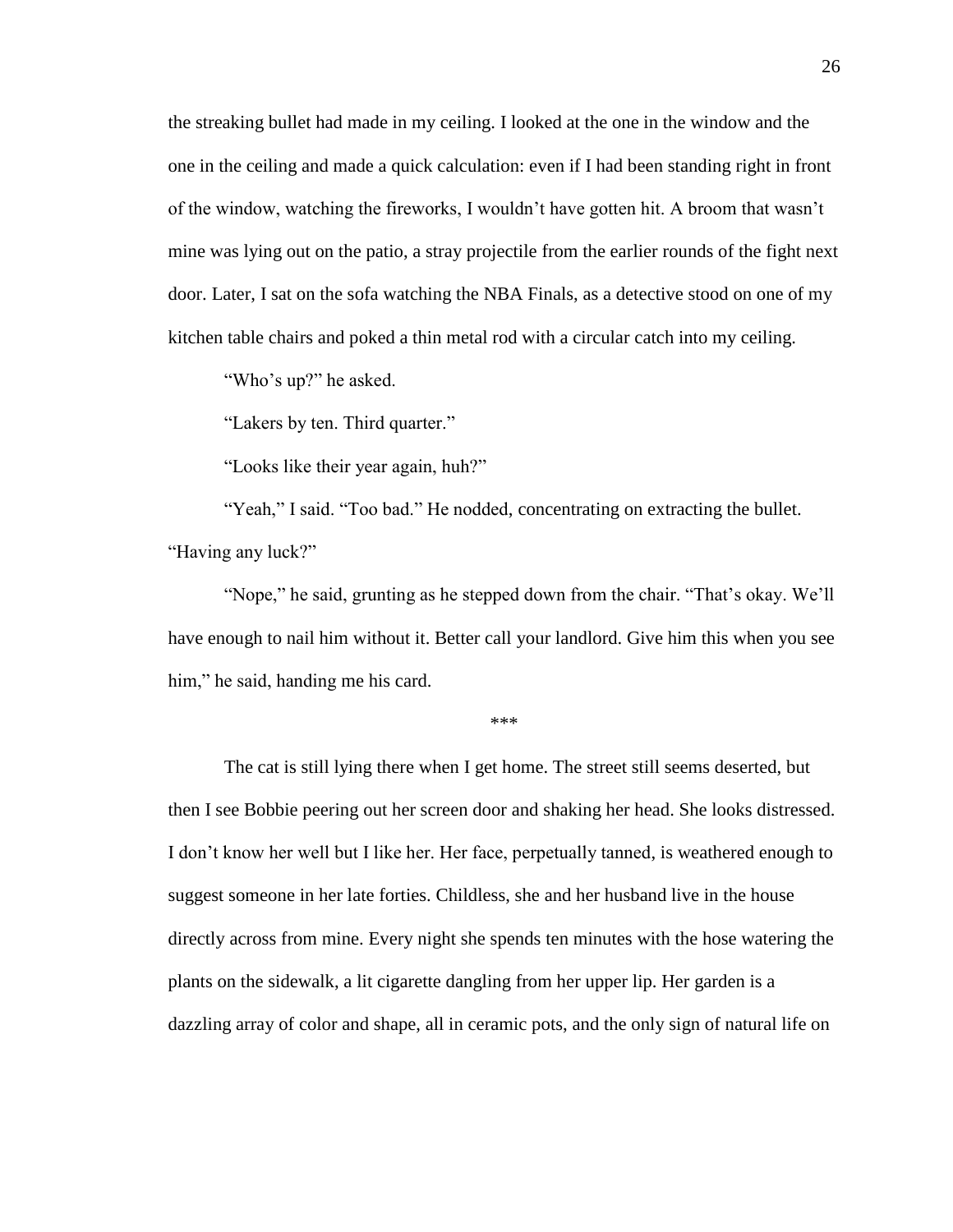Pierce Street. She smiled and said she would help when I told her I intended to start my own right across from her, but that was a few weeks ago and the last time we spoke.

"I'll get a box," I tell her.

"I've got one," she says.

"Then I'll get gloves."

She lines a cardboard box from her SUV with a green trash bag and gives it to me. I find that the only way to pick the cat up is to not think about it too deeply, not speculate on the life it might have led, a life I never considered that often on my way to and from my car every day. The head sags and the flies scatter as I wrap my hands around the broken body, the blood smearing against the dried soil of my gardening gloves. Bobbie grabs her hose and aims a jet stream at the small pool still in the street. I hold on to the box, not sure what to do with it, deciding finally to put it on the sidewalk in front of the house where the cat was hit.

Just then Melania comes out of the house two doors down. I have been wondering where she's been. It is she who has been putting out the styrofoam bowls of dry food that were eaten every day by this stray and two others. Her attempt to domesticate one of the others, a feral kitten that I once found curled up on my doormat as I left for work on one of the coldest mornings of the year, has become a mini-drama recently. So far her efforts to catch Buster and take him to an animal hospital have been unsuccessful. She had gotten as far as coaxing him onto her lap, but last week I came out to find her sitting on a nearby stoop and sobbing, three fresh scratches running up the inside of her arm. Buster stared at her from the other side of a locked gate that protected his alley. She wasn't crying from the pain, Melania explained, but for all the days it would take to earn the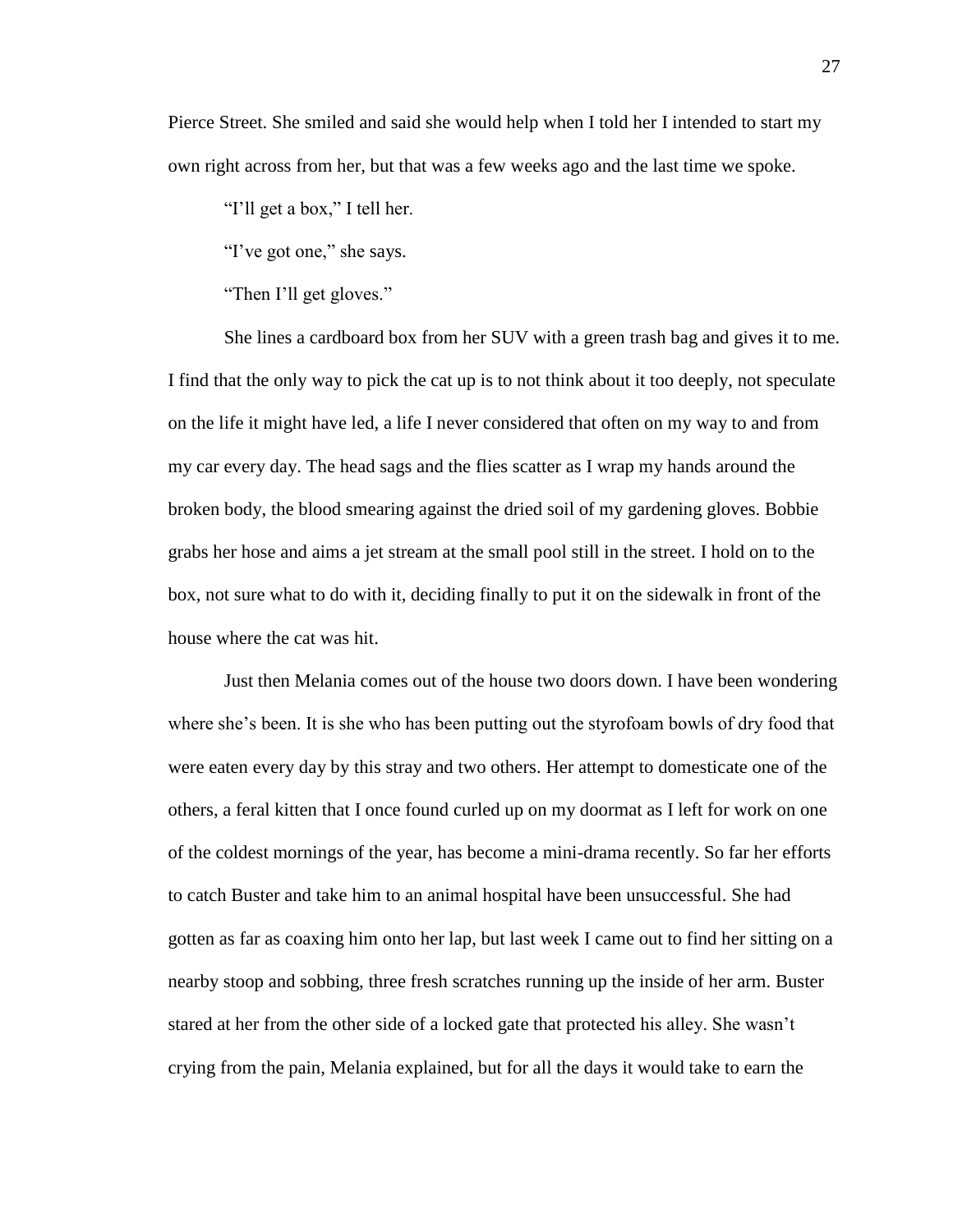cat's trust again. So far she has ignored my sister, a lab tech at a veterinary hospital whose advice I solicited, about getting a cat trap instead.

When she sees the box and realizes what's inside, she throws up her hands and paces back and forth, not sure what to do with herself. For someone in his late thirties, I feel like I've had surprisingly little experience consoling others after a loss. I can see, though, that it doesn't require much practice: assume what you hope is a sympathetic expression, and nod with conviction at everything the mourner says, whether you agree with it or not. Keep controversial opinions, like your feelings about whether or not one should feed stray cats to begin with, to yourself.

"Who the hell could run over a cat like that and just leave it to die in the street?" she asks. "And I'm sorry, but he'd have to be driving pretty damn fast to hit one in the first place."

While I agree with the first comment and act like I do for the second, I find that have a hard time sympathizing with Melania's response. She is choosing to see what has happened as a crime against the cat. And in one way, I agree. All this just confirms something I don't like about my neighborhood, reinforces my belief that ultimately I'll never stay, will live here for now because the rent is cheap and the location convenient but never buy, something that separates me from Melania and Bobbie and most of the other residents on Pierce Street. But in another way, the cat's death is just the law of averages kicking in, a probability that Melania, through her daily bowls of cat food, inadvertently increased.

She goes inside to see about having the cat cremated ("My God, we have to do something - we can't just throw her in the trash!"). I'm about to as well  $-$  I'm wasting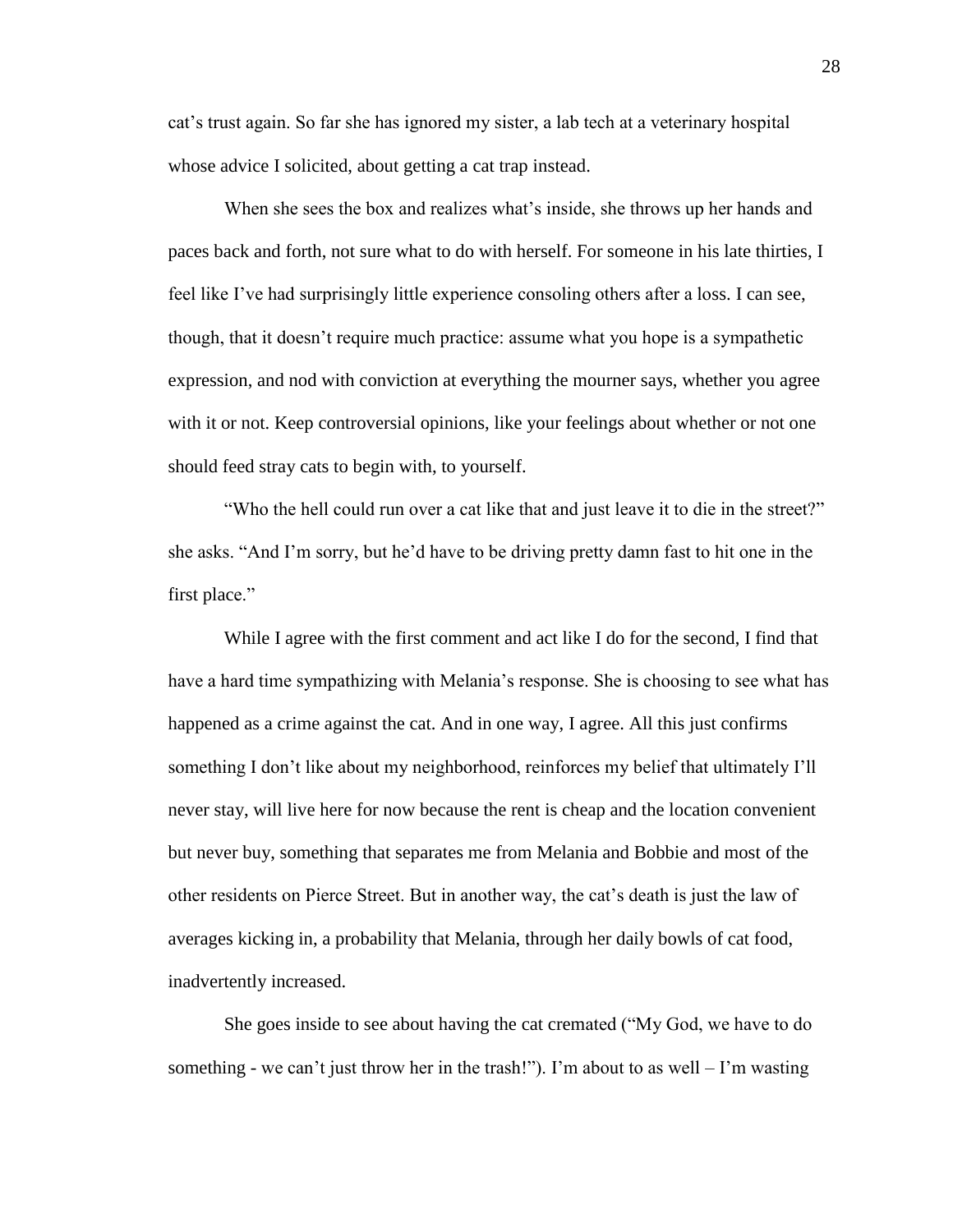time and my friend should be arriving any minute now – when Lisa opens the screen door next to mine and says hello. She and her husband Mark moved in after the gunslingers were carted away and the landlord gutted and renovated the place. Mark works in pharmaceuticals outside the city; Lisa is five months pregnant with their first child. They're a nice couple and a sign that gentrification, for better or worse, may finally be arriving, even here on Pierce Street.

We strike up a conversation about my job. She knows from some previous exchanges that I'm an English teacher, and asks me if I know someone she once had in high school, a Catholic parochial school for girls not far from our neighborhood. I don't know the guy, explaining that private schools like mine don't interact much with the archdiocesan ones.

"Was he a good teacher?" I ask.

"Oh yeah, he was great. I had him for AP English. He's taught there for like, 35 years."

"It's great to have one who really mattered, huh?"

"Oh yeah. He was like, the only good thing about that place." She smiles when she says this, although the pain of the memory breaks in on the innocence of the smile.

"So what else is going on?" she asks.

"Oh, not much … oh, well, actually, it's too bad, one of those stray cats just got hit by a car." I try to adjust my tone to something more serious but it's too late. Lisa's face goes blank with confusion. Just then Melania comes back out, still beside herself.

"Melania?" she asks. "Which one?"

"Muggsy," Melania answers, wiping her eyes. "The one you were worried about."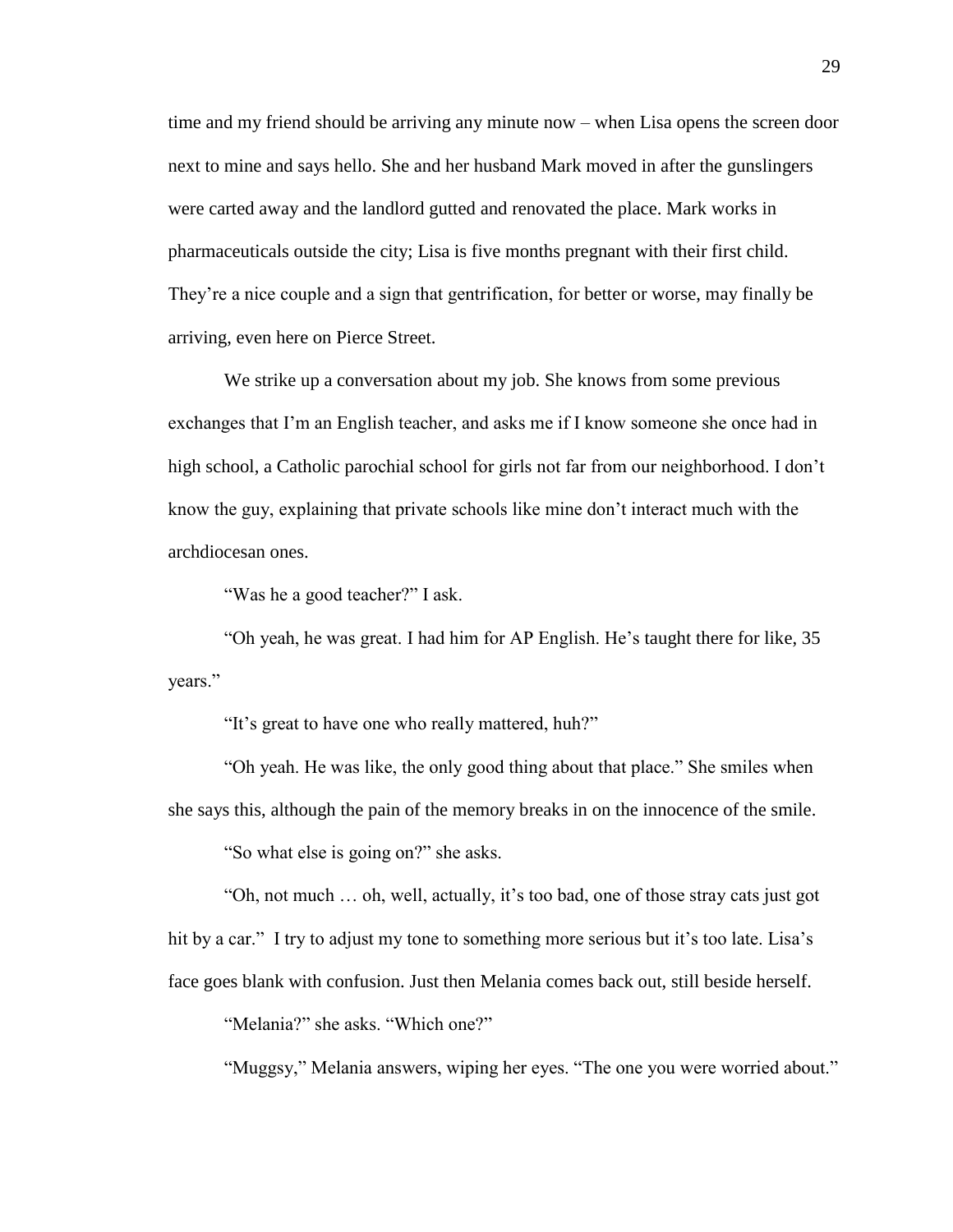"Is he … ?" Lisa's eyes darken and soften as she begins to comprehend. "Will you excuse me?" she asks, not really conscious of who I am anymore.

I can't make out the muffled words behind her front door as she tells her husband the news, but I can hear clearly what comes after that: the sounds of her sobbing uncontrollably. Mark comes out a minute later. "I've never seen her so upset," he says quietly, lighting a cigarette, and I nod with real empathy this time, keeping to myself the unexpected gratitude I feel for the high-pitched gasps I can still hear inside. Someone is doing what none of us had been capable of, on this hot July night in the city. Someone is grieving at last.

#### **Milk and Cookies**

Miss Scherling stands at the microphone, her guitar hoisted on her hip. It's Milk and Cookies hour at the local coffee shop, and the show's about to begin. She scans the crowd. It can be broken down into two groups who are competing for the limited number of tables and chairs. The first group is the patrons like me, the customers who have been poring over their laptops and Sunday newspapers for the last hour or so. Hovering over us is Miss Scherling's crowd, the parents and children who have arrived more recently, raising the volume and the energy level of this once quiet café considerably in the process. Straining under the weight of their blank-faced toddlers, the parents eye our tables longingly.

Miss Scherling steps up to the microphone. Her ensemble is Hippie Chic: suede clogs, faded jeans, woven Indian belt, loose blouse. But the look in her eye reminds me more of Madeline Kahn when she first falls for the monster in *Young Frankenstein.*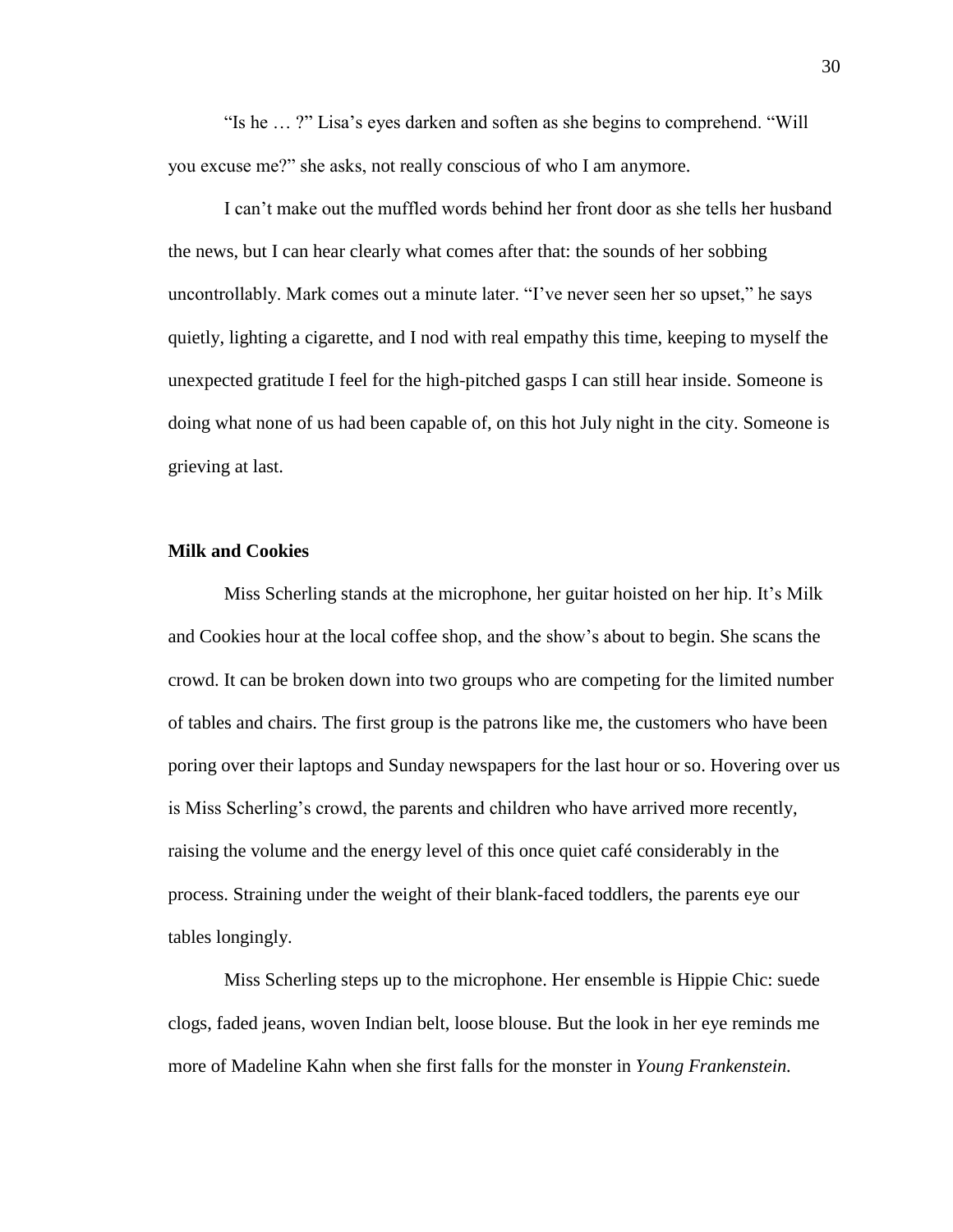"Hello there, good people," she says, giving those of us who have yet to surrender our seats a nod. "I haven't had to make this announcement in quite a while. But I notice some folks here who are drinking their coffee and hanging out. Which of course you're *perfectly* welcome to keep doing. But just so you know, we're going to have some little ones rocking out to some *crazy freaking songs* for the next hour!" The parents let loose some encouraging whoops at this plan. "So you might want to adjust your plans accordingly."

Her announcement hasn't taken me by surprise. I saw it coming an hour ago, back when Miss Scherling's sole roadie – Jay, her henpecked husband, who Miss Scherling seems to have no qualms about bossing around – first arrived and started setting up some speakers.

Some less loyal comrades take the hint and start packing up. The parents who are still standing hustle their children to the available tables. Miss Scherling surveys the crowd again, looking more satisfied this time. She knows that what comes next will flush out the few remaining holdouts, and seems willing to ignore us as a result.

"Alright my little monkeys," she says to her audience, strumming her some G chords on her acoustic guitar and raising her voice a notch, to an appropriate kiddiefervor pitch. "Here we go! *Five little monkeys swinging in a tree –* can we get a little more volume on the microphone, Jay? – *five little monkeys swinging in a tree, teasing Mr. Alligator can't catch me* …"

I stay planted in my seat and keep on grading, a task that's considerably tougher when one must cover one's ears with both hands but also scribble comments like *vague thesis* in the margin of yet another essay at the same time. I'm sticking to my guns, I've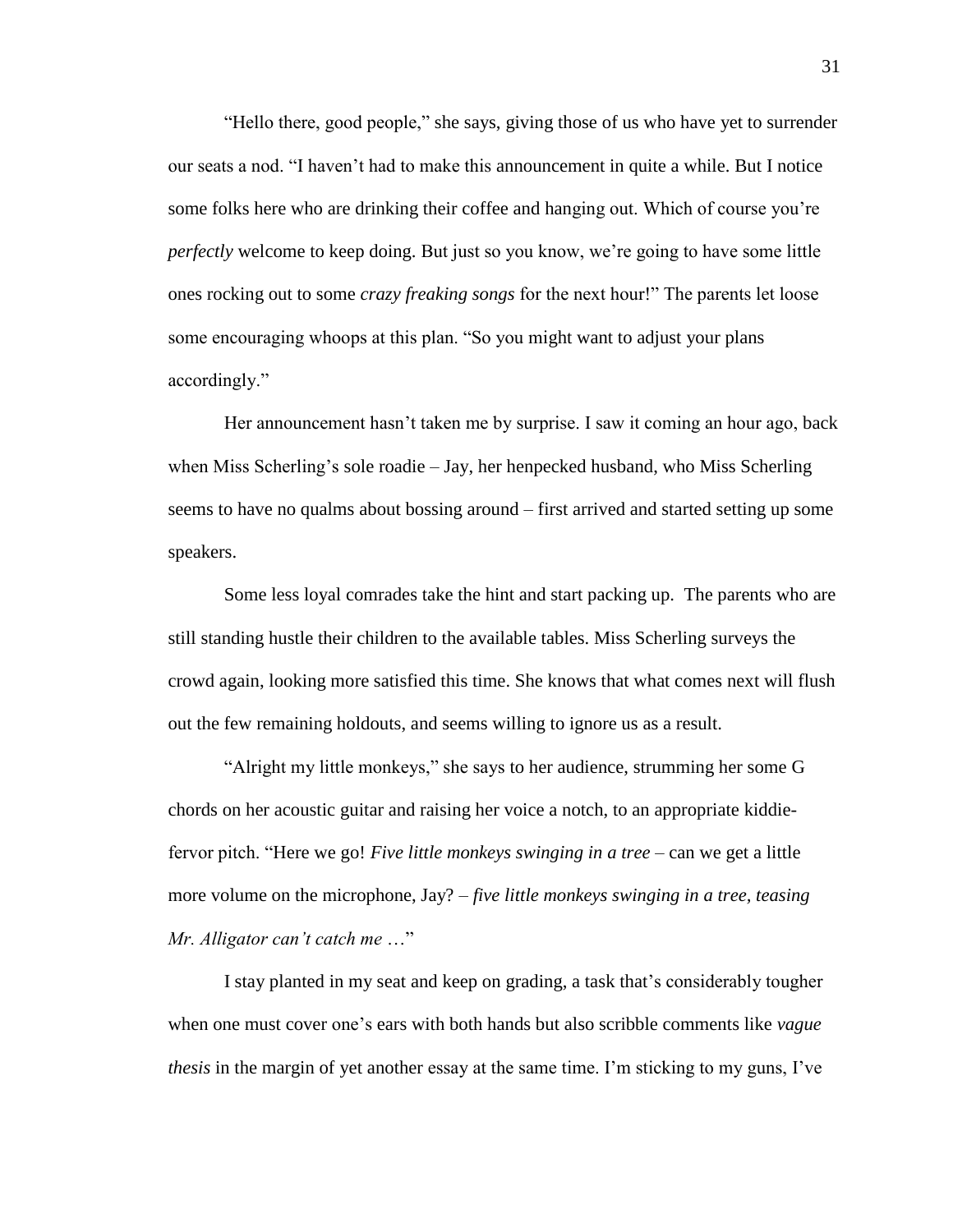decided. I've had similar Sunday mornings interrupted by this woman before. Those times, I accommodated her. I shoved my papers into my bag and stormed out in a huff, looking a lot like the middle-aged crank I've no doubt become.

Not this time. So many things about this scenario make it essential that I stand my ground, not the least of which is my conviction that three and four-year-olds "rocking out" is a notion that should be opposed by everyone, everywhere, at any time.

#### **Jerome**

As he walks toward the podium to receive his diploma, it occurs to me that Jerome Clarke might be my favorite student. I'm not crazy about my boss, our principal, control freak that he is, but I'll say one thing on his behalf: I liked how he drove Jerome to and from the train station every day for four years, so Jerome could catch the R7 that carried him from our lily-white boys' prep school in the suburbs to his parents' row house in North Philadelphia.

I first met Jerome when he was a sophomore. Every day, he would approach my podium at the start of class to shake my hand.

"Are you running for office?" I asked him after the third handshake, ready to root out the brown noser, but the question seemed to baffle him. Shaking his English teacher's hand before class was part of his shtick, I came to realize, right up there with the deliberately fake smile he would produce when he passed me in the hallway, like the Cheshire cat, but with braces. Or the way his responses in class would often begin with a series of interjections.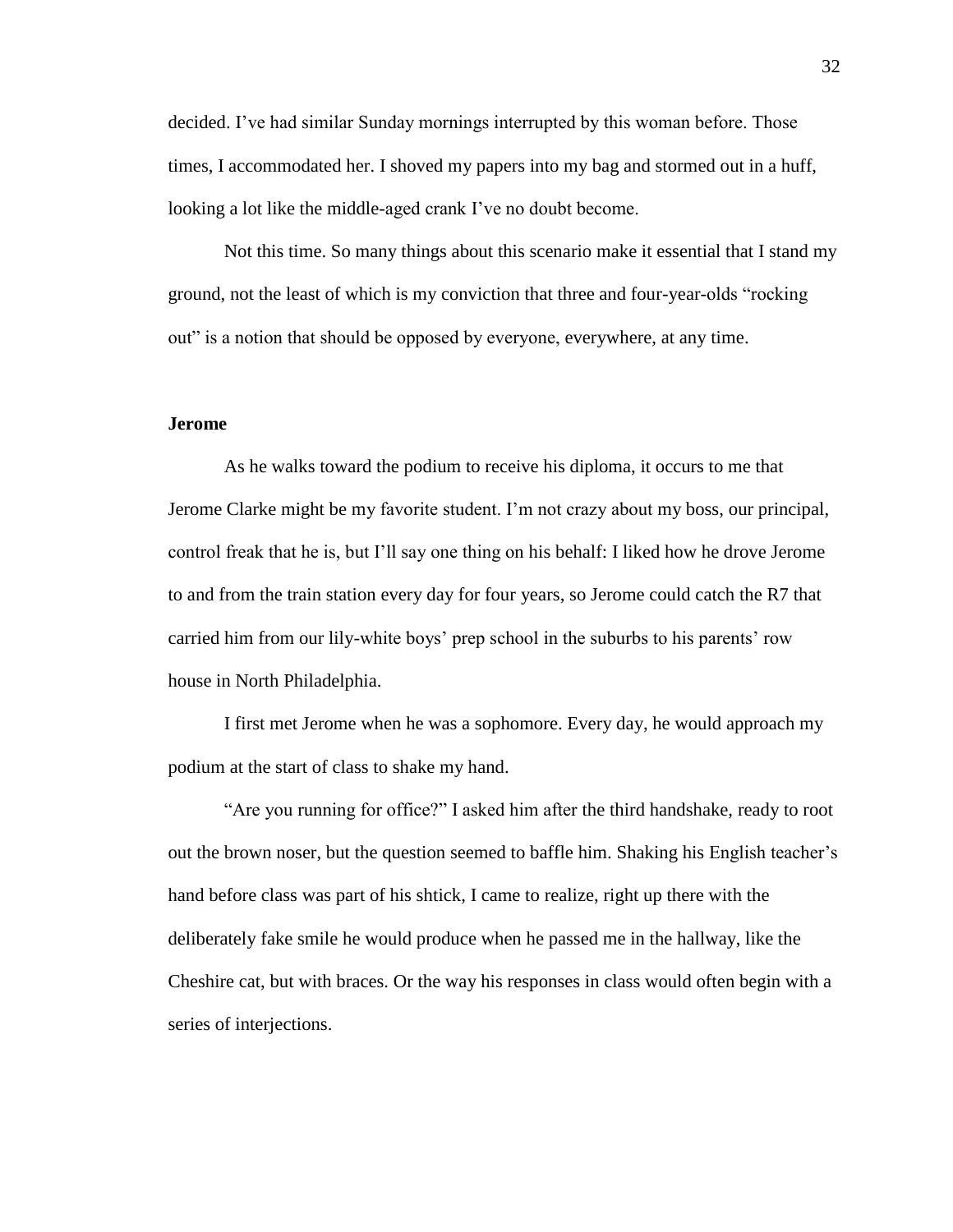"Research paper topics," I announced one day from the podium. "Let's hear them." I braced myself for the usual sorts of inspiration that spring from the minds of teenage boys, like what are the effects of steroids on professional athletes, or what is the psychological profile of a serial killer.

"Yes Jerome?"

"Yeah, so, like, uh, basically … there's like, uh, a lot of liquor stores and gun shops in my neighborhood? And um, I was thinking that maybe I would look at the effects of those kinds of places on somebody's neighborhood?"

This was not a topic that a student of mine had ever volunteered before.

"That's a great idea," I replied. "You should look into it."

"Thank you sir," he replied with his usual mock formality, staring out from behind the thick lenses of his Poindexter glasses. Their black frame was held together by a tightly wound band of Scotch tape, a repair that Jerome was forced to make after being punched in the face during an attempted robbery last month. He and a friend were standing on Germantown Avenue, waiting for the bus that would cover the last leg of his commute home, when they were confronted by some kids from the neighborhood. Jerome was back in school the next day, acting as if nothing at all had happened, as if he hadn't been asked to wait at the police station until midnight, answering the officers' questions about potential suspects.

"Mr. Jordan!" he called out that day, raising his hand in the middle of a mindnumbing lesson on MLA citations. "Do you remember how all the seniors got dressed up as ghosts last October for Halloween?"

"No Jerome," I said, grateful for the change of subject. "I don't."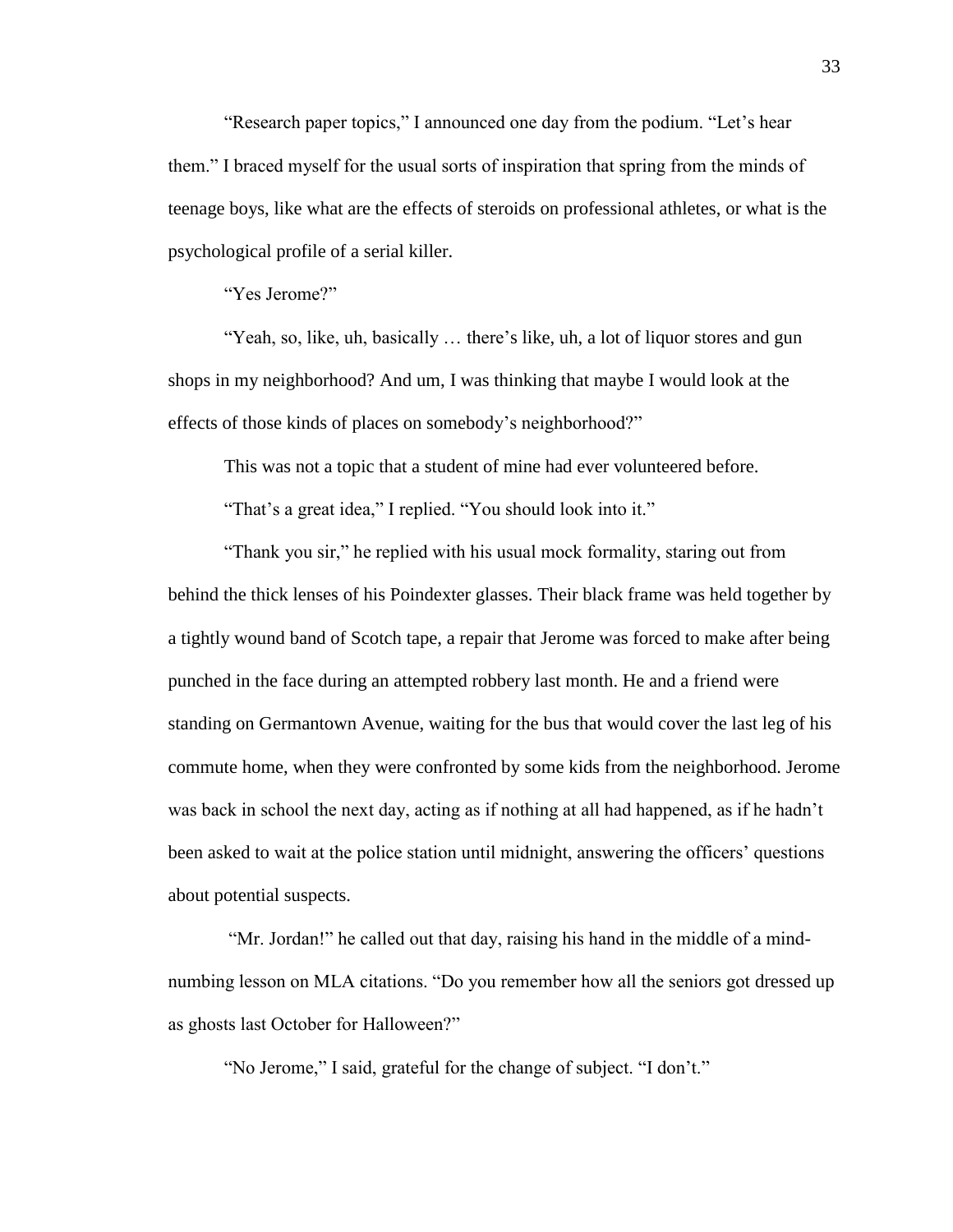"Well, um, you know, they did, and uh, I was down in the locker room getting my books for class and stuff? And they were all down there, like, wearing these sheets and dancing around like crazy people? And I've never lived down South, but I've seen movies about guys who get dressed up in sheets and dance around, and I've got to tell you, I was scared!"

There was only one way to play a story like that.

"That must have been quite traumatic for you," I replied, working hard not to burst out laughing.

"Oh yes," he said, wide-eyed and poker-faced, nodding from behind the tape and the glasses. "Very scared indeed."

#### **Mr. Justin Sands**

*Matt,*

*I've done the entire locker room duty by myself this entire semester and have only seen you in there once, and that time you said you were 'going to check outside' and stayed for barely 5 minutes. It's the halfway point of the semester, for the rest of it, the locker room is your duty and yours alone.*

#### *Best, Justin*

So read the note that was sent, according to my email account, by Mr. Justin Sands, the new teacher of Catholic Doctrine and Social Justice at the boys' prep school where I have worked for the last 11 years. When other teachers send me an email, their names appear in the address box without a formal title. Peg Newman is Peg Newman, and Mike O'Toole is Mike O'Toole. After reading that message for about the fifth time, I started to wonder what steps one must take to ensure that one's name appears to the addressee not as Justin Sands, but as Mr. Justin Sands. I still don't know.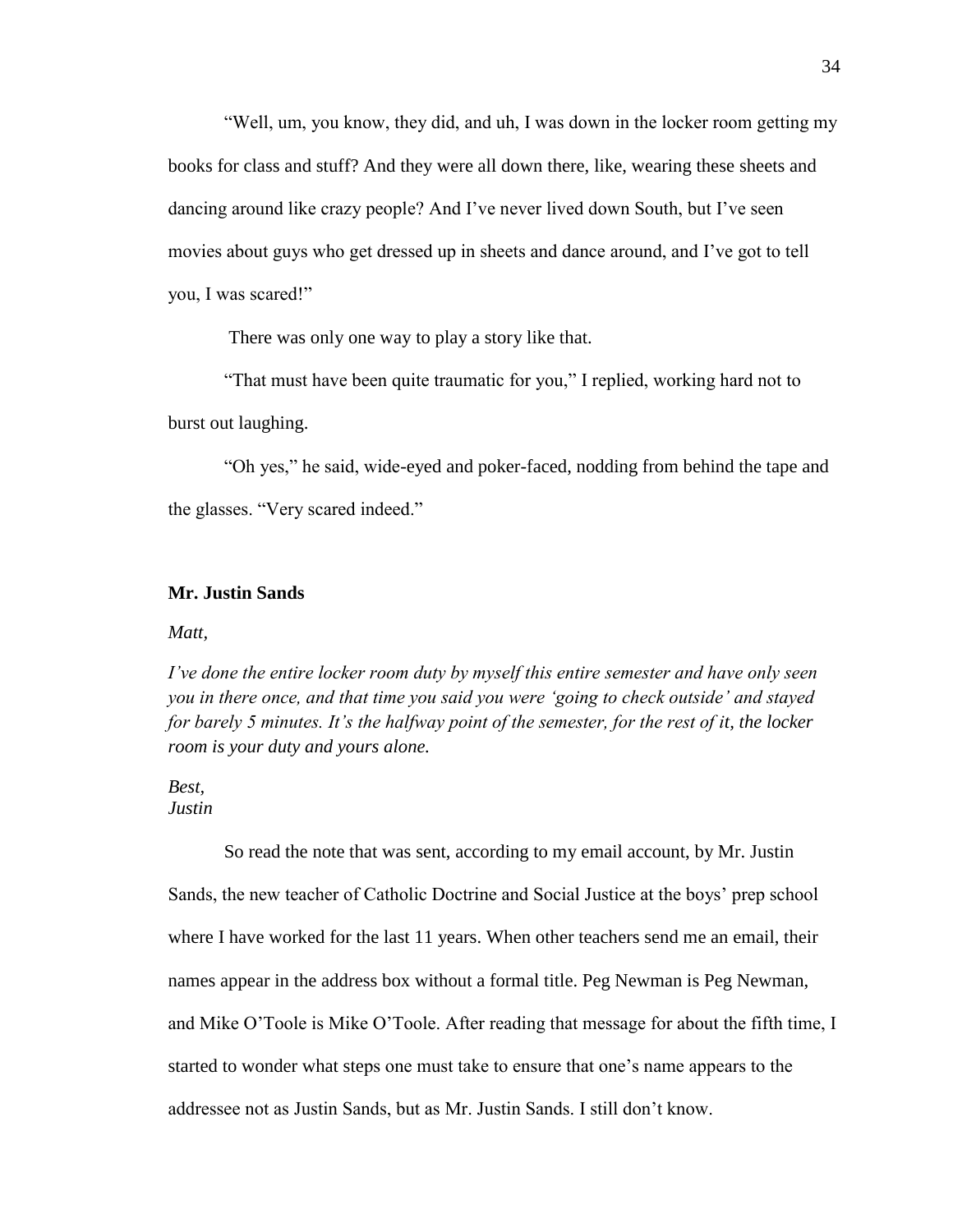The email rattled me the first time I read it, I do know that. I hate confrontations as a rule, and will do just about anything to avoid one. This one felt like an ambush, coming as it did from a colleague with whom I had barely spoken since his arrival at our school six months before. It was also jarring to receive the news not in person, as I might have expected from someone whose classroom was only a couple of stairwells and hallways down from mine, but via email. I was sitting in the computer lab when I opened it, surrounded by the student editors of our literary magazine. We were reviewing the latest submissions, in our usual after-school haze of camaraderie and exhaustion. Reading the message, however, I felt as if the world's population had been reduced to two: me and this unforeseen enemy.

Mr. Justin Sands. Although I hardly knew the young man who had sent the email, I knew him a bit better after I had read it. But not by much. What did I know? I knew a teacher who had arrived the previous August, with the same evangelical enthusiasm as many of the young religion teachers my school has hired over the years. Bright-eyed and freshly scrubbed, he made optimistic predictions about our kids' spiritual potential, and his ability to help them realize it. Sitting at a picnic table with some other teachers during faculty orientation, I listened politely to his ideas about making faculty participation in our students' spiritual retreats mandatory, an initiative I knew neither I nor just about any other teacher in our school would ever endorse.

That enthusiasm didn't carry over once the school year began, at least not socially. Justin remained something of an enigma during the few times that he sat down at the table in the faculty lunch room, never offering much about himself beyond a few surface comments and questions about the day-to-day running of the school. Eventually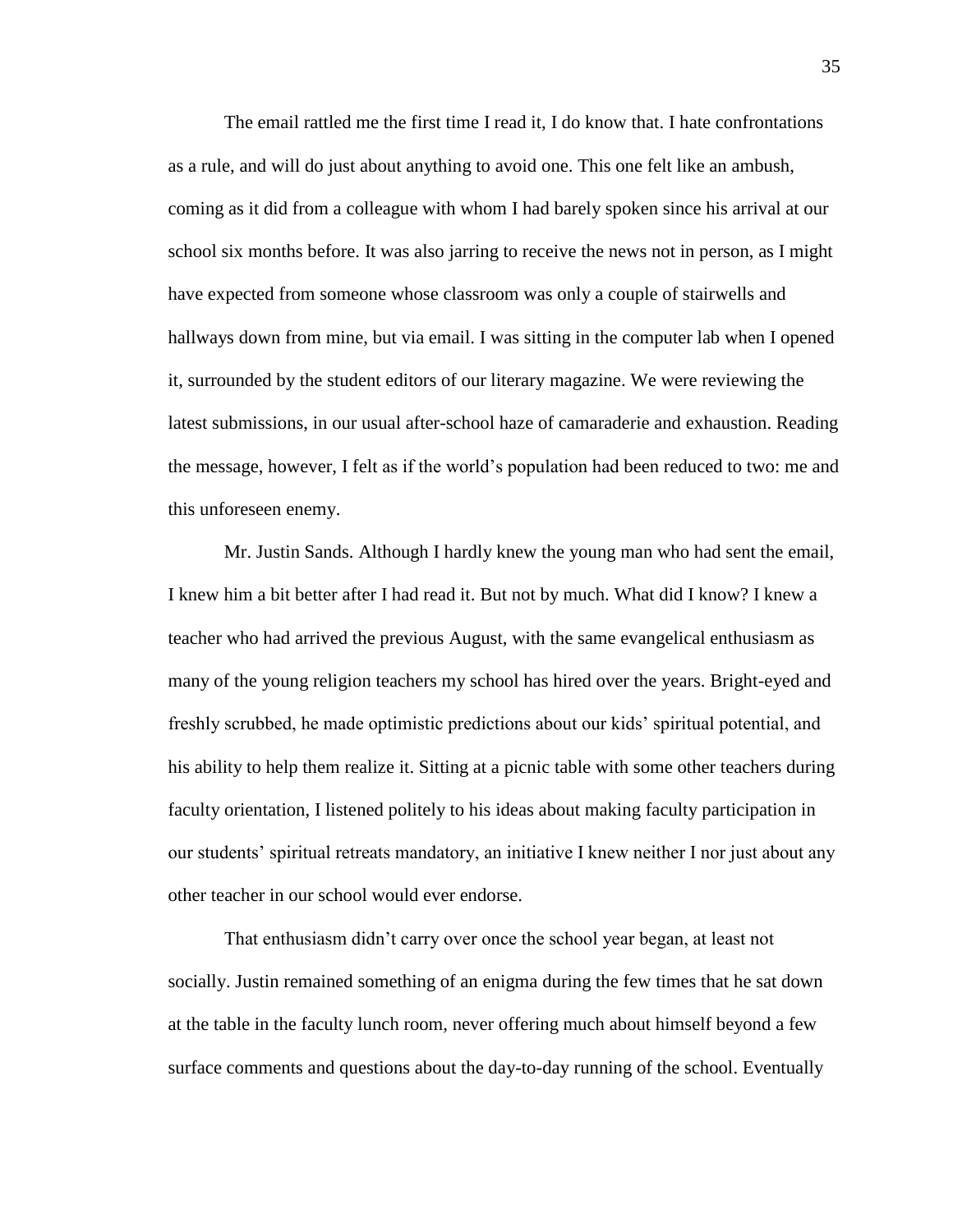he disappeared from the lunch room altogether, except in the morning, when he would sweep through in a dashing London Fog overcoat, to check his mailbox before heading for his classroom. Where, according to some stray comments I overheard students making before the bell for my own class rang, I gathered that things weren't going too well. To them, he was one more Catholic Doctrine teacher whose attempts to lead our largely ambivalent boys onto the divine battlefield of spiritual formation weren't gaining much traction. The only other news I ever heard of him came from Pat, the school secretary, and my go-to person for good dirt on campus, who informed me that he had begun calling out sick a lot more often lately, even though, as she put it, in her typically sardonic way – eyes averted, lips pursed, palms helplessly raised – "he looks just fine to me when he comes back to work the next day."

So far as Justin's case against me regarding our shared locker room duty was concerned, I was guilty as charged on all counts. I despised that duty, not only for its humid, window-less setting; and not only for the responsibilities it entailed: of watching sleep-deprived high school boys socialize with one another in a manner that Jane Goodall or Dian Fossey might have appreciated. More than that, I hated the coverage for making me feel like the kind of teacher I sometimes helplessly felt myself becoming – the middle-aged man with nothing left to do in life but watch groups of hormonally charged boys leap on top of one another for no reason at all, other than that they found themselves at the precipice of an unknown future, one full of promise, and wanted to celebrate the fact. The feeling usually dissipated once I stood in front them again at the start of ninth period, ready to play the role of teacher that I much preferred. But those thirty minutes of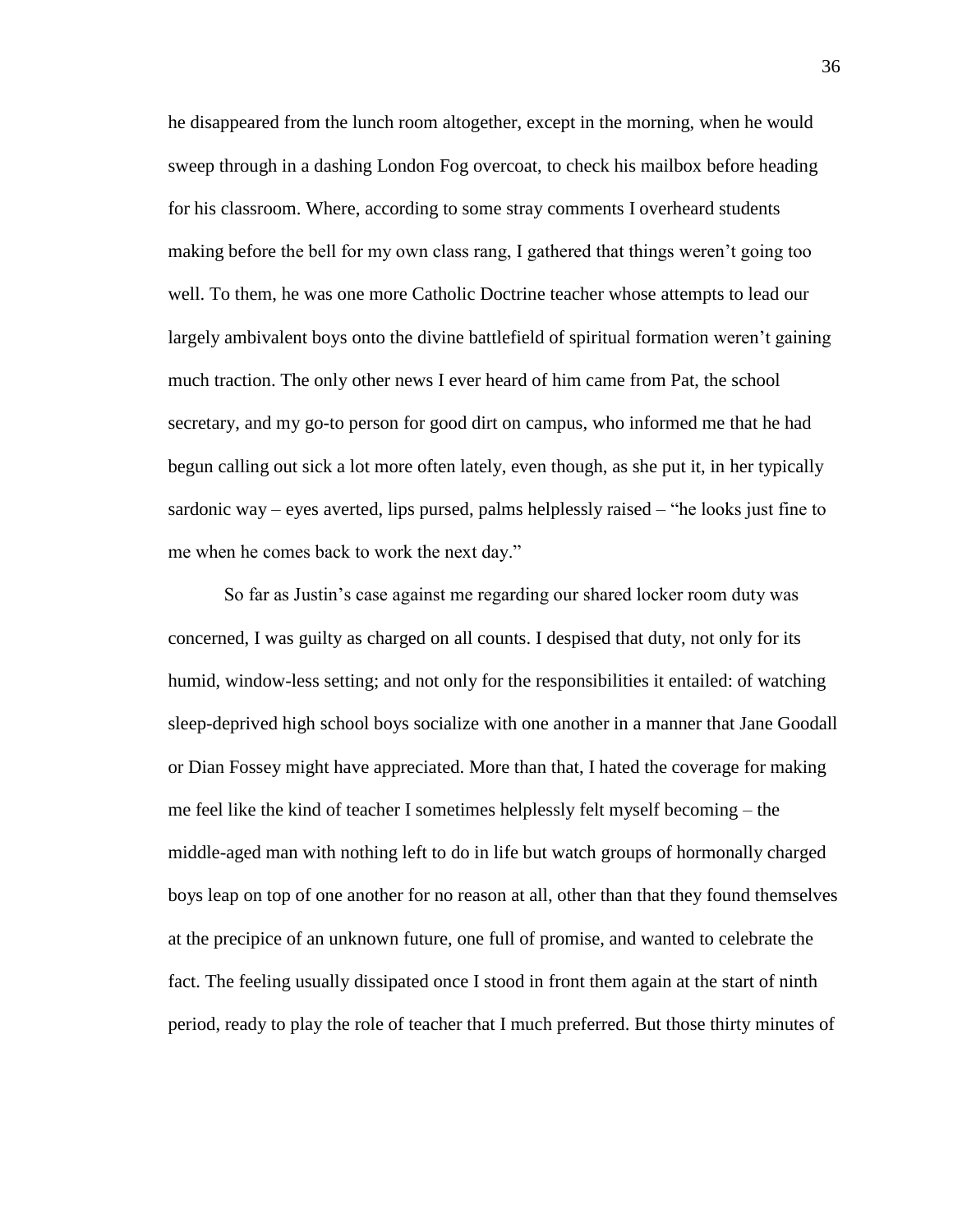supervision were a kind of torture to me, and it was for this reason that I abdicated our shared Locker Room Duty to Mr. Justin Sands.

Driving home from work that day, I couldn't shake the guilt that I was feeling, nor the anger. I take pride in doing my job well, and not shirking its responsibilities. On this occasion, I was forced to admit that I had done just that. But I was also offended at being called out in such an aggressive yet (thanks to email's powers of avoidance) evasive way. I considered a few possible responses. Retaliation, where I responded with the same belligerence with which Justin had confronted me? Some paternal (and possibly patronizing) words of advice, where I invoked some implied (and completely nonexistent) privileges of seniority, while expressing mild disdain for a rookie faculty member who had clearly crossed a line? Or should I simply ignore the email, and Justin himself, thereby making clear my lack of regard for both message and messenger? The problem was, any complaint I might have about the email's tone was trumped by its content – by Justin's legitimate grievance over ditching him with 50 raving juniors and seniors over a series of stressful afternoons.

I went for a run when I got home, trying to rid myself of such depressing implications. But as I trudged around my town's overcast streets at dusk, all I felt was old. I'm a veteran teacher now. And even though I can say with a good degree of certainty that I find my job fulfilling in more ways than many working people I know, the options of living some of the lives I had once imagined for myself seem far fewer now. It's entirely possible that I will spend many future days wandering through a trash-strewn locker room, hoping that none of our boys' post-lunch rowdiness will spill over into a fistfight before the 1:02 bell. And no doubt the yearbooks that line my bottom bookshelf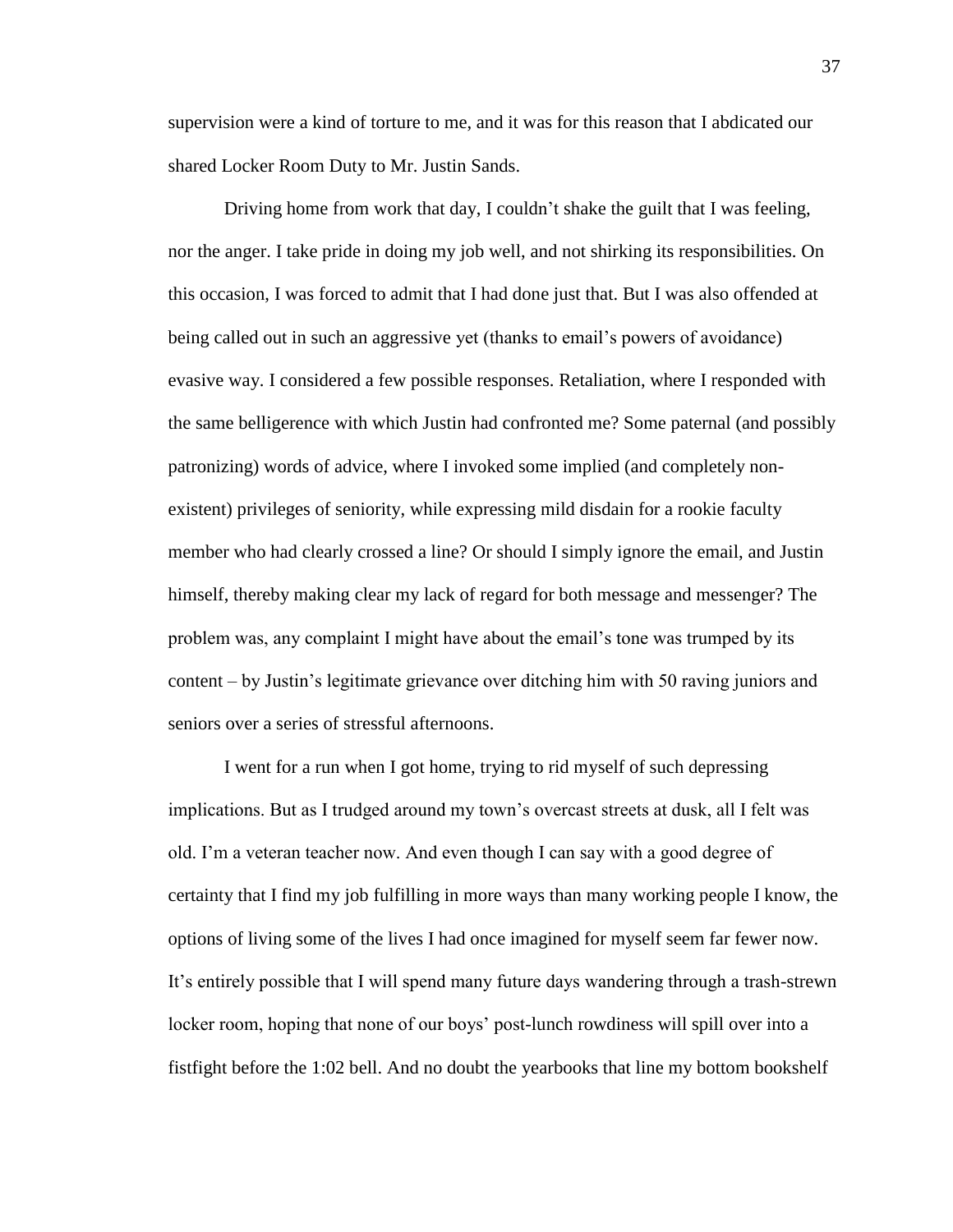will include the portraits of many more religion teachers like Justin Sands, whose existence I may or may not remember long after he inevitably moves on. How far down the road had I traveled toward becoming that private school cliché – the veteran teacher so burned out by his job that he blows off his professional responsibilities with impunity, or simply foists them upon his less senior, more naïve colleagues? Pretty far, apparently.

My gloom lifted the next day, after I emailed Justin my reply: a simple apology, free of excuses. I agreed to shoulder the locker room load on my own for the rest of the school year, phrasing my response so that it read like a decision mutually agreed upon, rather than the compliance to a demand that it actually was. I made no mention of the email's hostile, written as it was by a young man who had felt himself taken advantage of, and had reacted badly in return.

#### **DUI in NYC, Part I**

The next time you decide to drive drunk around New York City, be sure that your car documents -- driver's license, car registration, proof of insurance -- are all within easy reach should a police car pull you over. To drivers anywhere this precaution may seem obvious, but not following it helped trigger one of the most harrowing adventures of my life up to now, as I traveled for 17 hours through the bowels of Brooklyn, an unwilling tourist of the New York City criminal justice system.

My evening began in a much different setting. On a late afternoon in mid-November, my friend and I left the Park Avenue private school on the Upper East Side where we both taught and walked two blocks west to the Metropolitan Museum of Art. The Met had begun staying open late on Fridays, Joann told me. We could stroll through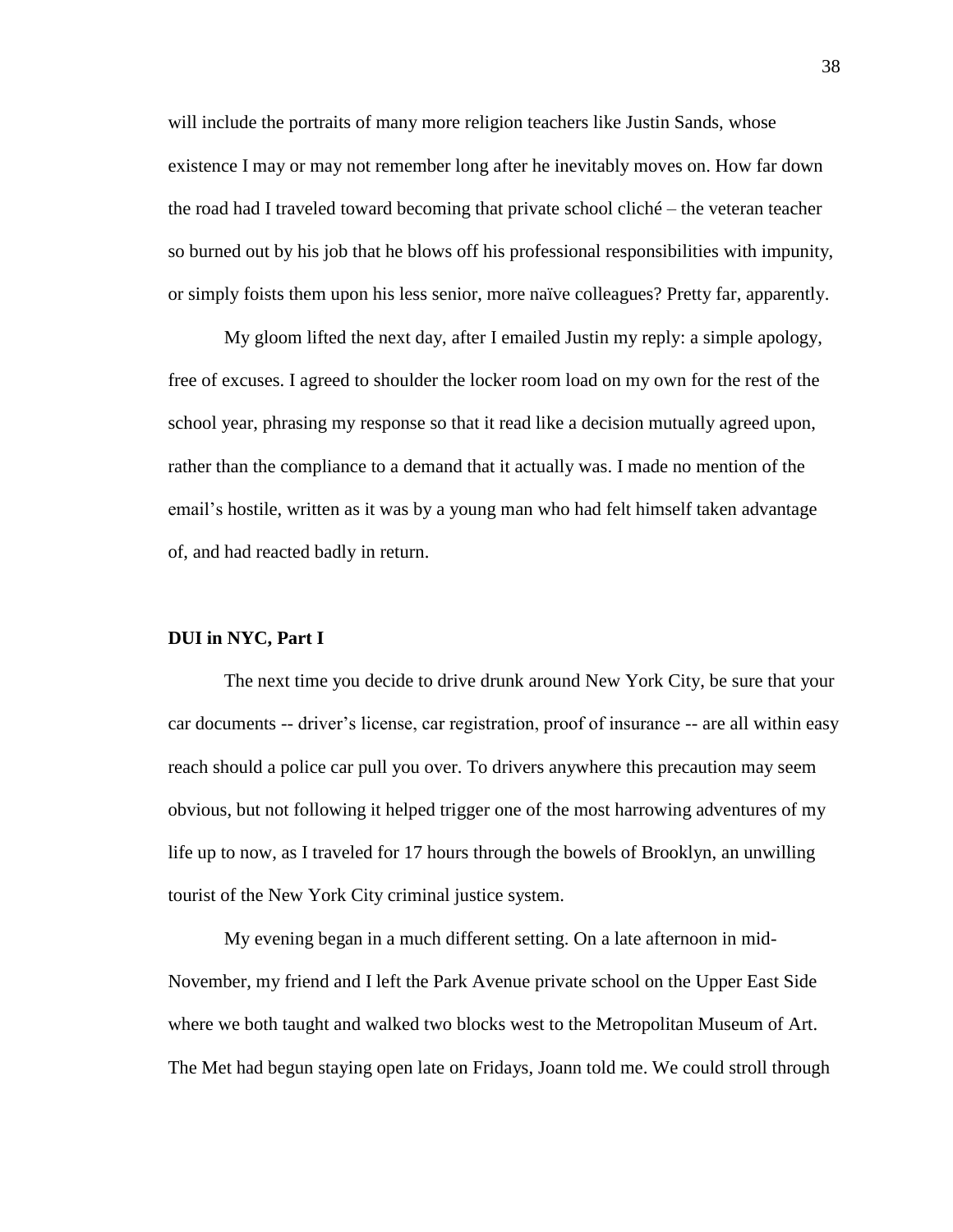the galleries until nine or avail ourselves of some refined live entertainment. A string quartet would be on hand to perform for the Met's usual patrons – tourists, students, senior citizens (New York's have always struck me as an especially ravenous group of culture vultures) – as well as the young professionals the museum could manage to lure away from the theme bars on 23<sup>rd</sup> Street for one night.

Best of all, cocktails would be served from five to nine. As teachers who had the option of ending their working days an hour or two before most working stiffs, Joann and I had first crack at all the happy hours New York City's hundreds of bars and restaurants were willing to offer. We undertook our quest of finding the best ones with the conviction of Spanish explorers searching for a new world. We scoured the city's neighborhoods for the drink specials that would best accommodate our fiscally challenged teacher salaries, and discovered some favorites. Like the Lakeside Lounge, an alternative honkytonk bar on Avenue B, where Pete the punk bartender sliced a seemingly endless quantity of limes and lemons in preparation for the late night crowd. Or Tortilla Flats, in the far West Village, where, with our 4:00 arrival, we could beat the Wall Street crowd to the popular barstools and order a pitcher of Margaritas for \$22, a relative bargain we agreed four glasses later, our faces flushed and the pitcher empty. Or, off the island and convenient to Joann's home in Queens and mine in Brooklyn, the Montague Street Saloon in Brooklyn Heights, whose generous two-for-one specials from 4-8 and buybacks throughout the night allowed us to extend our libations further and more cheaply into the evening.

For it was an unspoken prerequisite on these outings between Joann and me that liquor be available. We might kick off the afternoon with a social activity that registered higher on the cultural scale - a movie at the Angelica; a visit to the Museum of the City of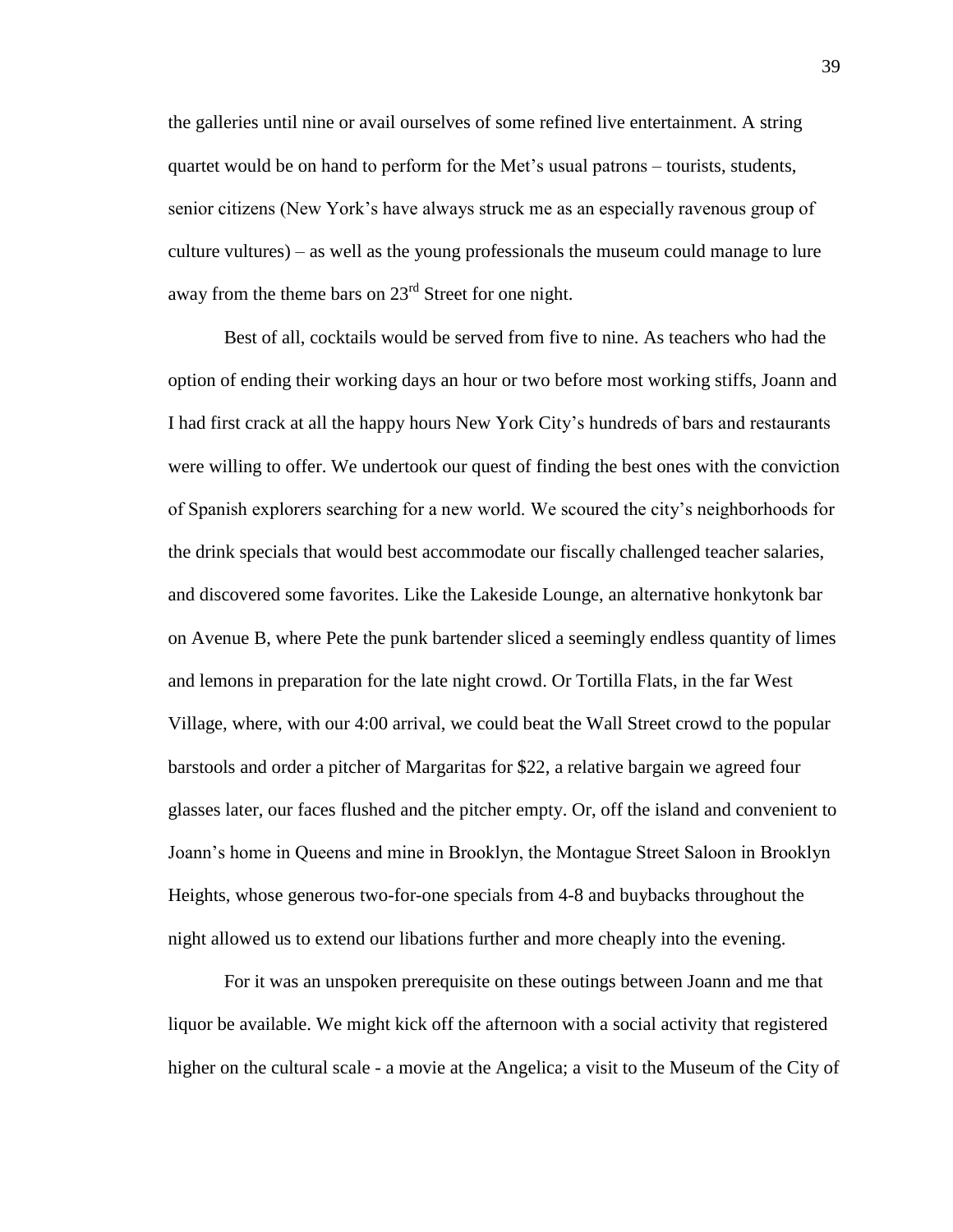New York, where she, the History teacher, filled me, the English teacher, in on the dirty politics of the city's former mayors; maybe even a poetry reading - but invariably these evenings would end with us searching whatever neighborhood we happened to find ourselves in for an old oak bar, two empty barstools, a jukebox with a favorable selection, and a bar menu available.

Drinking lubricated the friction that was always between us and helped us ignore the facts of our relationship. She ignored the fact that, although she was in love with me, I wasn't interested in anything more than friendship with her. I ignored the same fact because I was lonely living in New York, in a group house in Brooklyn full of relative strangers. The house had been advertised in the *Voice* as an "intentional community," but there was nothing communal about the way my housemates treated one another. I had hoped to find some friends there, but the truth was that Joann was the only close friend I had made in the four years since I had moved to the city.

We were good friends, and depending on you how one looked at it, possibly more than that. We were allies at school. Each of us taught the 50 students who comprised the entire freshman class; after four years, both of us had taught every kid in the school. We traded stories about them, and modified our approaches based on the other's feedback. Over her Manhattan straight up and my Dewar's on the rocks, we identified the quiet achiever who received no recognition for her efforts, or the class clown whose popularity disguised a mean streak. We commiserated over the pettiness of certain faculty members, or the ineptitude of the school's administration. Booze allowed us the temporary belief that we were nothing more than good colleagues.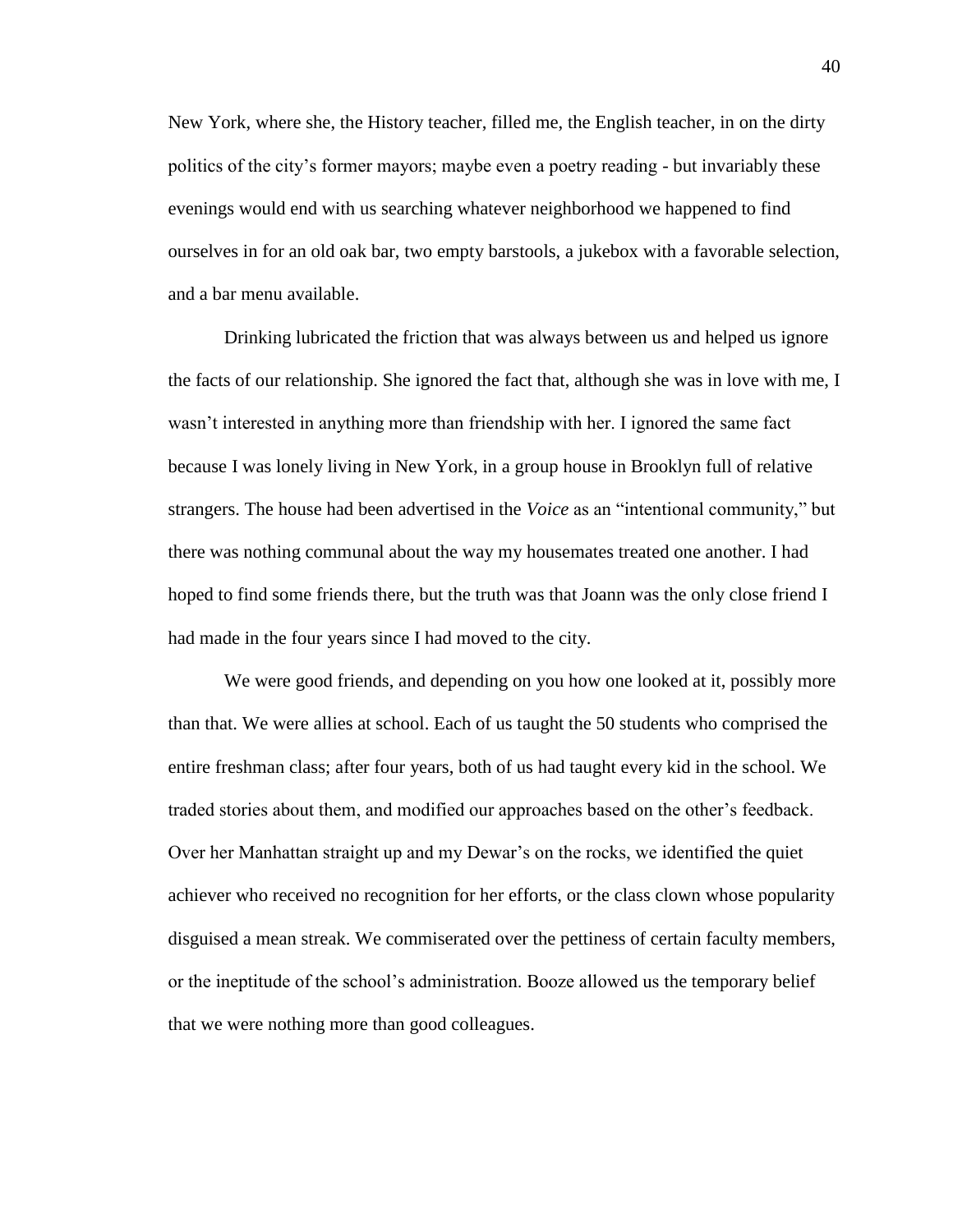At \$10 a glass, the Scheurmann champagne was the most expensive offering on the Met's sparkling wine menu, and certainly pricier than the \$3 martini specials we tossed back after toasting Pete at the Lakeside, but the upscale environment persuaded us to adjust our drinking budgets accordingly. The fresh strawberries and gourmet pastries the museum restaurant offered seemed to be popular with the neighboring tables, but Joann and I remained loyal to the beverage side of the menu. As she had promised, a string quartet serenaded us with movements of Handel and Bach. Overlooking the balcony, our table afforded us a view of the Great Hall, the museum's grand lobby that had been built in the Beaux Arts style, where well-heeled natives and tourists meandered in and out of the reception area.

Three glasses later, we strolled through the dimly lit Arms and Armor gallery. Hollow figures of etched steel faced one another in two rows of plexiglass cases that extended down the corridor's length. Joann pointed out the diverse weaponry and surprisingly small suits of armor.

"The guys who wore them couldn't have been more than five feet tall!" I bellowed, my exclamation echoing throughout the empty gallery.

"Oh yeah, they were itty bitty guys back then," she confirmed, with her usual amusing blend of Queens-speak and academic accuracy.

"Savage little guys," I slurred.

We stopped in front of one of the cases, where the lack of available light forced her to bend down to read the accompanying card. "Sir James Scudamore. 1558-1619. Praised in Spenser's *The Faerie Queen* as chivalry personified."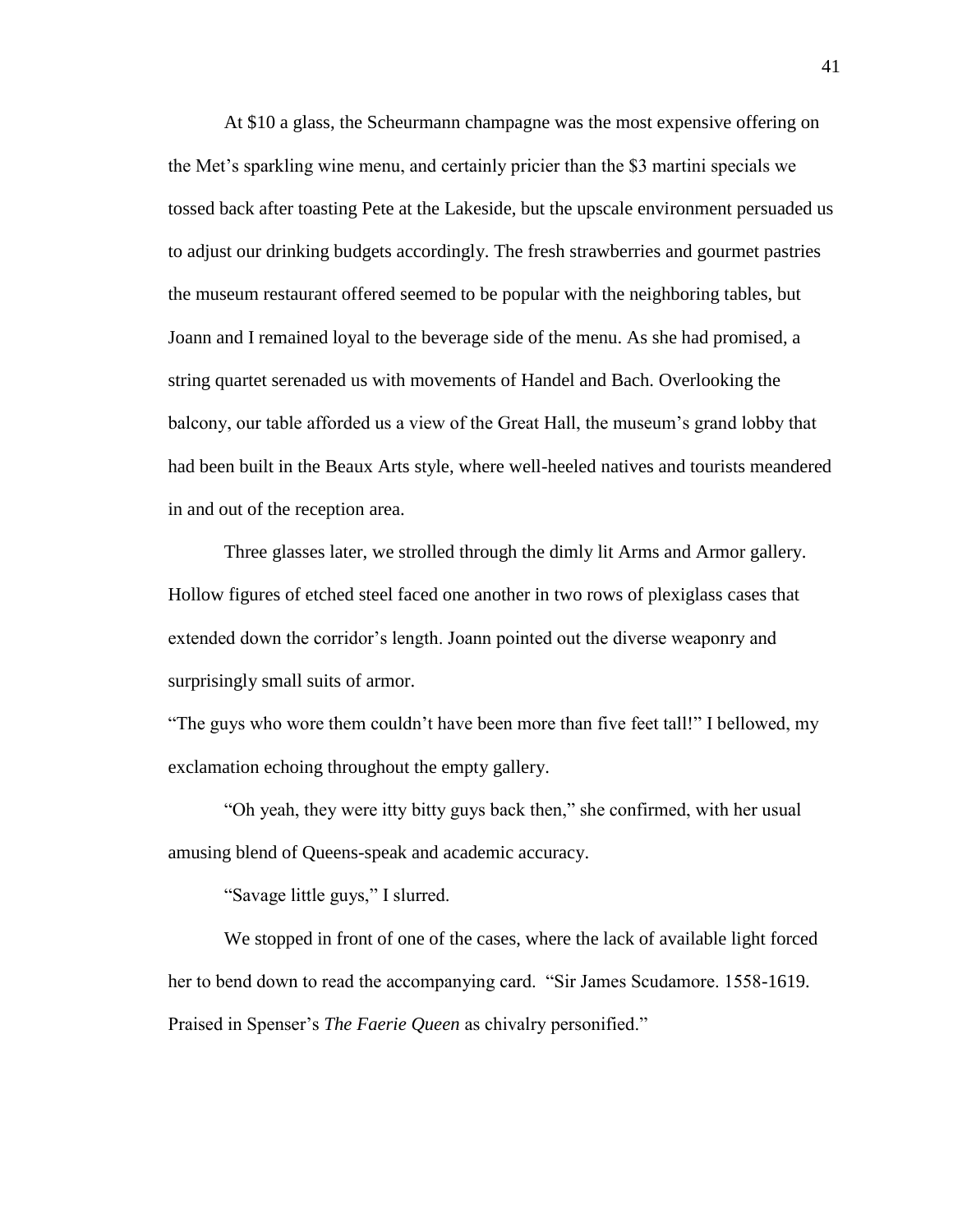I held up an imaginary glass to the steel figure before me. "Bravo, Sir James. Bravo. Christ, these suits look *impenetrable*. What could possibly pierce them?"

Wordlessly Joanne pointed to the taller cases filled with weapons against the wall behind us. Halberds, glaives, partisans – staff weapons I had never heard of but instruments that seemed fully capable of carrying out their bearer's commands.

"Oh."

At a liquor store on  $72<sup>nd</sup>$  Street and  $2<sup>nd</sup>$  Avenue, I pulled over so Joann and I could purchase the necessary supplies for our trip downtown: paper cups and, to my delight, a cold bottle of Scheurmann's champagne, conveniently refrigerated and now available at the much more affordable rate of \$20 a bottle. Usually I took the FDR Drive as the fastest route to the bars below  $14<sup>th</sup>$  Street, but again our refined evening seemed to call for something different.

"What the hell," I muttered, making a right back toward Midtown. "Let's do this right."

We sipped champagne from paper cups as my old Datsun wound its way around the one-way road that circled the interior of Central Park. Night had fallen. As we drove south through the park, pleasantly buzzed, the lights of the pre-war hotels that lined Central Park South and towered over the trees before us seemed to capture for me in a single moment all of the promise that New York had to offer, the dreams that had first propelled me toward the city three years before. Now those dreams seemed buried under the reality of the life I was living, only re-ignited anymore at moments like this when, well-oiled by my fifth glass of champagne, I could cruise down the city's most prominent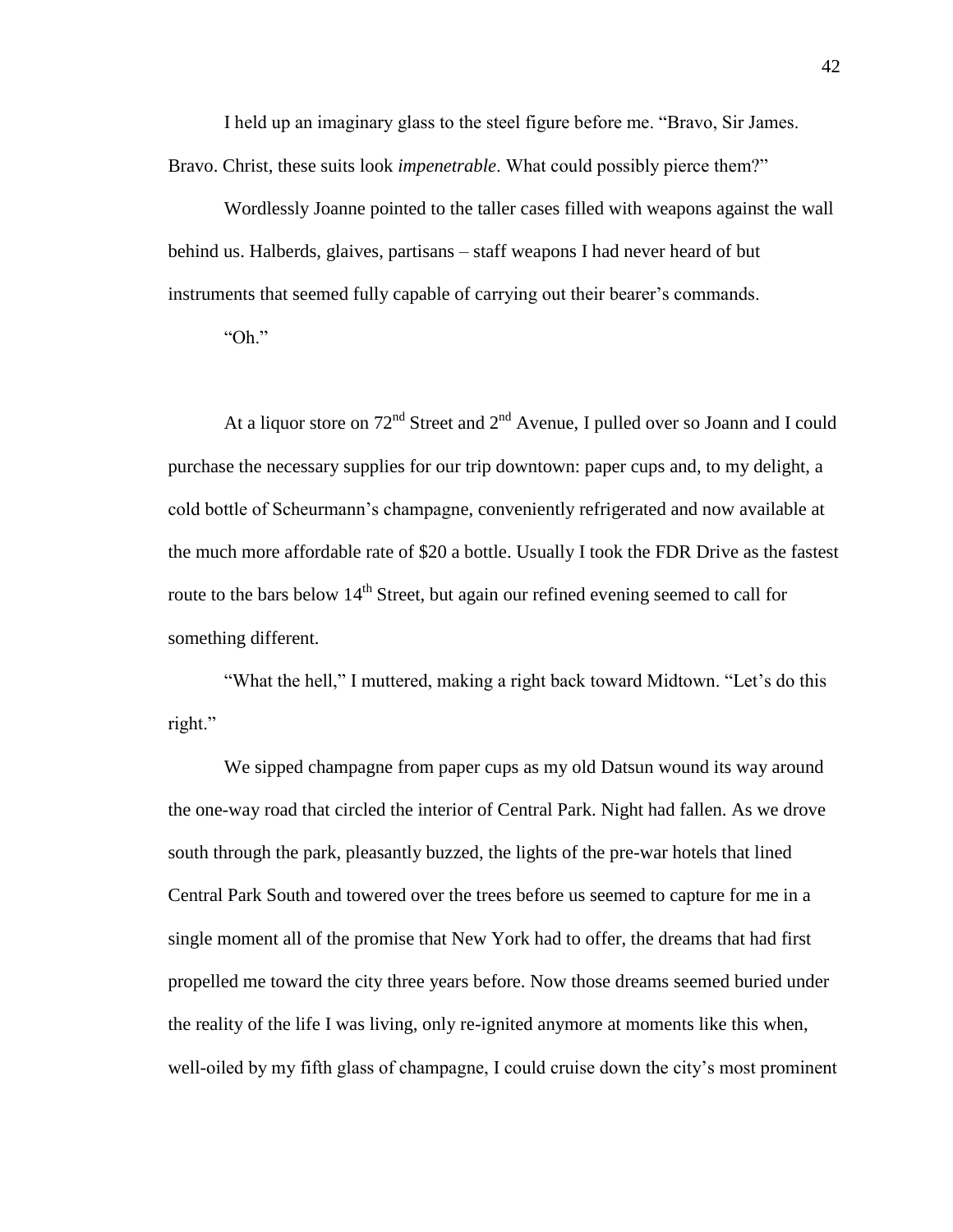streets and somehow feel like I was part of it. I had first come to New York with dreams as far reaching and glorious as the movies I was planning to make; I was teaching high school English instead. Apart from my Brooklyn housemates, a few oddball friendships made here and there, and my students and colleagues at school, no one really knew me.

Following the sporadically moving traffic down  $5<sup>th</sup>$  Avenue, Joann and I gaped at the buildings that towered over us on either side.

"The Christmas displays are already up," I said.

"Yeah," Joann sighed, refilling my cup from our nearly empty bottle. "Gotta get those shoppers in the mood early. Ah, look!" she exclaimed, pointing at the new Disney store that had opened up just in time for the holidays. "Mickey the Capitalist Rat invades midtown!"

The evening's events grow hazier in my memory once we reach downtown. Sharing an appetizer and glasses of wine at Lumina, a Southwestern restaurant in the East Village. Rounds of Dewars at Alcatraz, a biker bar across the street. Trying to strike up a conversation with a couple of women at the bar. Arguing with Joann outside of Alcatraz, and convincing her not to leave.

We finally reached Brooklyn at one in the morning. Joann suggested the all-night Greek diner on  $7<sup>th</sup>$  Avenue, but I nixed the idea. Starving but exhausted, I could imagine nothing more for the evening than dropping her off at Flatbush Avenue so she could flag a cab, and I could drive the final few blocks home and collapse into bed.

With that in mind, I looked to my right before turning left at the red light in front of me. Park Slope's  $8<sup>th</sup>$  Avenue appeared deserted at that hour, but as soon as I turned I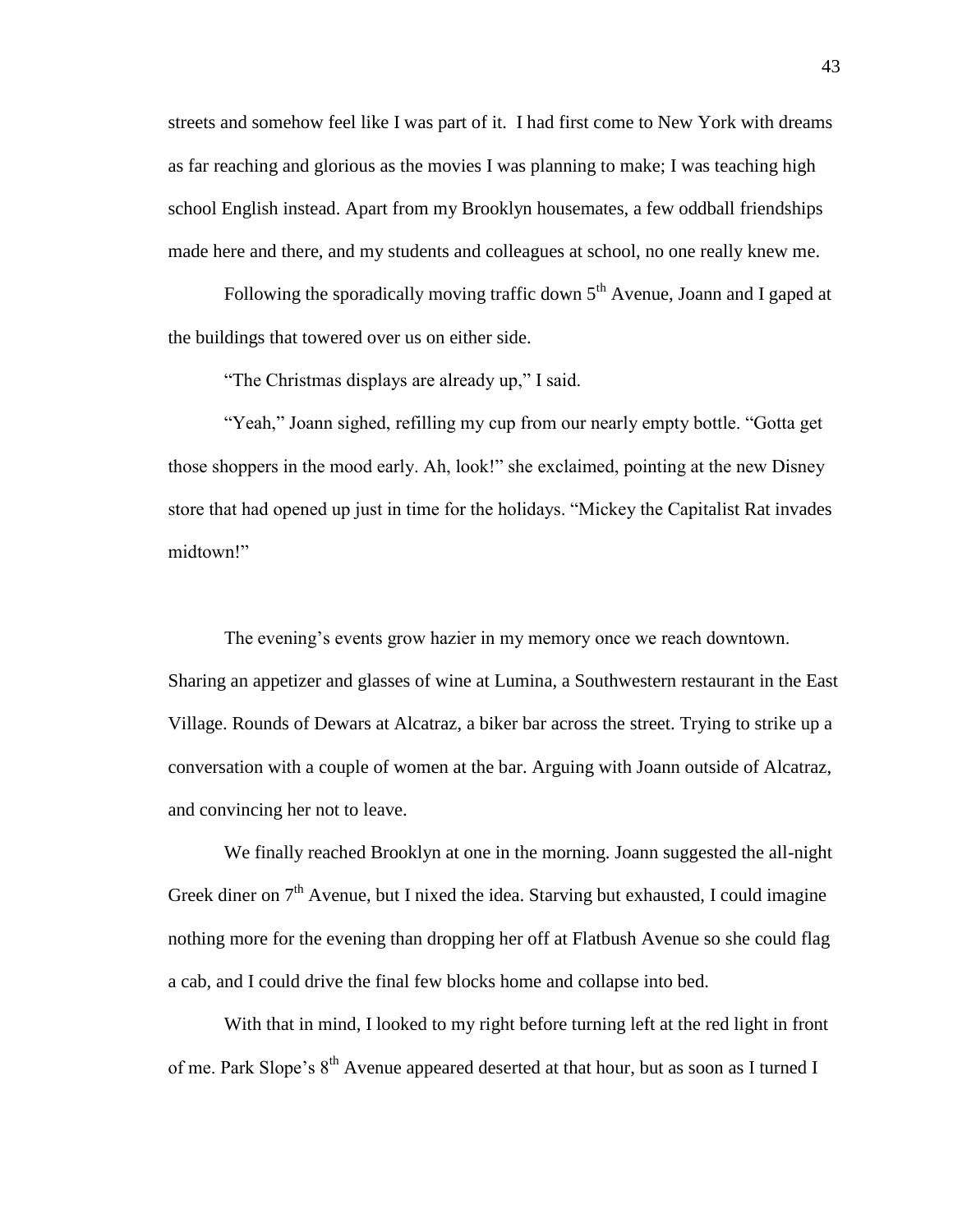saw the police car in my rearview mirror pull away from the curb, flash its lights, and swing into the lane behind me.

I was alarmed but not panicked when I realized that the flashing red and yellow lights were meant for me. After all, I had been pulled over once before with a buzz like this on and managed to fake sobriety enough to escape trouble.

"License, registration, and proof of insurance, please," said the officer through my window. The cops, a white guy and a Hispanic woman, stood like valets next to the doors on both sides of the car. Both of them were young, younger than we were. Their demeanor toward us seemed casual. Either they recognized that they had not just nabbed Bonnie and Clyde, or for them this was just another event in a job less exciting than the one I had seen dramatized so often on television.

Although I was a responsible enough driver to possess all of the documents my cop requested, actually producing them was another story.

"Sir, do you know that this license is expired?" the officer asked while he examined the only card I had given him.

"Yes, I know," I replied. I was a legal driver, but when I had renewed my license a few weeks before, the one the DMV employee handed back to me featured perhaps the worst photo of me anyone had ever taken. I have never been able to smile convincingly on command, and never did a photo documenting that fact seem quite so dreadful. I looked like a cross between a ferret and a weasel.

To satisfy my vanity, I kept my old license in my wallet on top of the new one. That way I could use the new, valid license if I needed it, but not embarrass myself if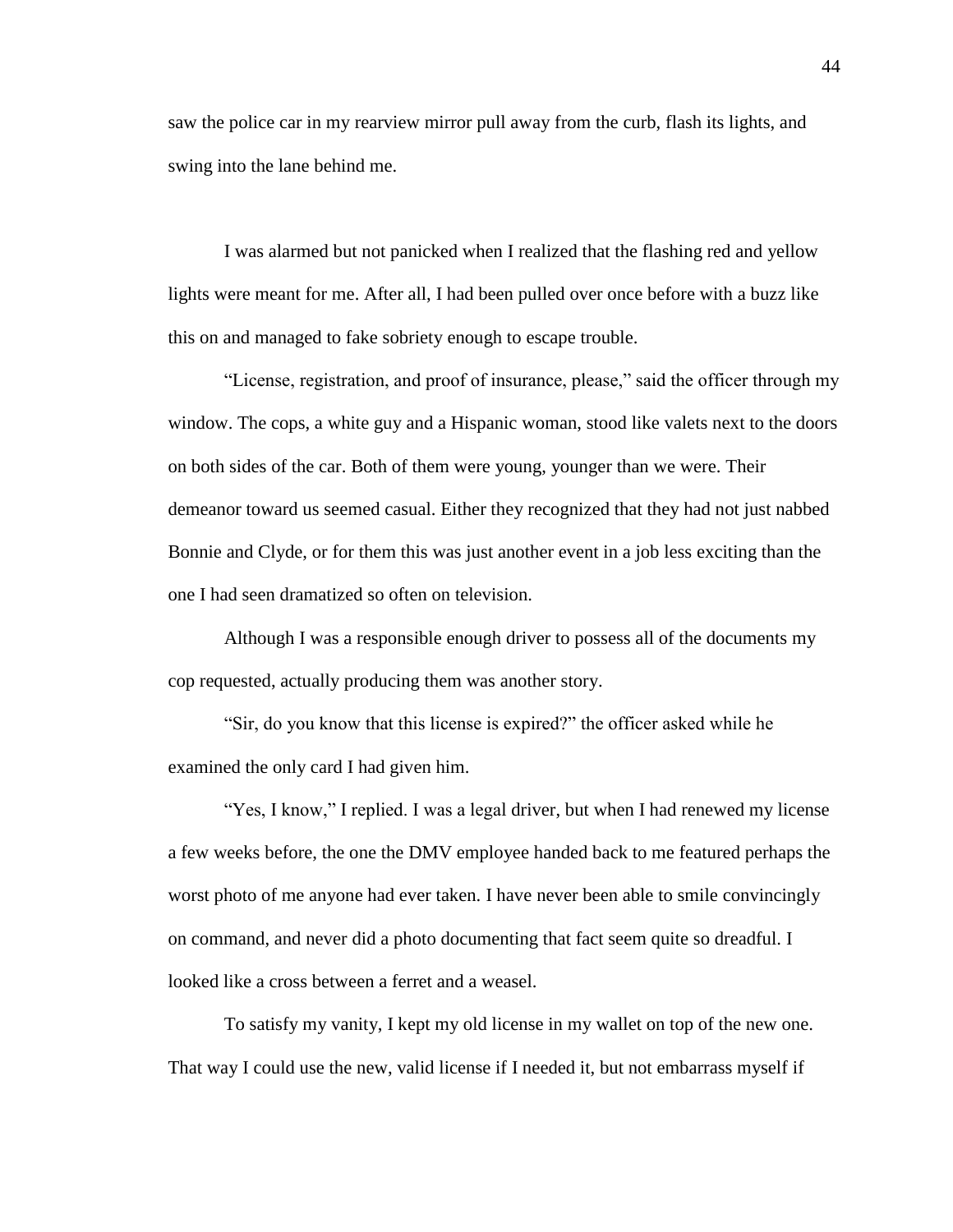anyone I knew ever happened to peek inside my wallet. The solution worked fine until I lost the new license a few weeks before these cops pulled me over.

Nor were my registration and proof of insurance safely in the glove compartment where they belonged. They were stashed somewhere under the driver's seat. I kept them there because, among the many idiosyncrasies of the beat-up '79 Datsun I was driving, was a glove compartment door that would fly open at random, usually when the car passed over one of New York's potholes, and slam the passenger, usually Joann, on the knees. I had solved the problem by sealing the compartment shut with four black strips of electrical tape (my solution, and not the best adhesive), and keeping the documents stored under the driver's seat.

In terms of my extricating us from our present situation, these were not insurmountable obstacles, but they required from me a presence of mind and, more seriously, an ability to articulate that had departed somewhere around Alcatraz about an hour before.

"Well Officer," I began confidently, "you're not going to believe this, but the reason that that license is expired is … well, have you ever had someone take a *really bad* picture of you? One that you wouldn't want anyone to see? Well, that happened to me the last time I went to the DMV ..." I was talking too much, but the explanation seemed to require so much information that I didn't know how to shut up. "... So I lost that license but I'm going to get new one as soon as I get back there. I *am* a licensed dri-"

"Sir, what are you looking for?" he asked, referring to my effort to locate the elusive documents underneath my seat.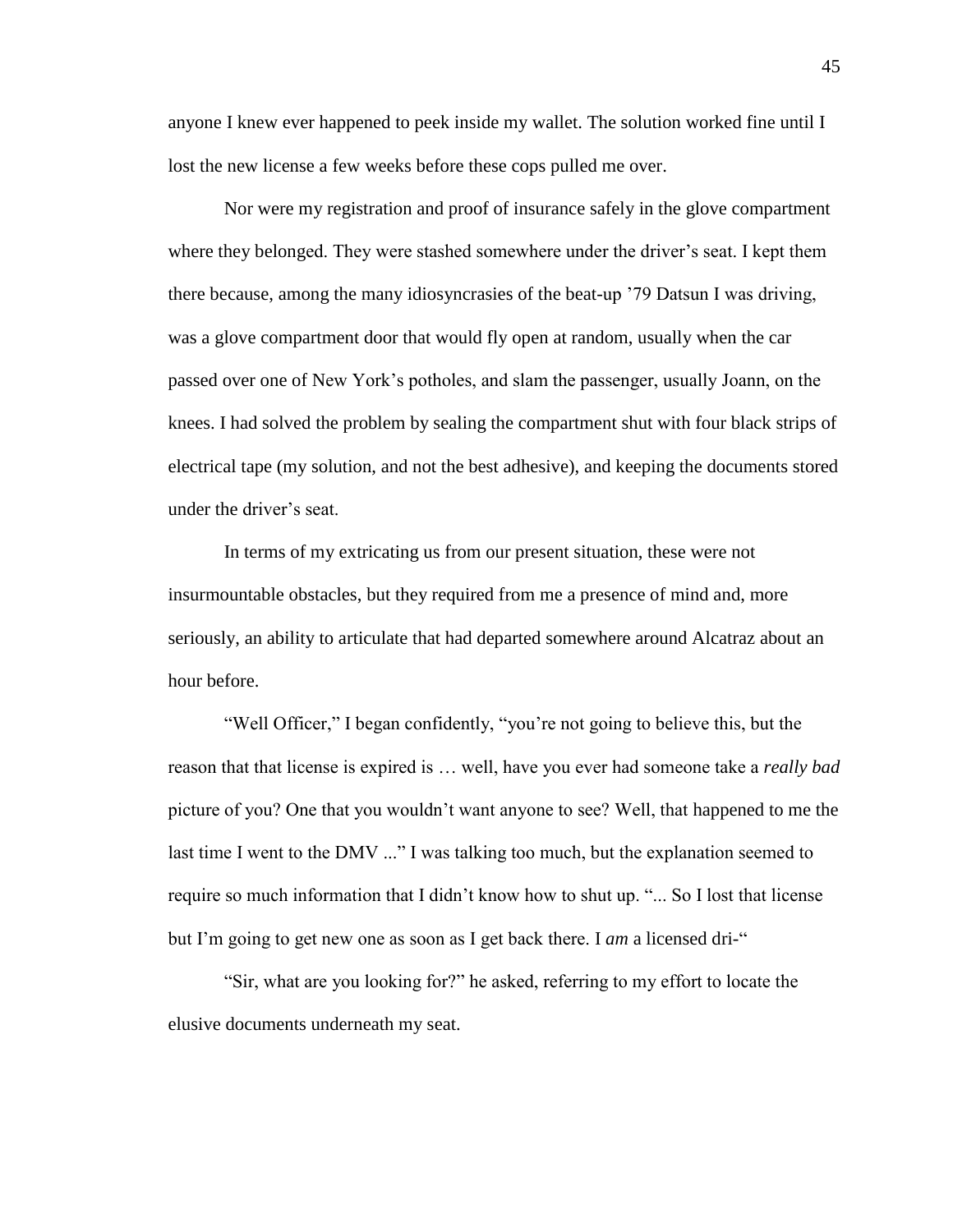"My glove compartment …" I began, and stopped. My brain seemed incapable of formulating an explanation, no matter how truthful, and my mouth seemed just as incapable of sounding out the words. I considered getting out of the car and continuing my search for the other things on my hands and knees, but humiliating myself further seemed pointless. By that point the officer's next two questions were inevitable.

"Sir, have you been drinking this evening?"

"Sir, could you step out of the car please?"

I had never been arrested before. My knowledge of the process was mostly limited to watching it take place on shows like *Law and Order*. Those scenes intrigued me long before my own arrest. I would watch Detectives Logan and Briscoe knock on question the suspect until they felt they had enough information. What fascinated me most was watching an individual being taken against his or her will. Two cops show up at the door of a free man who seems innocent, ask him some questions and, sometime during the ensuing conversation, make a decision to take him away in handcuffs. His life is not his own anymore.

And so it was with me. My arrest was not nearly as dramatic as the ones I had seen on television. No angry actor in a blue uniform delivered the words that strike fear into the heart of anyone who ever played a bad guy: "Mr. Jordan, you're under arrest for driving while intoxicated on the streets of this city and threatening the lives of its citizens!" The low, forbidding strings on the soundtrack that accompany arrests on *Law and Order* were absent from my apprehension.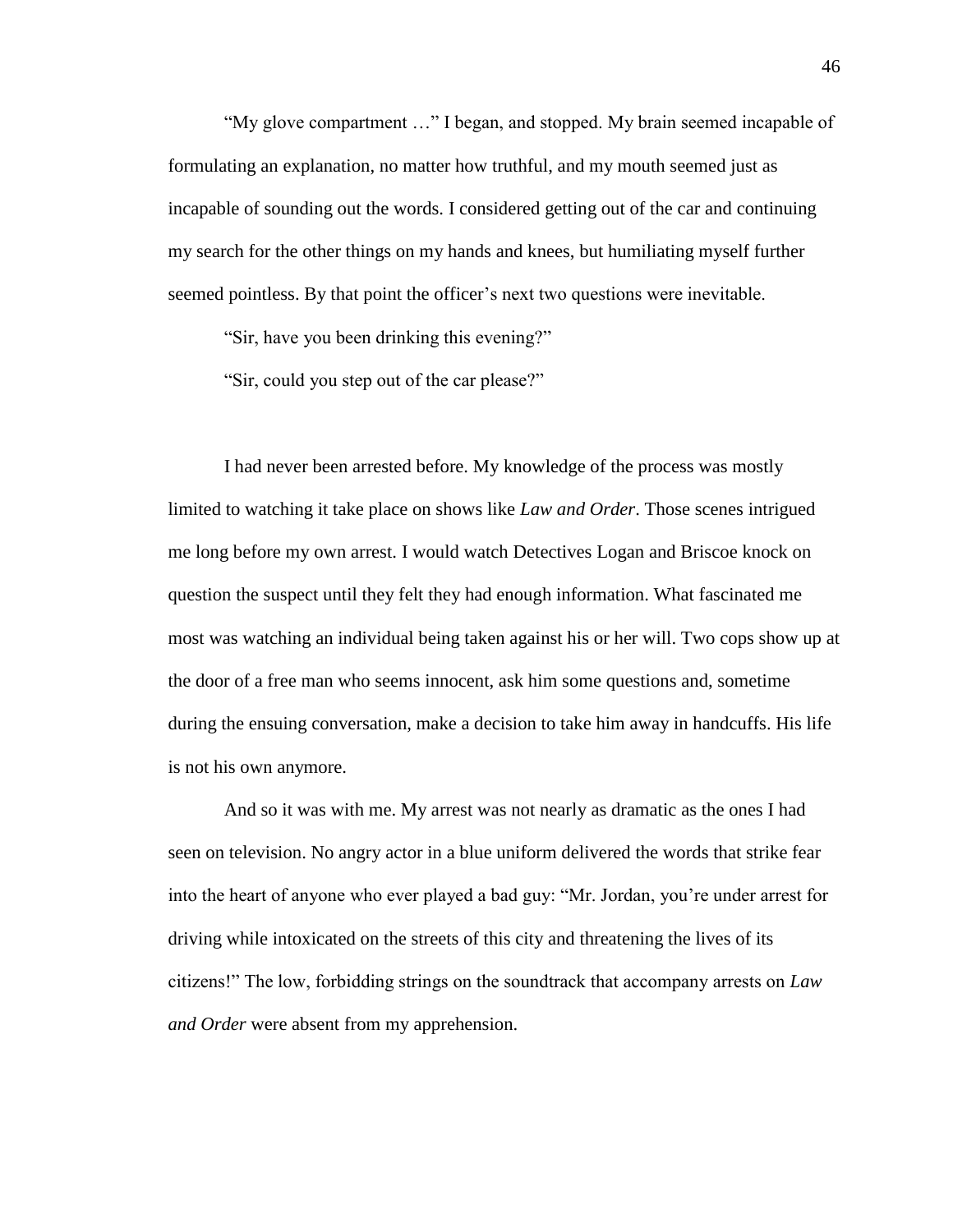Mine happened quietly. It began with a simple nod from one cop to the other. *This one's going to the station*. The cops took a gentle approach. They read me my rights quietly, perhaps to avoid upsetting me further than I was already. Joann, her face pale and tear-streaked, thrust quarters into my pants pocket and promised she would do everything she could to get me out. I held my wrists obediently behind my back while the handcuffs were applied. I remember Officer Santiago asking me to watch my head as she eased me into the back of the police car. I felt like a hospital patient with a rare affliction who, because of his courage, was getting some really terrific bedside attention from the doctors and nurses.

I was taken to the local precinct. I had been arrested so close to my house that where I was taken was where I would have gone as a free, tax-paying citizen if I had any special requests or concerns about law enforcement in my neighborhood. For example, if I would have liked a special task force to take out the Scottish Terrier that barked throughout the night behind my house, I could have dropped in on this station and requested one. If I had wanted to file a complaint on the day that my worthless car battery was stolen from under the hood of my equally worthless car, I would have filed it there.

Very little happened during my two hours at Brooklyn Precinct 38. I took a breathalyzer test that would prove helpful to the District Attorney's office. My request for water was ignored by the officers in the next room; my request to use the bathroom was granted. As I sat on the metal-slatted bench in my six by eight foot cell, Officer Santiago sat on a stool on the other side of the bars and took notes while she interviewed me about the evening's events. The impulse to confess in these situations is strong: after trying to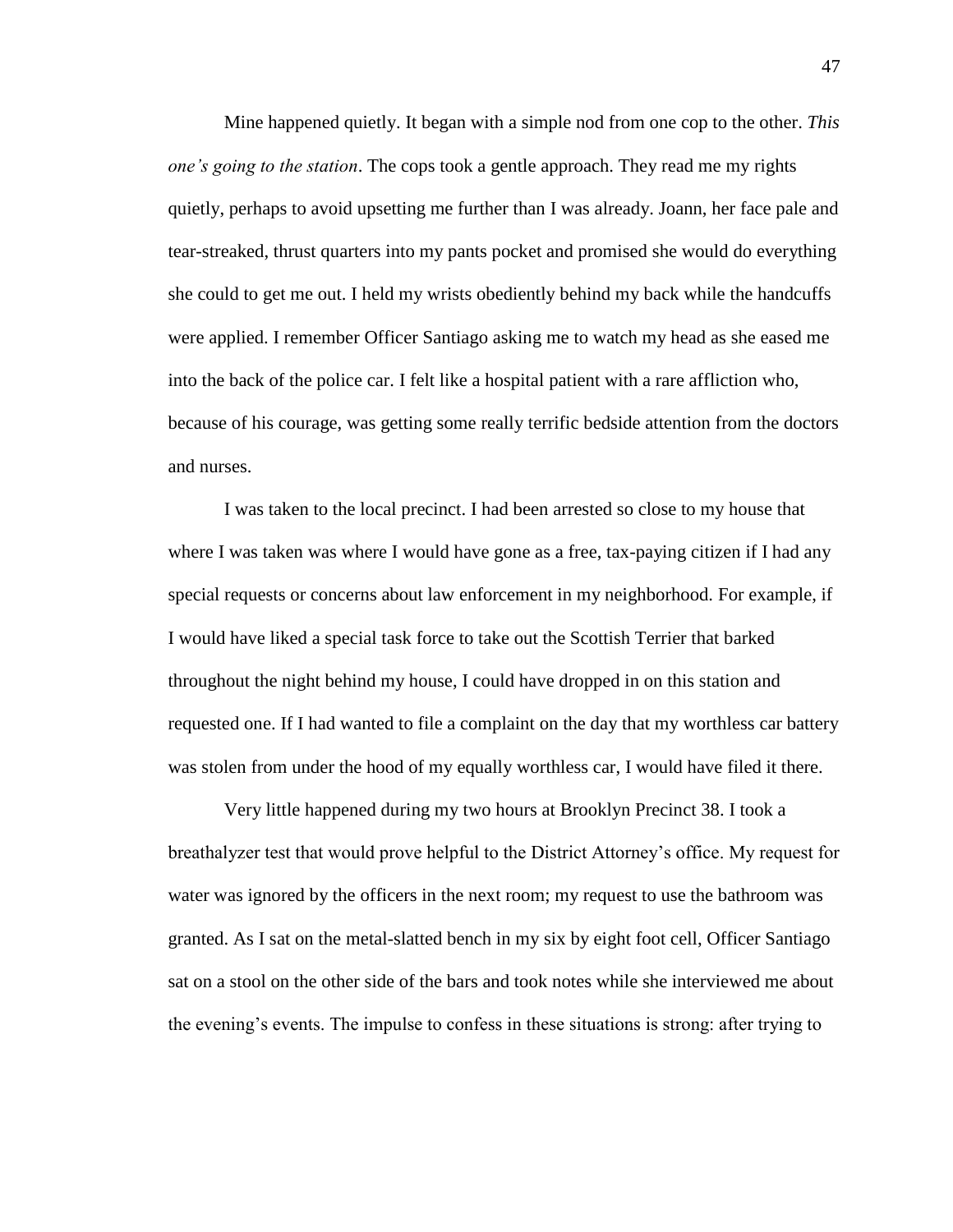pass myself off as a responsible, sober driver when I was arrested, it was a relief to admit that I was just an irresponsible, drunken one.

But a drunk with style, I reflected, as I remembered my evening to my interviewer in a benign light, still floating on the champagne and Scotch I now admitted to consuming. I told her about my sins at the Met and later at Alcatraz. I omitted the facts about the open bottle of champagne in the car for fear of additional charges.

I developed a sort of camaraderie with Officer Santiago during the interview. Although she only asked questions, and offered no opinion on my behavior, I speculated that she seemed sympathetic to my troubles. In her voice I sensed I could hear my own beliefs reflected. That I was more innocent than her usual interviewee. That I was the solid citizen she spent her nights trying to protect, not the criminal she was trying to incarcerate. I confessed that I taught high school English, and she never asked what my students would think if they could see me now. It occurred to me that, in my rumpled but stylish charcoal slacks and shirt and gray silk tie, I might be one of the most sharply dressed individuals she had ever interviewed in this place. I flattered myself into thinking that if circumstances were different, she might want to go out with me. At the end of the interview, however, what she gave me was not her phone number, but four orange envelopes, traffic citations for driving without a valid license, proper registration, or proof of insurance; and making an illegal left turn at a red light. The more serious charge of Driving Under the Influence would be handled later, she told me before leaving me alone again, at a place called Central Booking, words that meant nothing to me then but pack quite a wallop for me now.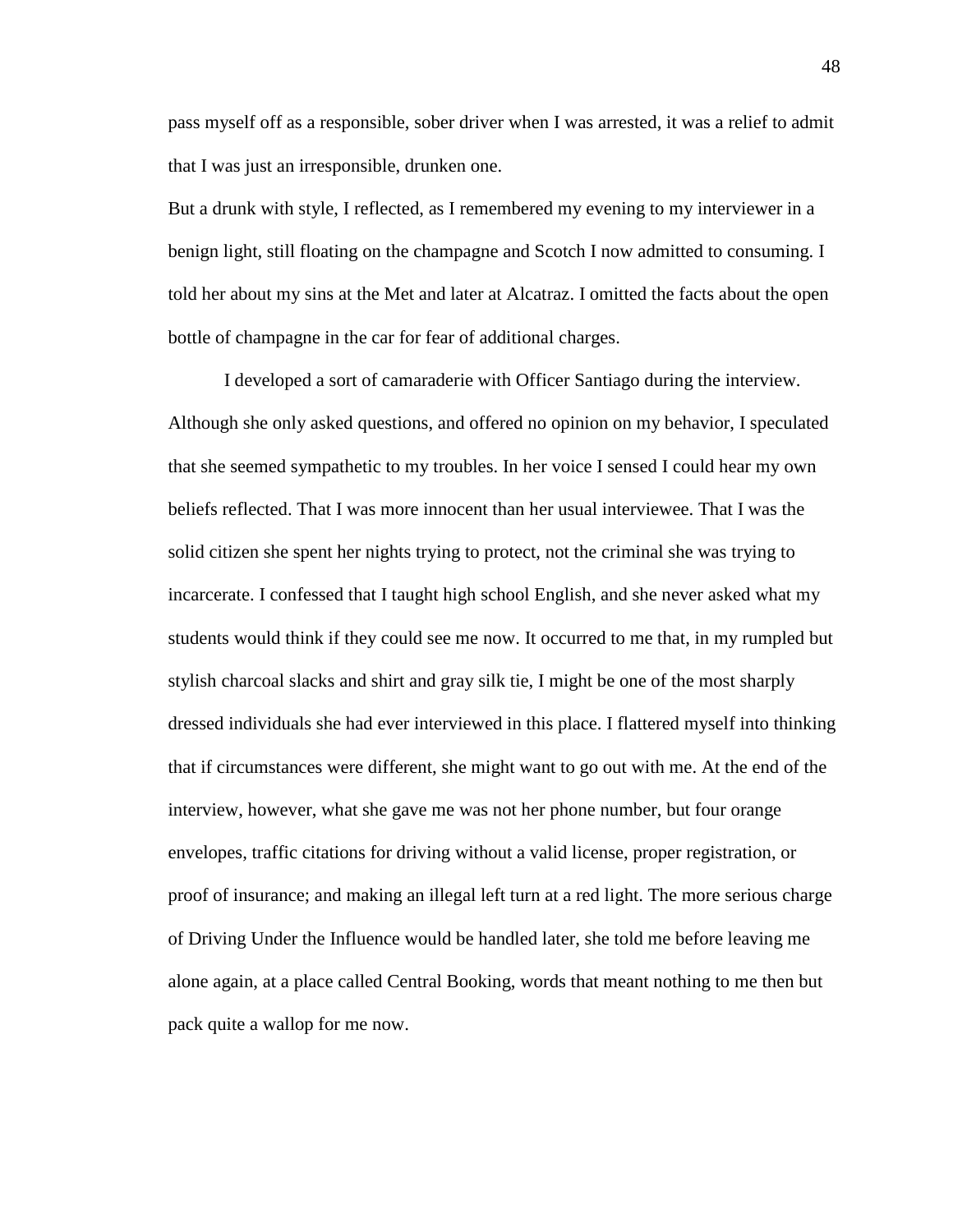#### **DUI in NYC, Part 2**

In the morning rush hour, commuters driving down Atlantic Avenue on their way to the Brooklyn Bridge pass by the Brooklyn House of Detention. It's about what you would expect from a building erected by the state to detain the borough's lawbreakers. Passersby who look closely will notice that the windows are barred both inside and out. I never looked closely, or even at all, as I cheerfully drove past the building twice a day on my way to and from work. Inside and underneath the place is the underworld of the Brooklyn criminal justice system, a labyrinth of cells, tunnels; and the processing rooms where I would be held for a period of time that I could only guess when I arrived.

On any given night in Brooklyn, hundreds of people are arrested and taken into custody. The local precincts have cells to hold them temporarily, but usually the number of men and women picked up in one night is much greater than the number of cells available. Law enforcement officials must have realized long ago that with so many criminals and so few cells, some sort of repository would be necessary to process them all, a place where every accused robber, rapist, arsonist, and yes, drunk driver could go to be housed, held, fingerprinted, photographed, fed (more on that later), and, finally, arraigned before a judge. In Brooklyn this place was called Central Booking, what a lawyer-friend of mine familiar with the city's criminal system recently told me was the worst holding pen of its kind in the United States.

 At four in the morning three cellmates and I were led out of the precinct and into the dark November morning, where a police van was waiting for us. The seats had been removed from the back so we sat on the floor, our backs against the sides. A metal shield kept us away from the cops in the front seat, but with our hands cuffed behind our backs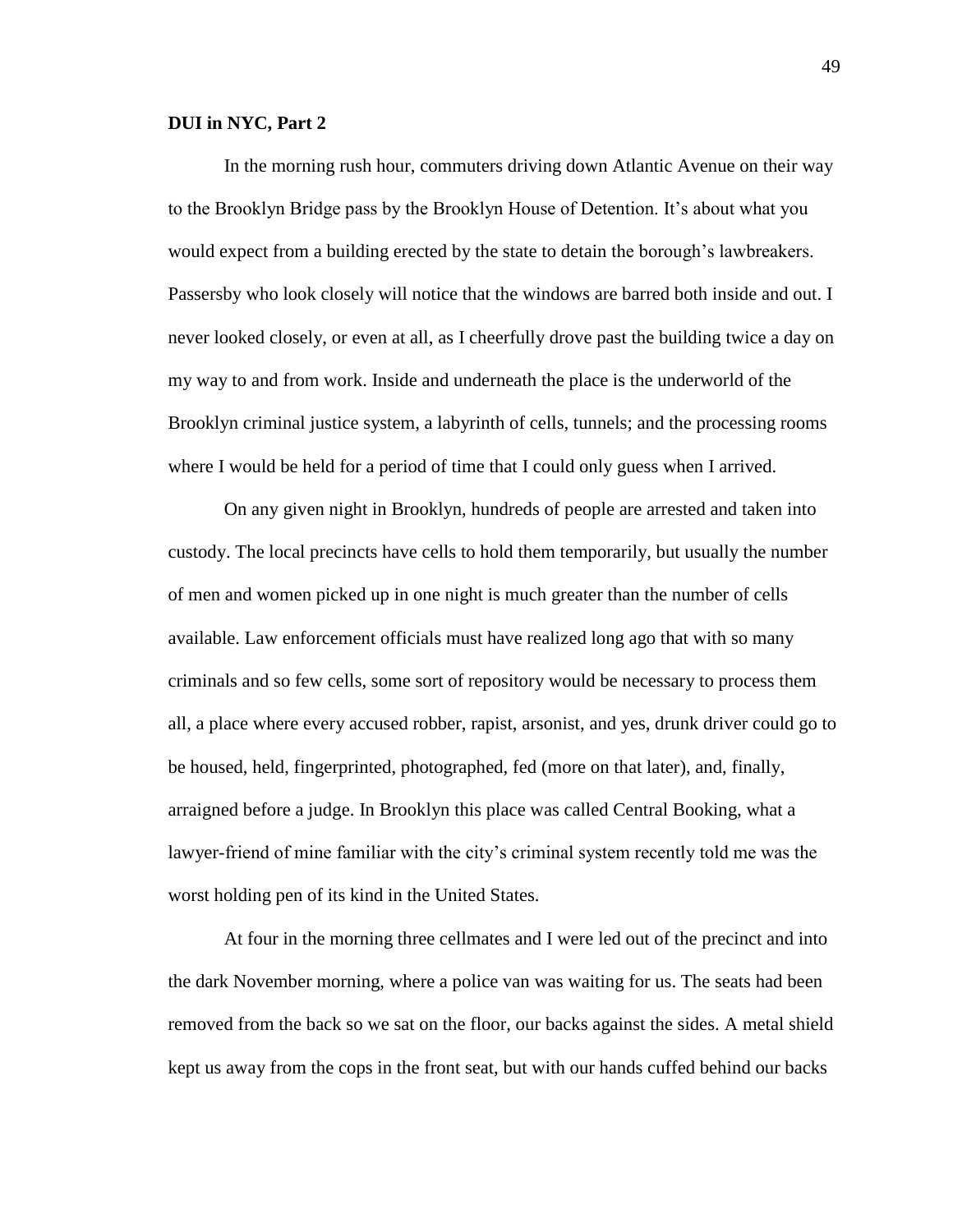again, they were safe. A set of handcuffs is not designed to make its captive feel comfortable, I heard a police commissioner once say genially in an interview on NPR, and he was right. The metal clamped my wrists behind my back in a way that made not squirming impossible. Trying to escape their grip only tightened them even more.

After about twenty minutes our van turned off Atlantic Avenue and headed down a series of ramps that emptied into a loading dock, where we unboarded. Cinderblock walls fringed with coils of barbed wire secured the area. Beyond them, wisps of clouds raced across the pre-dawn sky. The wind whipping against my leather jacket reminded me that winter was coming on.

I was feeling lower than I had at any point in the evening. I was starting to realize that being transported to such a place meant that my journey was closer to its beginning than its end. Furthermore, the effects of the all the alcohol I had consumed were wearing off. The tide of euphoria that had allowed me to see my exploits that night like an adventure had ebbed, and was being replaced by the sober, hung over perspective in which I now recognized them as an ordeal.

We were led into the concrete foundation of the house of detention and seated in a corridor. Another prisoner who had made the trip from the precinct sat across from me. The only woman in the van, she wore a red, hooded sweatshirt that could not conceal the tears that fell down her acne-covered face. I looked away, too miserable about my own state of affairs to worry about hers.

After two hours we were led through a series of windowless rooms where the processing began. I was asked to remove my shoes and belt and empty my pockets. Another officer double-checked the information I gave to Officer Santiago. My ink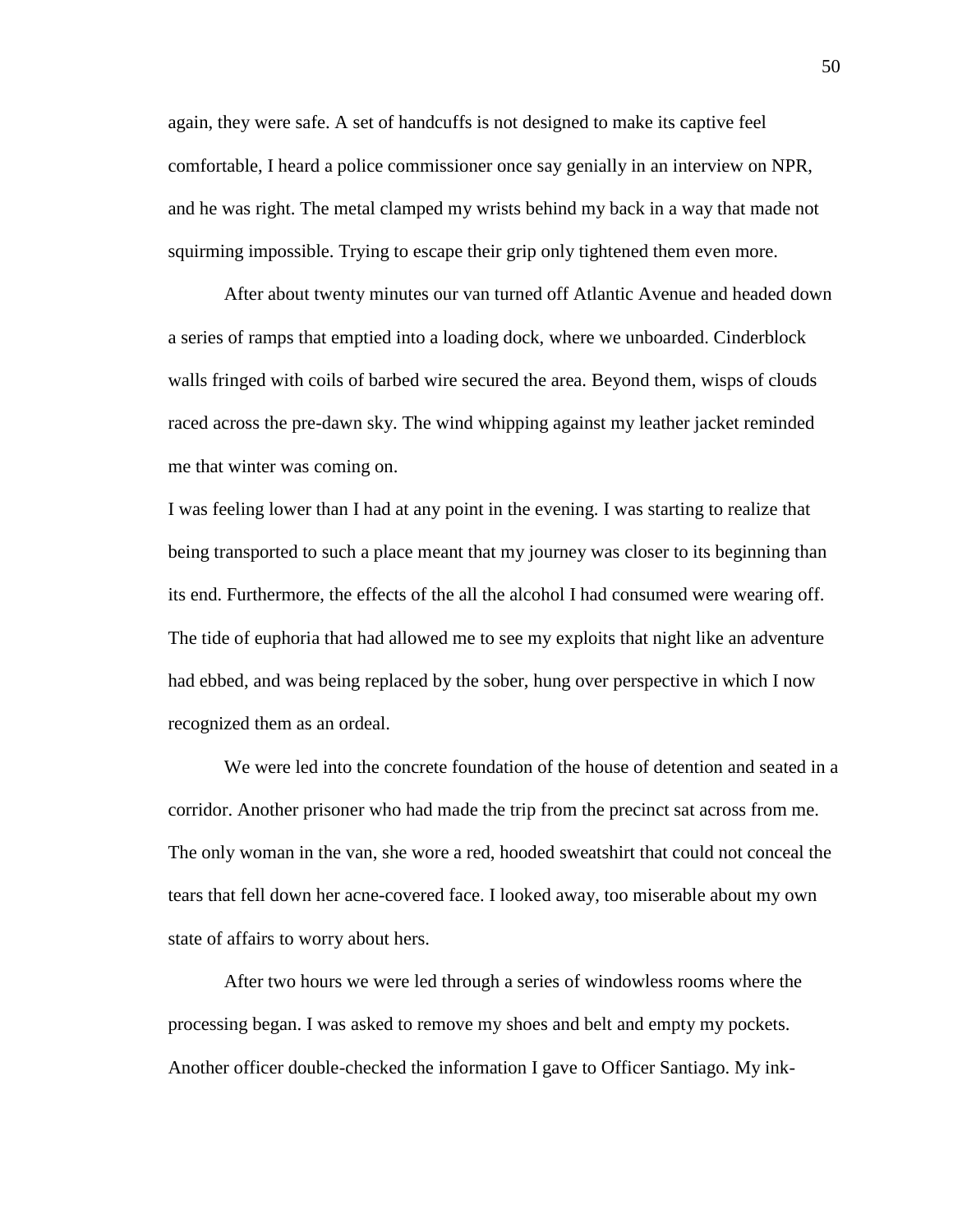stained thumb and fingers were pressed into five small boxes on a computer screen. When I don't understand him the first time, another cop yells at me to stand in front of the white wall so he can take my picture.

I remember buying my sister a slim paperback of famous mug shots one Christmas as a gag gift. Each page included the celebrity's mug shot and the charges that necessitated it. I don't know how the book's editor found them; apparently such information is part of the public domain. Tim Allen, busted for cocaine possession. Hugh Grant after his moonlight tryst with Divine Brown. The woman from the old sitcom *Grace Under Fire*, her face darkened by bruises from a domestic abuse incident. At first I pored over its pages, fascinated to know what a person looked like after a run-in with the law. But soon I found my feelings about what I was looking at changing, my initial fascination giving way to a sick sense of complicity and guilt. These were pictures of human beings at some of the lowest points in their lives. True, most of them had rebounded just fine and are now probably living comfortably in various Beverly Hills mansions. But reading about their offenses and exploring the expressions on their faces suddenly seemed to me the worst violation of their privacy imaginable.

As I waited for the contents in my pockets to be returned, I studied the sheet that rolled out of the printer. In my mug shot, my lips are pursed together in an ironic halfsmile. Looking at the photo, someone might guess that I'm smiling over the dark humor of the situation, but the expression actually reminded me of a yearbook photo that was taken of me when I was in ninth grade. An insecure freshman, I stood at the end of a group of equally insecure boys wearing the same smile. It's a smile of shame, the shame of knowing that I was not the popular kid that I so yearned to be and that this photo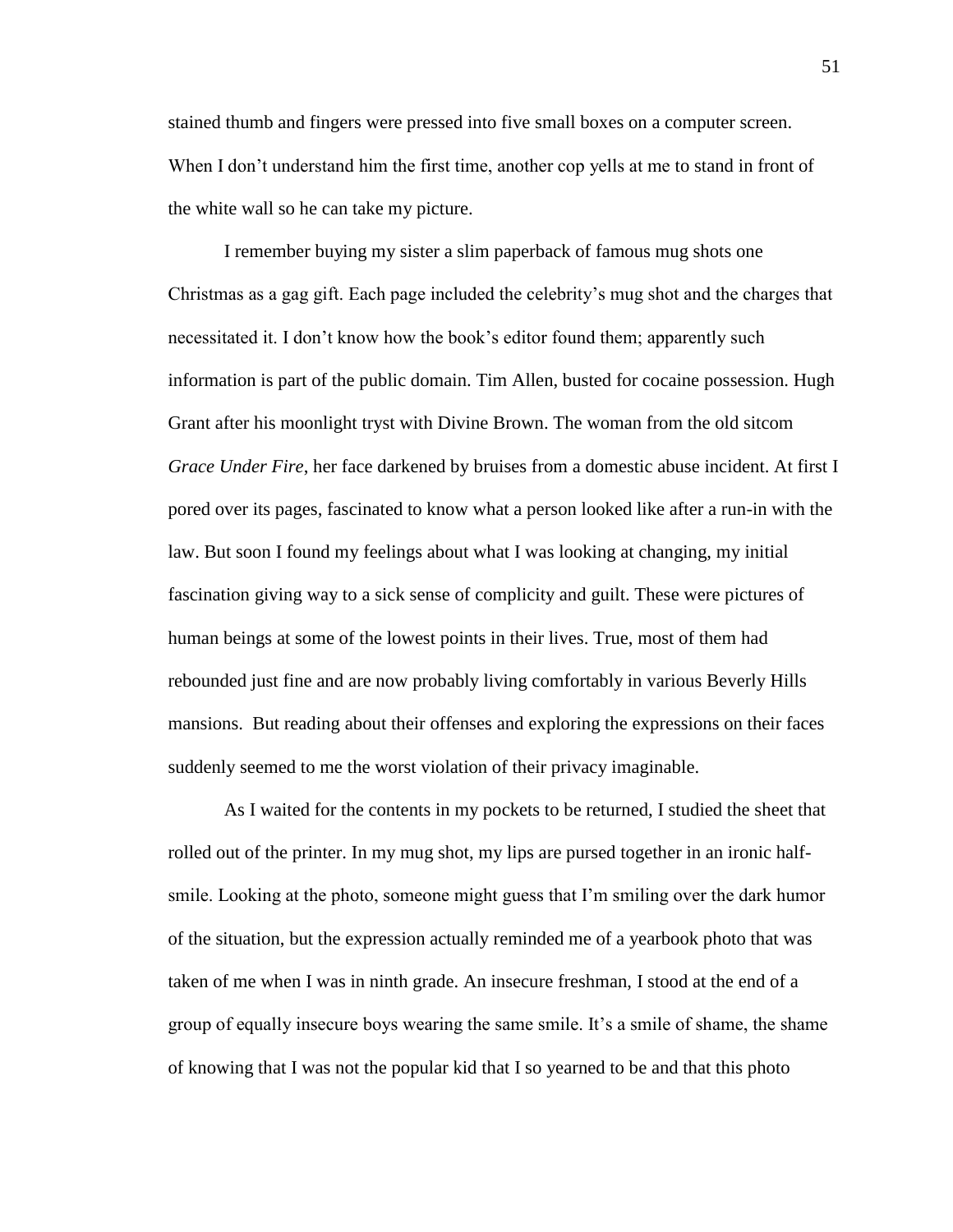would be a testament to that. It's a difficult picture for me to look at; even now I feel a quick spasm of anguish whenever I see it and have to remind myself that it's not the worst portrait of myself in the world. After all, had I been wearing the same expression when my driver's license photo had been taken, I might never have gotten into this mess.

A few floors above our underworld of imprisonment, far beyond our understanding of the judicial process, the cogs of time and justice were grinding forward. At nine in the morning, a justice of the peace for the state of New York took his seat on the bench and began to hear cases.

My fellow inmates and I were led down endlessly twisting corridors We toward the holding pens at the very base of the complex, where we would remain until our arraignments. There we would be formally charged, but for that to happen we would need to see an available judge.

Easier said than done. Apparently none of the judges was in a hurry to see *us*. For the next two hours I stood pressed against twenty other men in a 10' by 12' cubicle. We had been packed so tightly into such a small space that none of us were able to sit down. My adventure had reached a new low, as I continued to recover from my hangover consciously rather than through sleep's welcome reprieve.

Such close proximity made me even more aware, if possible, of an unavoidable fact: I was the only white person down here.

"Fuckin' Giuliani," a man next to me muttered, a comment that no one responded to , it seemed to be a sentiment that everyone accepted as a matter of course. I didn't lethad voted for Rudy in I had voted for in the last election.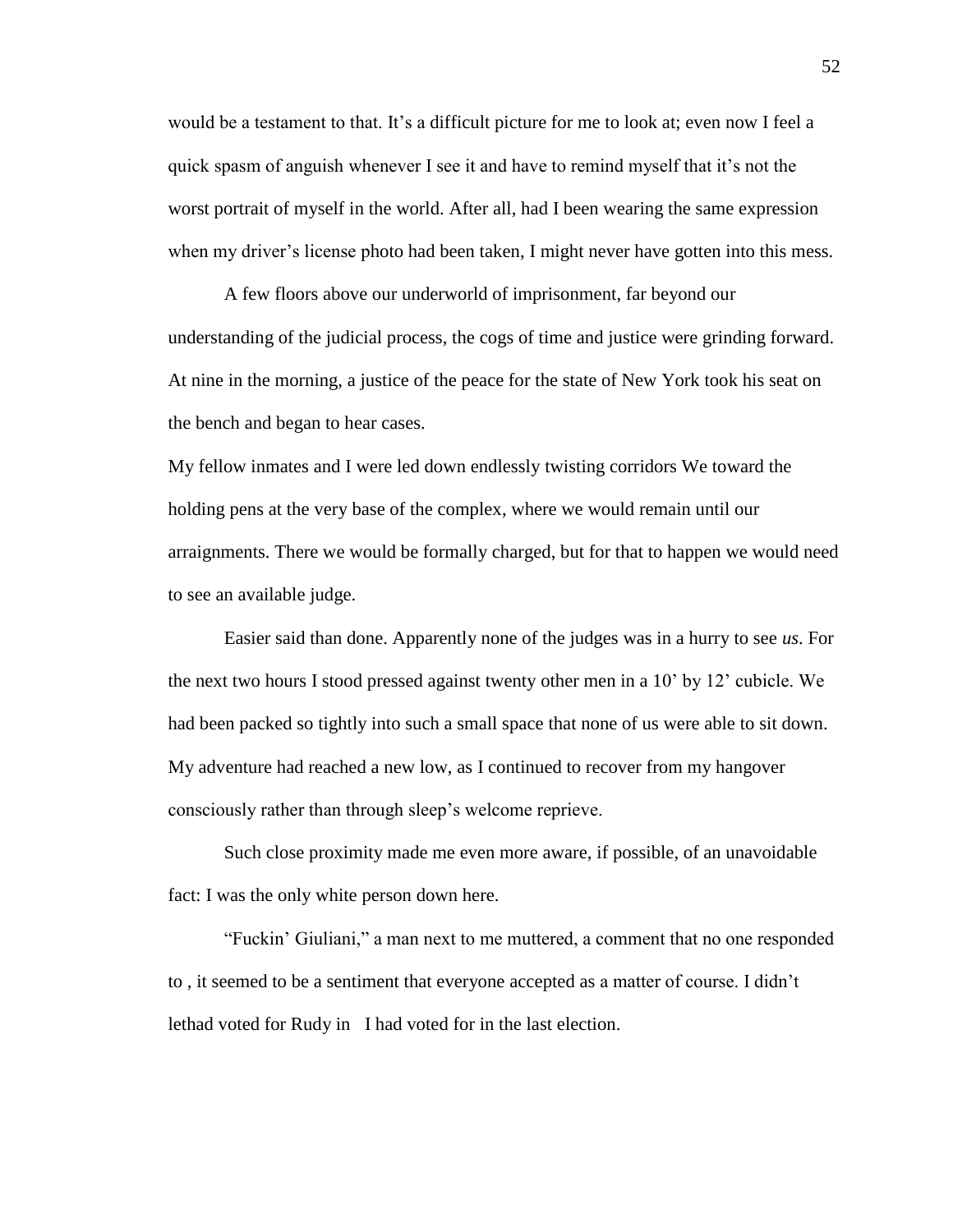The cops strolled freely through the corridor, frequently ducking into the office across from us. Through the doorway we could see them. They ate bagels and shot the breeze with one another. On the desk a 13-inch color television was playing Saturday morning cartoons. From our cell we hear the tinny sounds of the X Men as they applied their special powers to the crises at hand. The cops spoke over them it, trading stories on their adventures the night before. Listening to their conversations, Central Booking held more positive connotations for them than it did for us. They could fraternize with officers from other precincts, who they probably saw only rarely on their beats. Each man behind bars was their invitation and escort to the party. We lacked their camaraderie. We avoided eye contact with one another. Friendly banter required a lightness of heart that none of us could muster. Guards passed breakfast (mini boxes of Special K, halfpints of milk, no spoons) through the bars, but most of us, myself included, refused to eat. Silently we brooded on the events that had brought us to this moment. We contemplated how and when we might leave.

"Scuse me, sir. Do ya know when any more us called?" He was asking about the intermittent but infrequent roll calls for those of us who had been cleared to see a judge. To me the cop matched the stereotype for every Irish and Italian-American cop I had ever seen on TV. His thick neck and beefy arms stretched the seams of his light blue polyester shirt. His black shoes scuffed against the concrete floor as he walked past. It was not until I heard him reply that I realized he had heard the question at all.

"Lemme go check on that for ya. I'll be right back," he said without turning his head before walking out.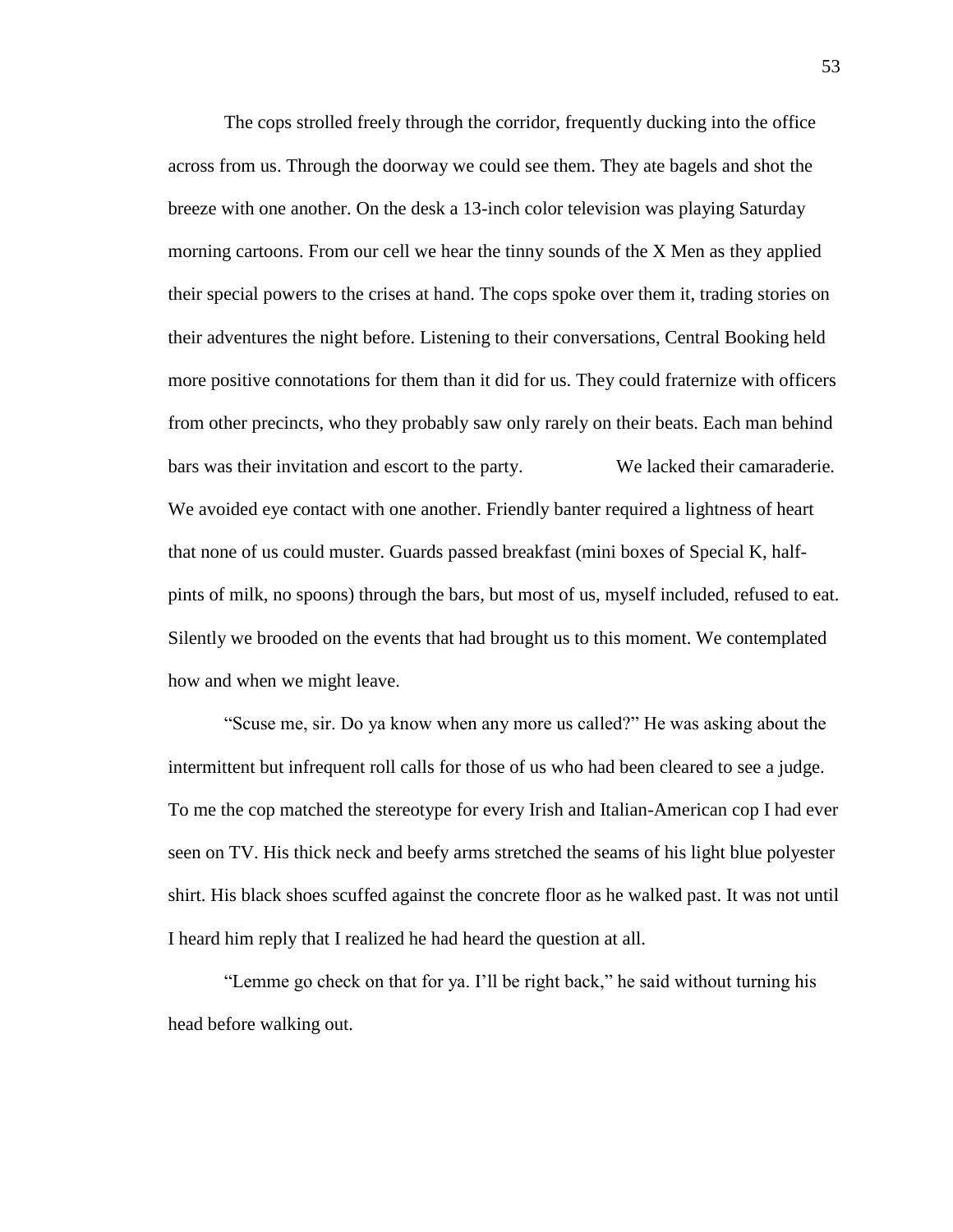The man who had asked the question leaned back against the bars, looked at me and smiled.

"Every fuckin' time," he said.

I never hated cops the way some of my friends did. I know perfectly serene, lawabiding people who are seized by apoplectic spasms anytime someone tells a story where the police get involved.

"Pigs," my friend Charlie muttered to me one day when two cops strolled past. We were walking along the sunny sidewalks of downtown Newport on a Saturday morning.

"What??" I asked, laughing. Charlie was teaching literature to summer school students, just as I was. Both of us were on hiatus from our regular jobs during the school year, enjoying our reduced teaching schedules, stipends, and the Rhode Island beaches.

"Fuckin' pigs," he growled, and we both started laughing.

"Why do you hate them?" I said, smiling and playing along.

"Oh, you know. That big power trip." He looked almost mischievous when he said it, like a ten-year-old planning a good prank in spite of parents who would spank him if they found out about it.

Charlie could talk. He lived next to a lake on a boarding school campus in rural Connecticut. I lived in Brooklyn. The day I moved there I watched a man assault a woman right in front of the house I was about to move into. The two movers I had hired and I had just pulled up in front of my new home in our Ryder truck when we heard them yelling. A fat guy in sweats and a t-shirt man from the was walking down our street with one shoe on his foot and the other, a white Nike basketball shoe, in his hand. When he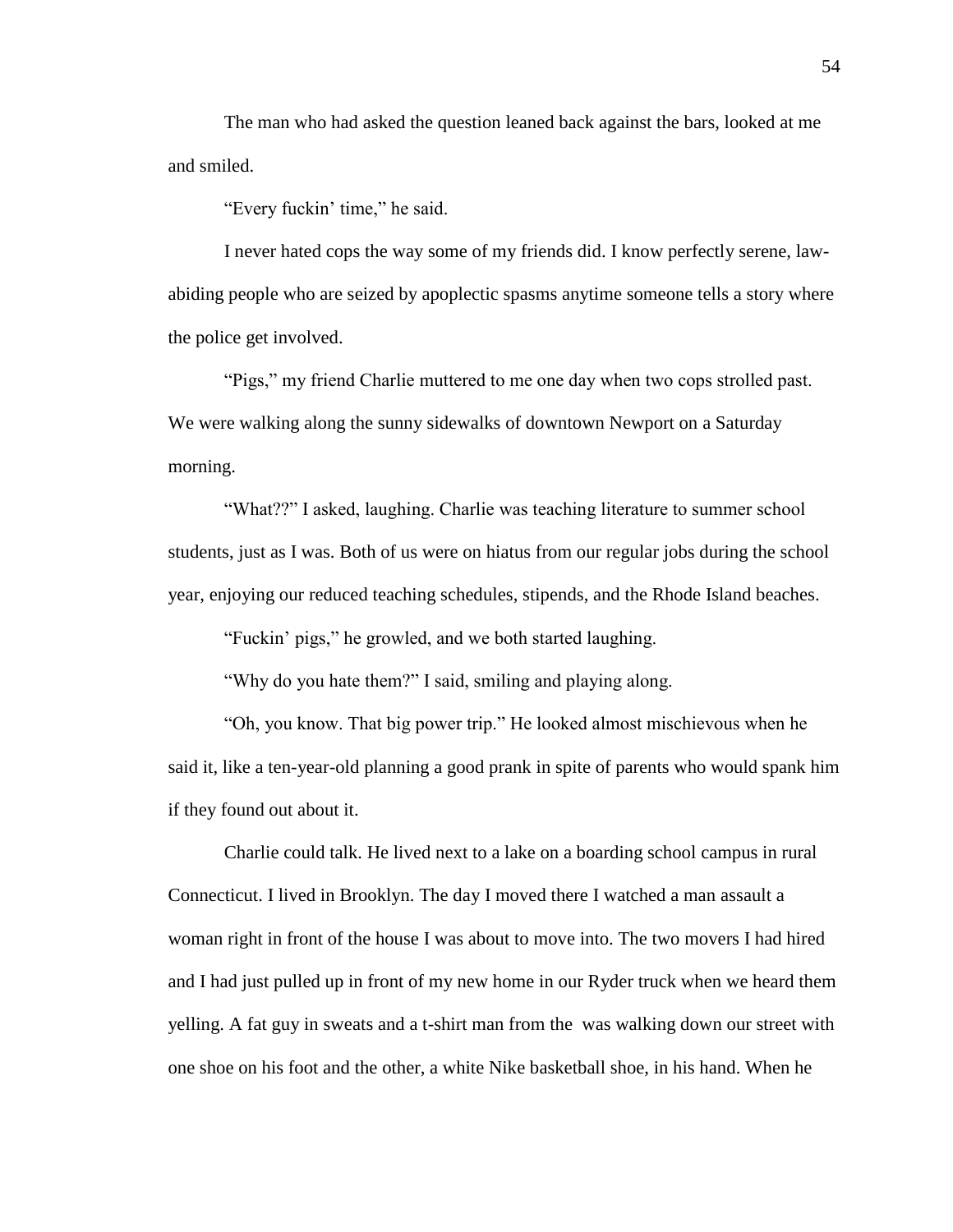came within ten feet of the woman walking in front of him, he threw it at her at full force, striking her squarely in the back. Two old ladies from the neighborhood shook their heads and yelled scornfully, but no one made a move to stop him. Most people reacted as the movers and I in the truck's cab, staring in shock. He picked up the sneaker and crossed the street away from his victim and us. They must know each other, I thought, as I watched her follow her attacker down the street away from us, crying and yelling. The Ryder driver leaned over the steering wheel and looked at me.

"Are you *sure* you want to move here, man?"

After that I was always happy when I saw a police car turn down my street. Standing inside that cell two years later, watching two cops , was the first time I began to feel differently.

After the first roll call, we could spread out. The men standing next to the bench claimed it when those who had been sitting there left, but when a space became available in the far corner of the cell, I spread my black leather jacket out on the floor, lay down gratefully, and surveyed my surroundings. The city's efforts to make us comfortable in our . Besides the bench, the only accommodation was a seatless toilet bowl in the corner filled with empty Special K boxes and milk cartons. I hoped for my name to be called before I'd have to use it.

There was one surprising convenience in our cell: a pay phone that, contrary to many other New York public phones, actually worked. I gratefully remembered the quarters Joann had given me and dialed her number. Her mother answered.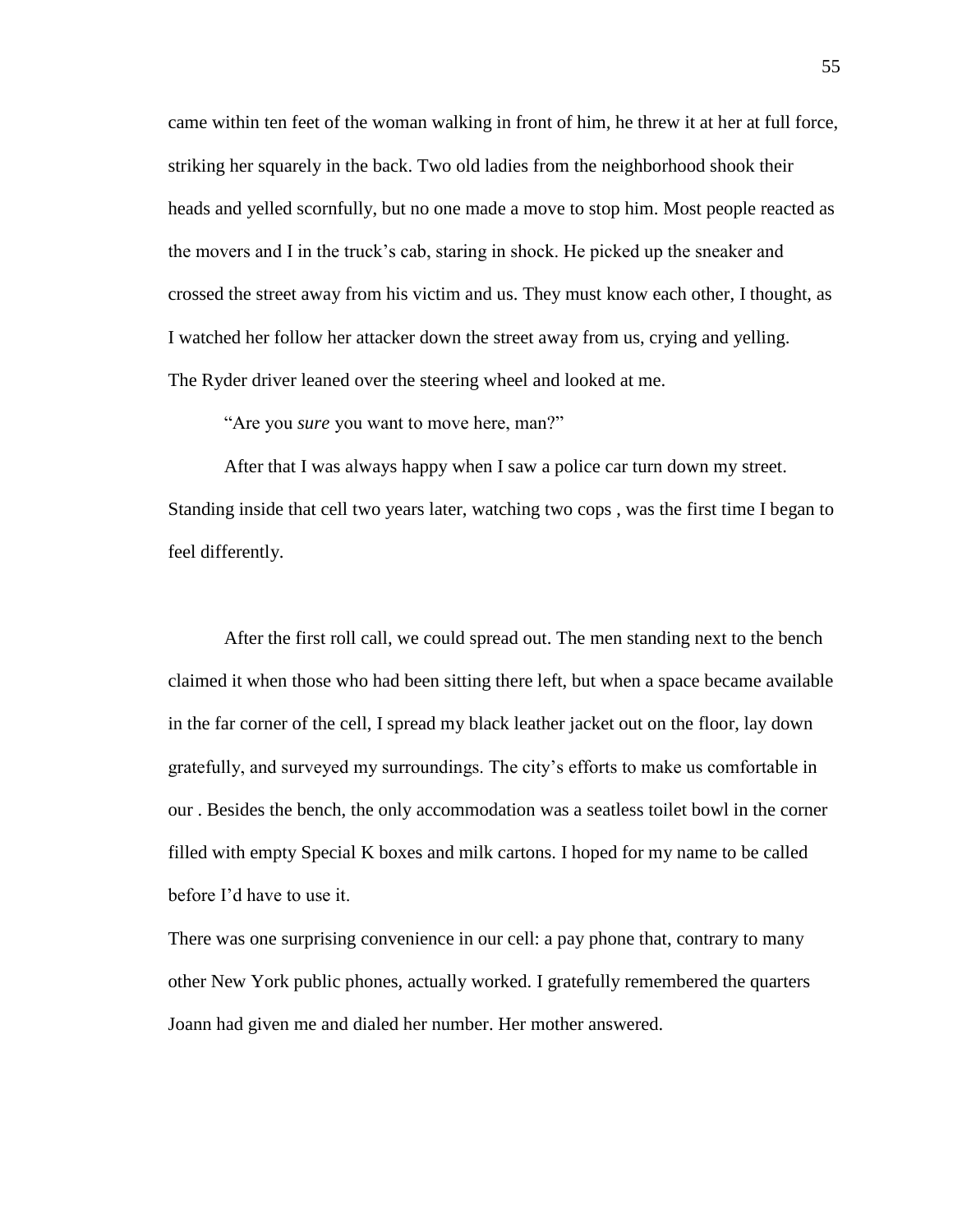"Y 'ello?" Up until now, the friendly voice on the other end of the line only knew me as the nice young man who occasionally dropped her daughter off at night after they had gone out somewhere after work. Sometimes the nice young man would stay for dinner, where mother and daughter happily served him a second helping of penne a la vodka, which he happily devoured.

"Uh, hi. It's Matt. Is Joann around?" Self-conscious about being overheard, I tried my best to make my voice sound normal. I wondered how much Joann had told her. Probably nothing yet, I figured. For all she knew, I could be calling from the comfort of my bedroom to make plans with her daughter for the weekend.

"Oh no, Matt. She's down where you are. She went down to see if the cops knew when you'd be getting out of there."

So much for that. "Oh, O.K. Well uh, great. Um, maybe I'll try back a little later when she gets home."

"O.K. Matt. Bye-bye."

I leaned against the phone box and closed my eyes, listening to the dial tone. If I had just made it those few final blocks. I could be waking up in my own bed right now. Where I lived, pre-war brownstones walled in everyone's backyards. Together they created the illusion of a small forest in the middle of our urban setting. My room, a seasonal dining room that had been converted into a bedroom, was attached to the back of the house and offered the best view. I remember waking up there the morning after I had moved in. Looking up through the tall windows from my mattress on the floor, I was thrilled to find the lush leaves of oak trees swaying gently in the summer wind. It was June; school had ended and the summer stretched out luxuriously before me. I had moved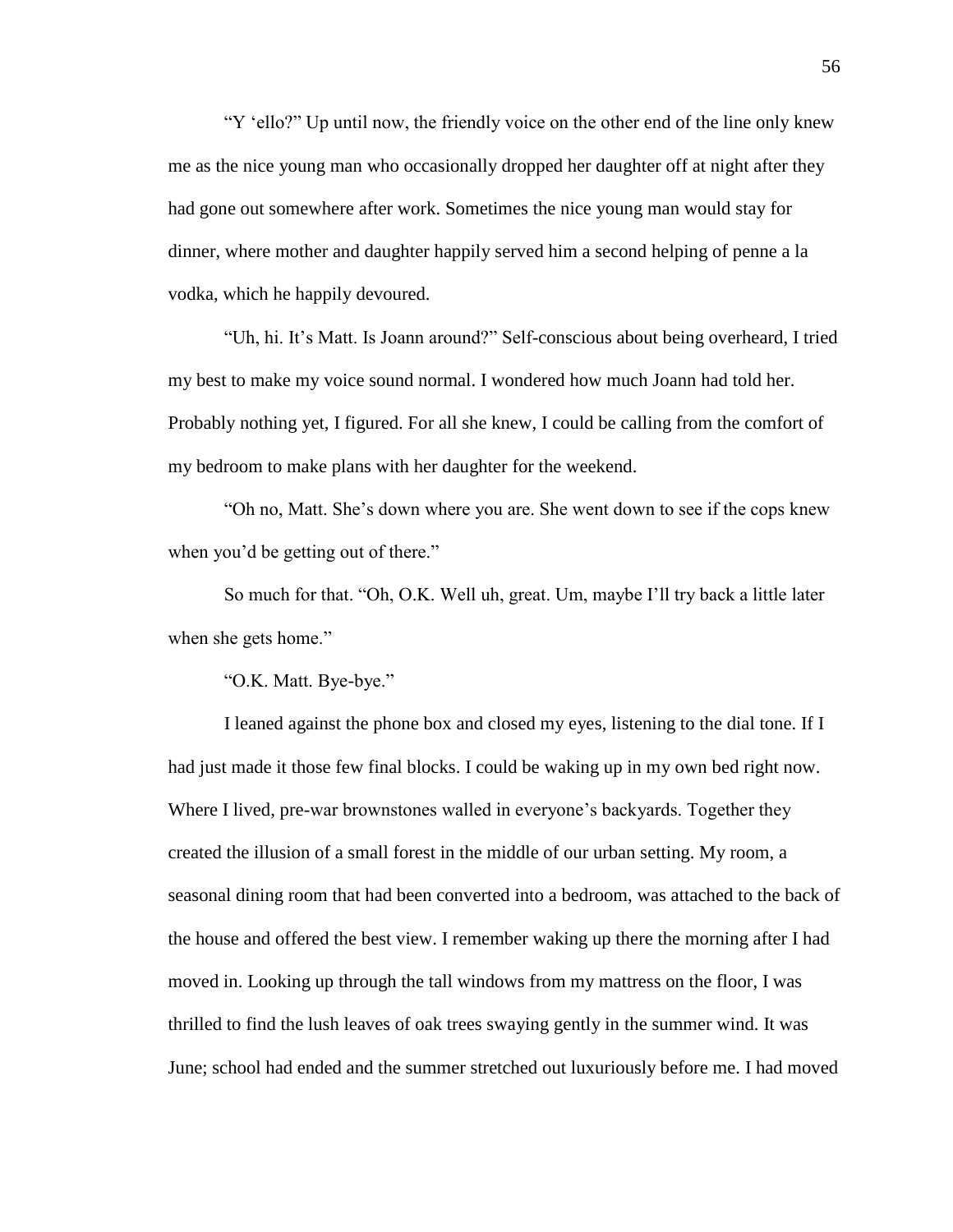six times in three years in an attempt to find a home like this. I can live here and be happy, I remember thinking ...

"Yo man….YO!!"

Reluctantly, I opened my eyes. Yelling at me from across the cell was the one person I had tried to avoid most during those early morning hours. I had deliberately been trying not to study my fellow inmates too closely, but I knew at a glance that For some reason he had rolled up his jeans, revealing faded beige construction boots and a knife scar on one of his legs that stretched from shin to knee. A deeper one curved across his cheek. He wasn't anywhere *near* that fuckin' store when it went down, he had informed us earlier that morning. When an old drunk from the cell next to ours complained about how loud he was getting, he dealt with him, nonchalantly reaching through the bars and slamming the man's shoulders against them a few times.

"Yo man, you got any more quarters on ya?"

Relieved, I went for my pants pocket, but he waved me away.

"Later, later."

Later for me was the next hour, as I tried Joann's house again. This time she answered, a smooth voice from a distant outpost.

"Hello?"

"Hey, it's me," I rasped gratefully.

"Hey…how are you?"

"Oh, great. So what are you up for today? Hey, I hear that Fellini series down at Film Forum is great. I've got some friends here who said they'd like to join us."

She faked a laugh. Something was up.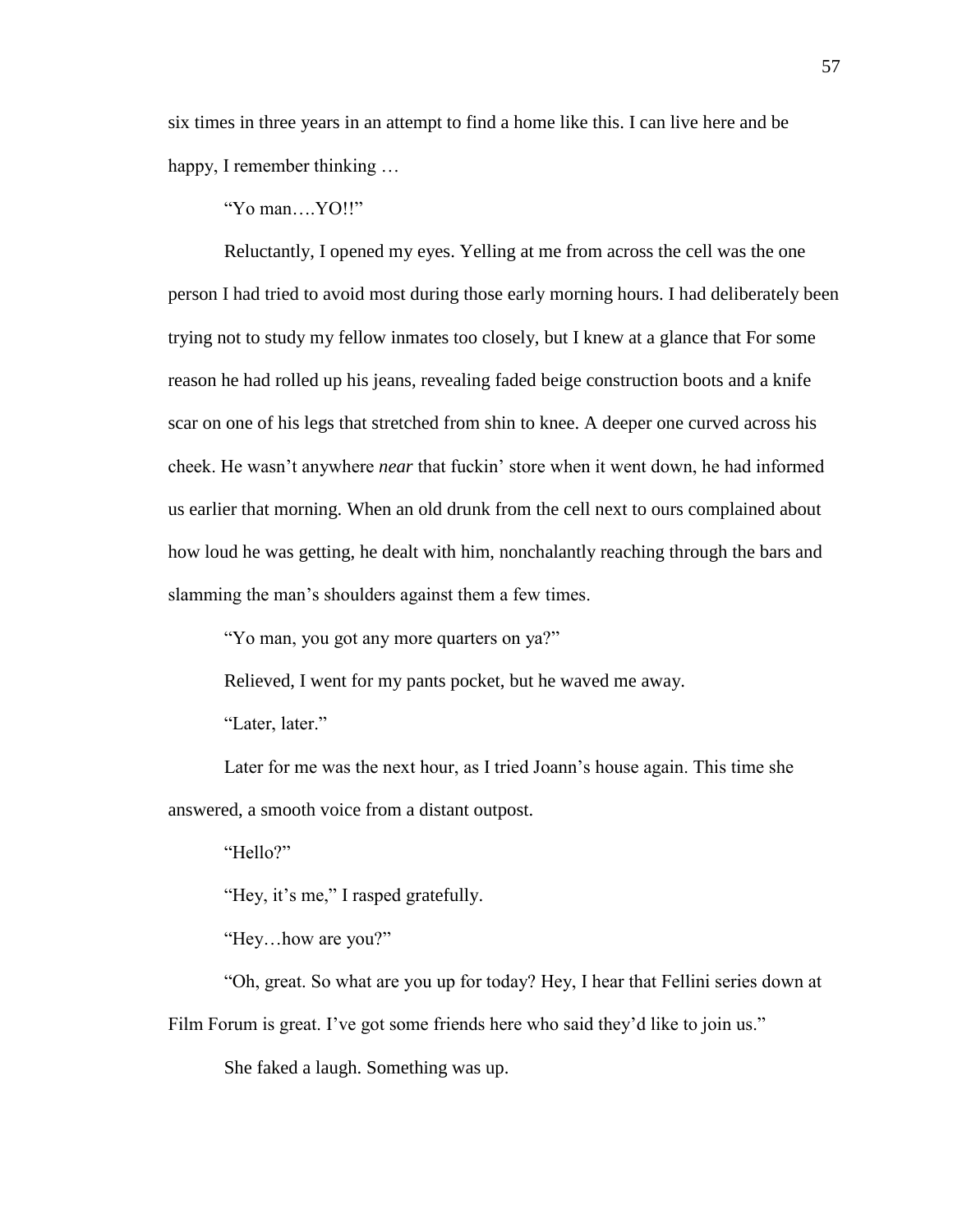"Listen," I asked. "What's the story? Did you talk to anyone who knows anything?"

"Mm-hmm. I was down there this morning. Just tracking you down has been a nightmare. I've been getting either lots of help or no help at all. That woman who arrested you, Officer Santiago? She was very helpful. She told me they'd moved you to Central Booking early this morning, so I went down there. The first guy I talked to was *not* cooperative. Basically he refused to give me any information at all about you. He absolutely wouldn't let me see you, acted like an asshole the entire conv-"

"Look Joanne," I interrupted, "what's the story? Did you find out when I might be getting out of here?" This sizing up of another's character, even after a single encounter, was just like her; in fact, she and I took pleasure in doing just that in bars all over town, but for this conversation, I wasn't in the mood.

Joanne's voice flattened but she tried to keep her tone neutral. "-so I left and came back in a few minutes to try and talk to someone else. I talked to another officer, a *much*  nicer man than the one before. He went down and found your rap sheet." My rap sheet. Another document welcoming me into the world of criminal activity.

"AND?!"

Her next words shut me up. "And he said you'd be down there until at least 5 or 6 o'clock tonight. That's just before night court begins. Apparently two judges will begin hearing cases, instead of just one. So things should be moving much faster by then. In the meantime they've faxed your fingerprints to Albany, to see if you have a prior record."

My knuckles whitened around the receiver. Five or six o'clock. All this time I had been expecting to be granted my freedom at any moment. Just an hour ago my name had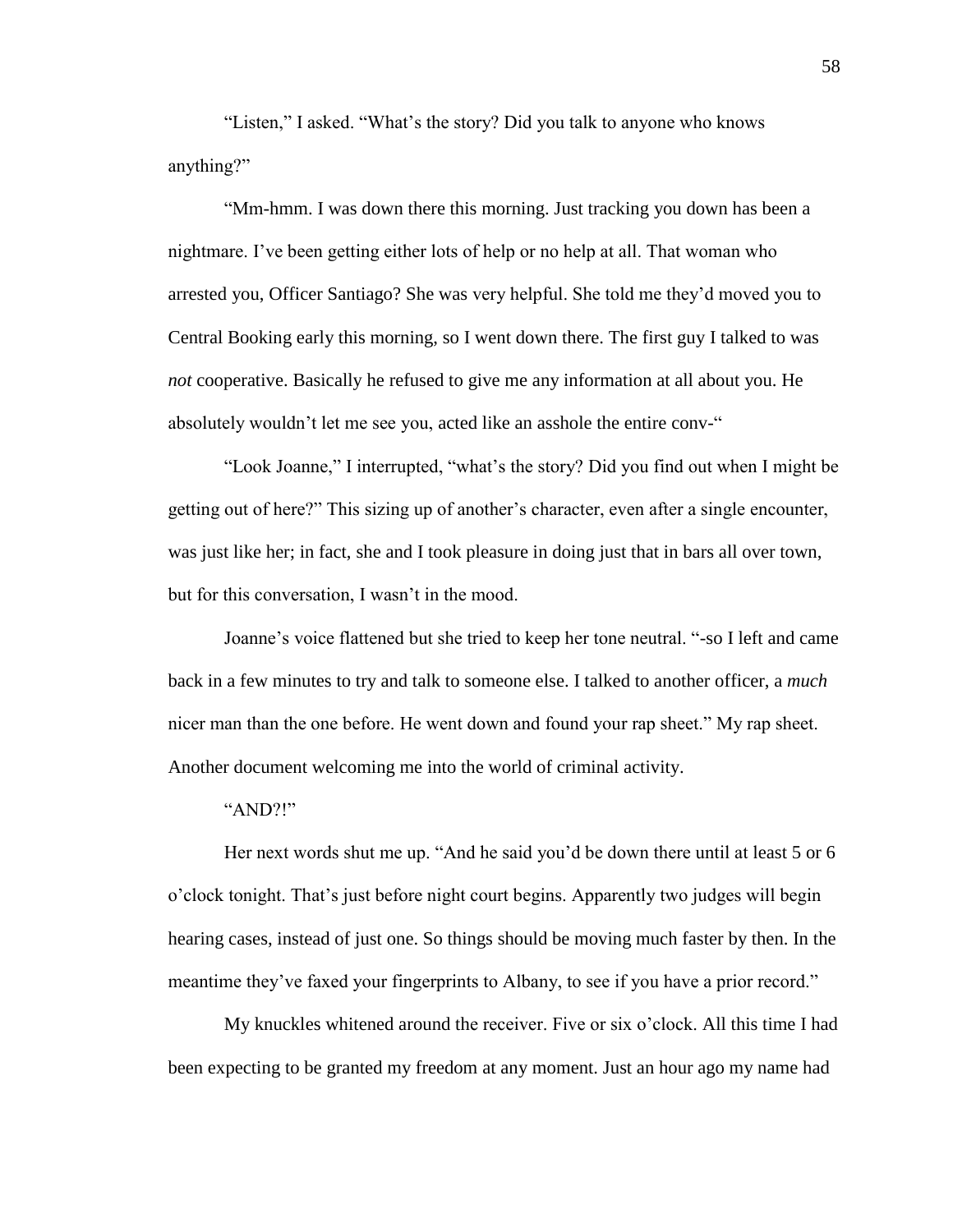been called and I had been interviewed again by one of the cops. Because I'm not a criminal, I had been telling myself. Because a man with no record surely deserved to be ushered through the doors of justice ahead of these others. And, if I had truly bothered to sound the depths of my subconscious, I might have considered this: "Because you're a white man, a respectable citizen, and this place is not where you belong. It's only a matter of time before the other men who are holding you here realize that, and come to set you free." If the middle class was handing out cards, you'd be carrying one.

"So do you think you can hold out that long? This cop was really nice, he gave me his name and told me to call him back at four o'clock. I should know more then. If all goes well, you'll be arraigned at night court. I can meet you down there and pick you up."

"Sure," I sighed. It wasn't like I had much choice. "Thanks."

"Call me at four," she said, and hung up.

I put down the receiver and leaned against the wall. So I would be staying here for the rest of the day, at the least. I closed my eyes and let myself stop worrying over the same questions I had been asking since I had been caught, of how and when I would get out of here. Strangely, my heart lightened. Joanne's news had stripped me of the one thing I had left: hope. Before talking to her I had been torturing myself with a fantasy that things could change for the better at any moment. Now I could relax knowing that they would not, at least not for the next six hours. I often feel this way about things, that accepting the guaranteed bad outcome is a much better state of mind than hoping for the uncertain good one. Even better was the realization that, after sinking to new lows about every other minute over the last four hours, I was actually capable of feeling good again. Eyes still closed, I smiled.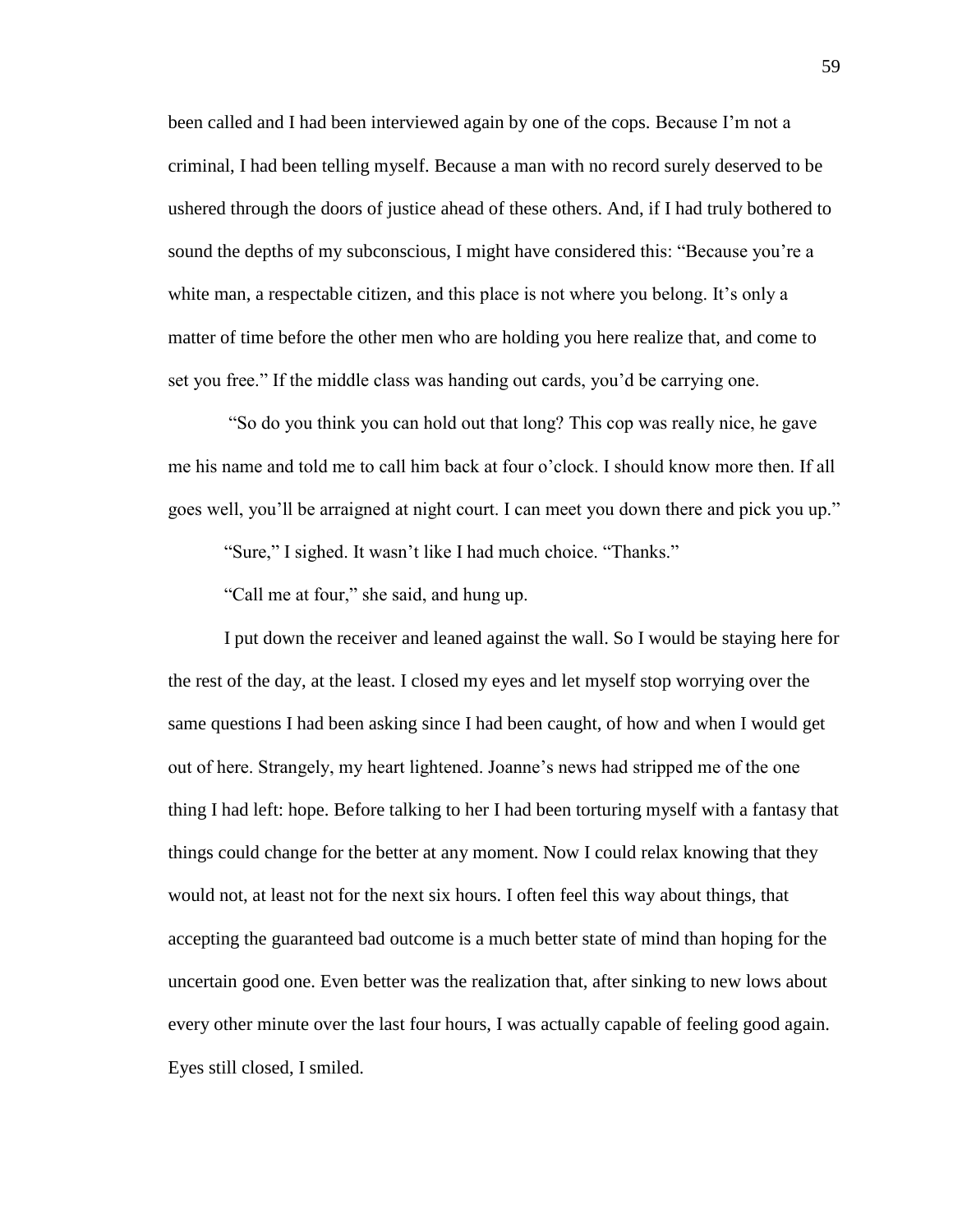No good mood goes unnoticed in a holding pen.

"Yo, man…YO!" It was my friend from across the cell. " Lemme have that quarter now." My newfound serenity must have convinced him that whatever magic on the other end of that phone was making me so damn happy, he was due for some of it too.

I searched my pocket and found, to my dismay, a single coin at the bottom of it. I needed that quarter now. Without it, how would I know when I was getting out of here? I didn't have a calling card, nor, in the face of this unexpected crisis, the presence of mind to realize that if I had wanted to talk to Joanne, I could simply call her collect. I had to hold on to what was mine.

"Uh, I'm really sorry, but I can't give it to you."

"WHAT?!" He pushed himself off the bench that no one else dared occupy and rose to his feet. For the second time that night I found myself attempting an unsatisfactory explanation to an unreceptive audience.

"Yeah," I said with a fake laugh, trying to make a joke of my refusal. "I just talked to my friend on the phone and I'm gonna need to call her again later. I'm really sorry."

His mouth open, he stared at a point just over my shoulder as he grasped the concept that I was denying him what he wanted. "You mean you gonna go back on something you *promised* me? I oughta kick your mothafuckin' teeth in for that!"

For a moment I was able to look outside the cloud of panic that was enveloping me and see that I had violated a code that in a way made sense even to me. Now I really was sorry. But I had already said so twice, and to repeat it once more seemed like just the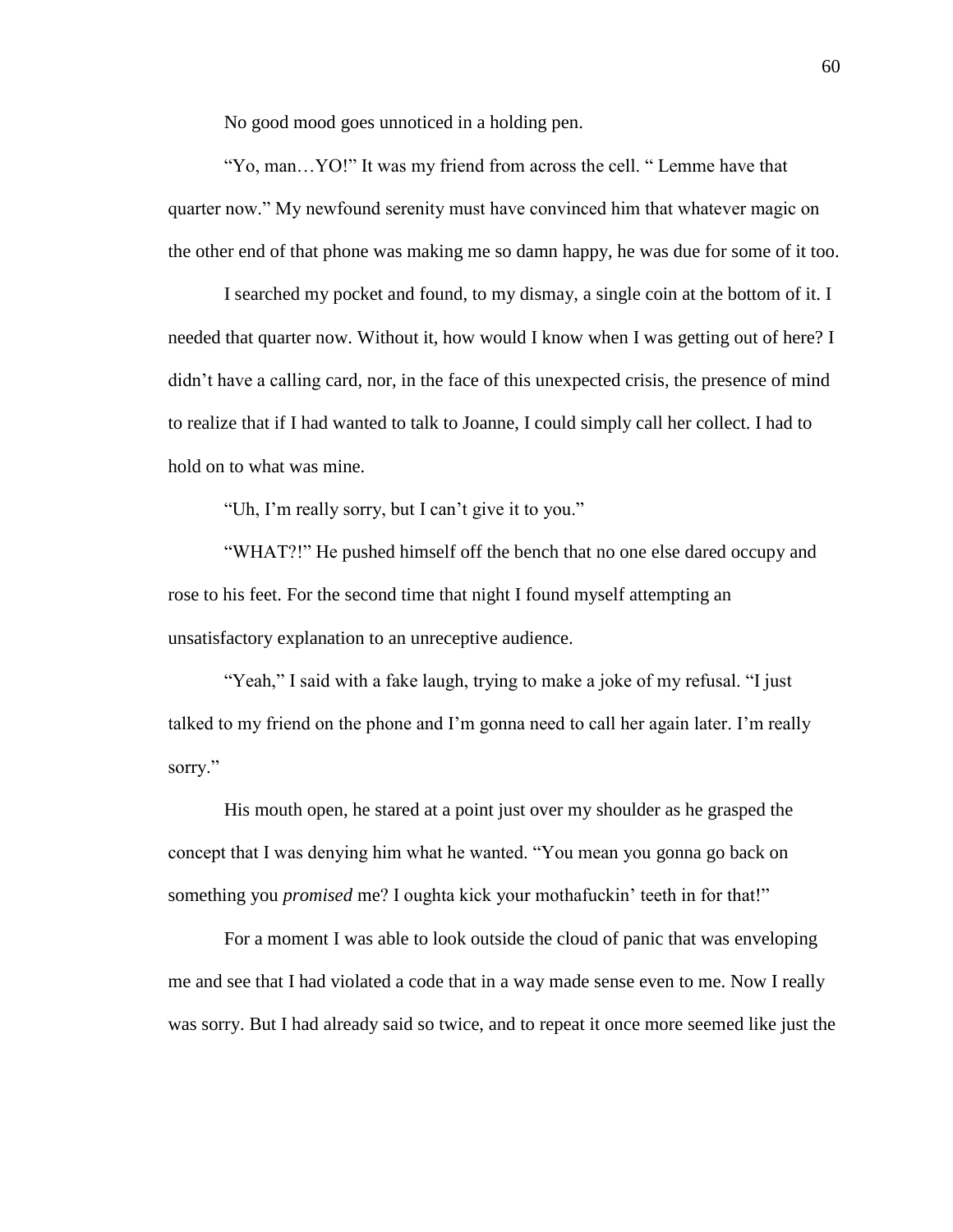thing that would push him over the threshold of thought into action, where I did not want him to go. I retreated to my corner of the cell and sat down on my jacket.

He circled slowly, stepping between the other inmates who occupied the limited floor space. My knees drawn up to my chest, I focused on his construction boots, only looking up when it was clear that he was moving toward me. He didn't return my glance. Hands clasped behind his back, he shuffled past me. He was brooding on his own circumstances, on places and events I could only try to imagine. He completed his circle and heaved himself back onto the bench with a sigh. Our little cell wasn't the best place to attempt a morning stroll as a way of working out his thoughts, but he had done his best.

On the liner notes of his concert album *Johnny Cash at Folsom Prison*, Johnny Cash writes about what life was like during some involuntary stays behind bars. Mostly he writes about waiting, about searching for any diversion he could find to distract himself from the burden of killing time. To an audience of prisoners he opens his show with the song, "Folsom Prison Blues":

> *I hear the train a comin'. It's rollin' round the bend. And I ain't seen the sunshine since I don't know when. I'm stuck in Folsom Prison and time keeps draggin' on.*

When I was a kid I would listen to the song over and over, thrilled by the way the prisoners cheered and screamed in fierce identity when they heard those lines.

In Central Booking, my cellmates and I endured the morning and afternoon's passage. I summoned the courage to use the toilet in front of a crowd of strange men,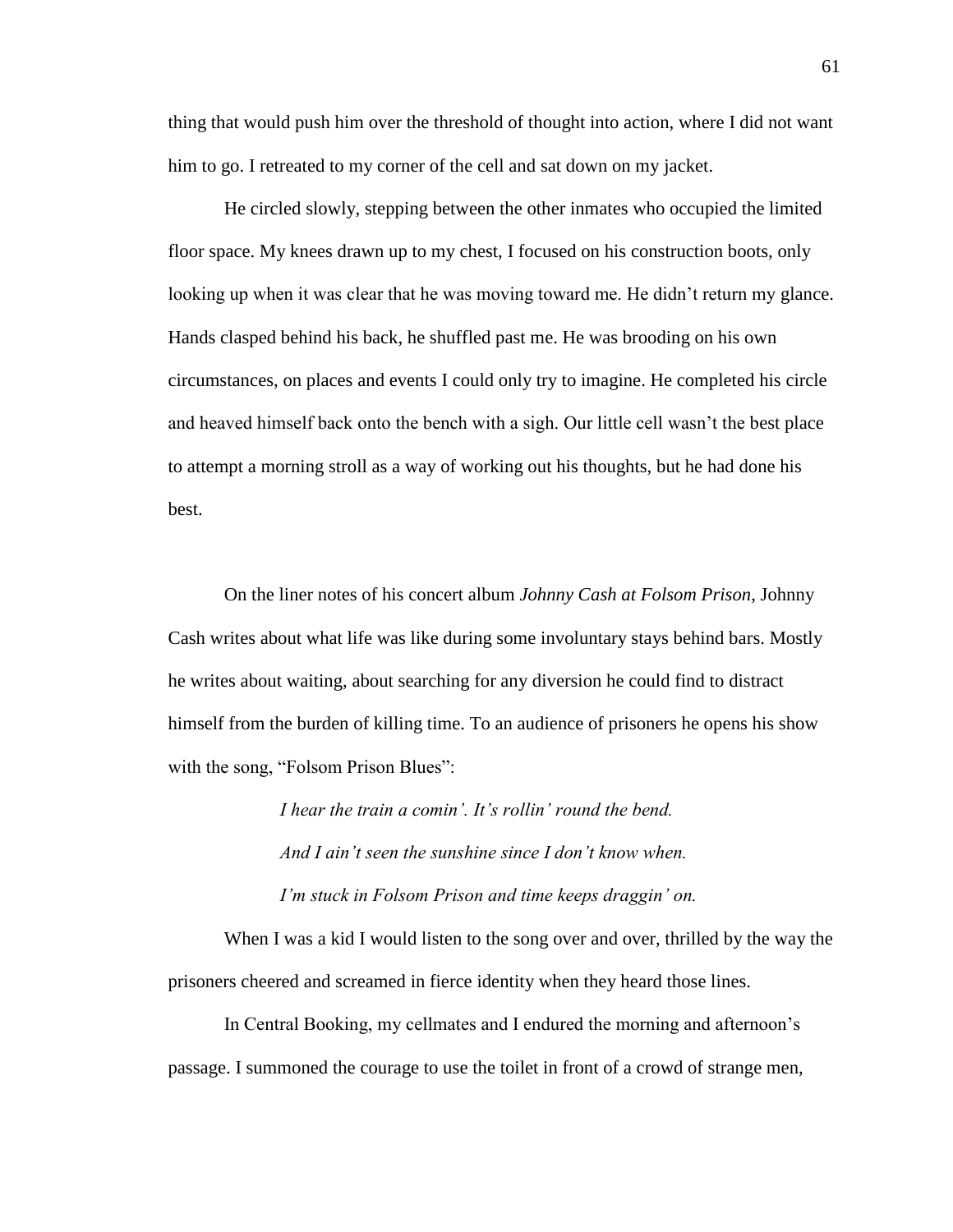aiming my fire among the empty cereal boxes and half-pint milk cartons that had been tossed into the bowl. Cops meandered in and out of the office across from us. The television had been switched over to a college football game, Purdue vs. Michigan. A cop leaned back to put his feet up on the desk watch. I listened to the roars of the crowd. Somewhere in the Midwest about 80,000 people were gathered outside on a brisk fall afternoon, screaming their lungs out for the home team. Under the order to put our hands behind our backs, one by one we were permitted to walk out of the cell, take a sandwich from the cardboard box at the end of the room, and walk back in. I ate half of a stale baloney and cheese sandwich and threw the rest away.

At irregular intervals an officer would appear and call four or five names. Only a few men were taken from our cell, and they were quickly replaced with other arrestees. One of those named was the man who wanted my quarter. Scowling and silent, he was led away with the other lucky few.

With each brief roll call, the tension in the cell ratcheted up another notch. New York state law requires that anyone arrested on the street be arraigned within 24 hours. Many of these men must have known, however, as I did not, that the wheels of justice do not automatically spin faster to accommodate any law. I later learned that it is not uncommon for some detainees to be held for as many as 60 hours before seeing a judge. At that point the Legal Aid Society actually steps in on their behalf, filing writs of habeas corpus to try and free them.

Every time it became clear that the cop had finished naming names, the other men began banging on the walls and spitting curses into the air in an increasingly frightening display of group frustration. I quietly kept to myself in the back corner, waiting to place